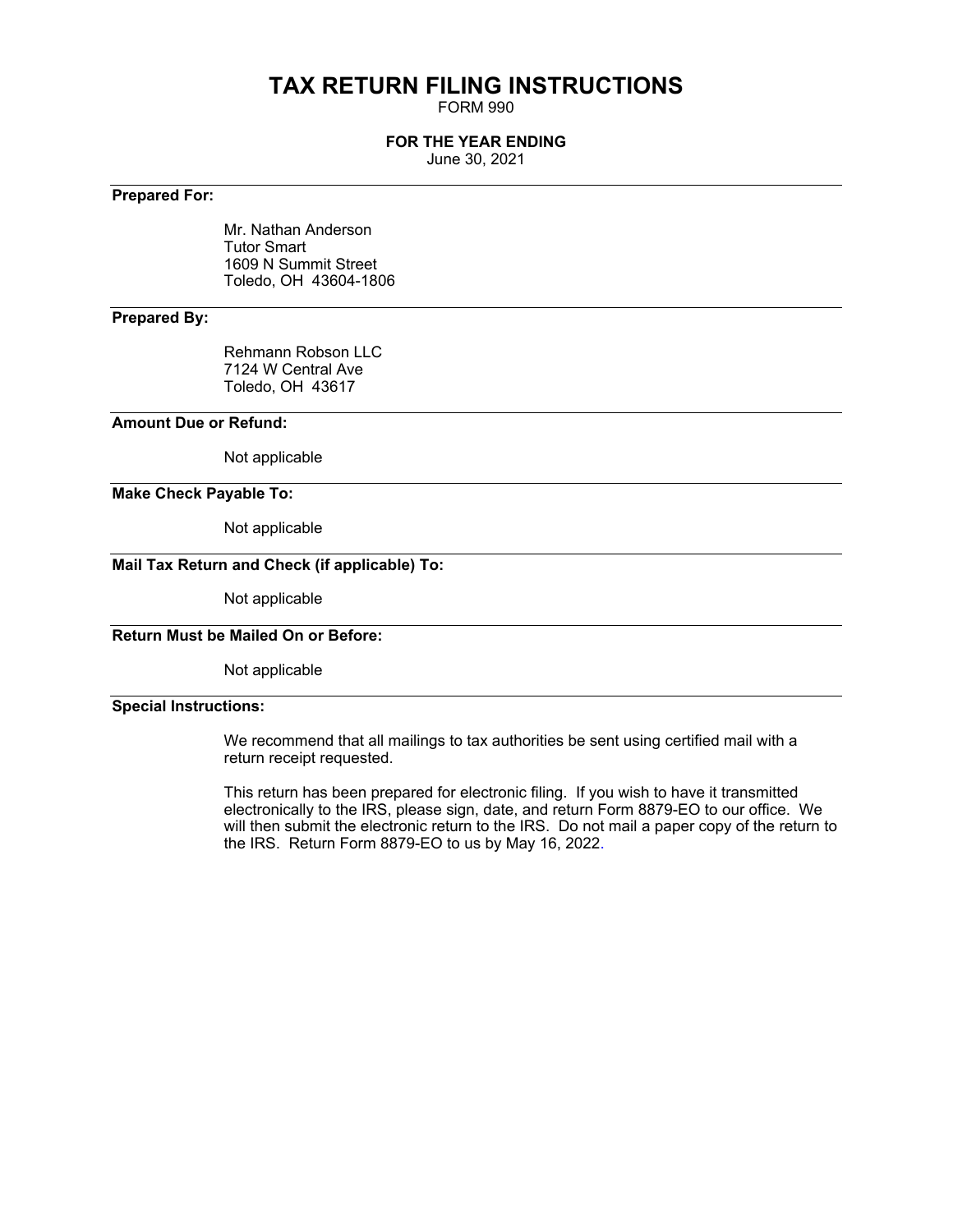| Form 8879-EO                                                                     |                                                                                                                                              | for an Exempt Organization                                                                                                                                                                                                                                                                                                                                                                                                                                                                                                                                                                                                                                                                              |                                                     |                            |                                |
|----------------------------------------------------------------------------------|----------------------------------------------------------------------------------------------------------------------------------------------|---------------------------------------------------------------------------------------------------------------------------------------------------------------------------------------------------------------------------------------------------------------------------------------------------------------------------------------------------------------------------------------------------------------------------------------------------------------------------------------------------------------------------------------------------------------------------------------------------------------------------------------------------------------------------------------------------------|-----------------------------------------------------|----------------------------|--------------------------------|
|                                                                                  |                                                                                                                                              | For calendar year 2020, or fiscal year beginning $JUL$ $1$ , 2020, and ending $JUN$ $30$ , 20 $21$                                                                                                                                                                                                                                                                                                                                                                                                                                                                                                                                                                                                      |                                                     |                            | 2020                           |
| Department of the Treasury                                                       |                                                                                                                                              | Do not send to the IRS. Keep for your records.                                                                                                                                                                                                                                                                                                                                                                                                                                                                                                                                                                                                                                                          |                                                     |                            |                                |
| Internal Revenue Service<br>Name of exempt organization or person subject to tax |                                                                                                                                              | Go to www.irs.gov/Form8879EO for the latest information.                                                                                                                                                                                                                                                                                                                                                                                                                                                                                                                                                                                                                                                |                                                     |                            |                                |
|                                                                                  |                                                                                                                                              |                                                                                                                                                                                                                                                                                                                                                                                                                                                                                                                                                                                                                                                                                                         |                                                     |                            | Taxpayer identification number |
| TUTORSMART                                                                       |                                                                                                                                              |                                                                                                                                                                                                                                                                                                                                                                                                                                                                                                                                                                                                                                                                                                         |                                                     | 82-3147832                 |                                |
| Name and title of officer or person subject to tax                               |                                                                                                                                              |                                                                                                                                                                                                                                                                                                                                                                                                                                                                                                                                                                                                                                                                                                         |                                                     |                            |                                |
| REX DECKER                                                                       |                                                                                                                                              |                                                                                                                                                                                                                                                                                                                                                                                                                                                                                                                                                                                                                                                                                                         |                                                     |                            |                                |
| TREASURER                                                                        |                                                                                                                                              |                                                                                                                                                                                                                                                                                                                                                                                                                                                                                                                                                                                                                                                                                                         |                                                     |                            |                                |
| Part I                                                                           |                                                                                                                                              | Type of Return and Return Information (Whole Dollars Only)                                                                                                                                                                                                                                                                                                                                                                                                                                                                                                                                                                                                                                              |                                                     |                            |                                |
|                                                                                  |                                                                                                                                              | Check the box for the return for which you are using this Form 8879-EO and enter the applicable amount, if any, from the return. If you<br>check the box on line 1a, 2a, 3a, 4a, 5a, 6a, or 7a below, and the amount on that line for the return being filed with this form was<br>blank, then leave line 1b, 2b, 3b, 4b, 5b, 6b, or 7b, whichever is applicable, blank (do not enter -0-). But, if you entered -0- on the<br>return, then enter -0- on the applicable line below. Do not complete more than one line in Part I.                                                                                                                                                                        |                                                     |                            |                                |
| 1a Form 990 check here $\blacktriangleright \lceil \overline{X} \rceil$          |                                                                                                                                              | <b>b</b> Total revenue, if any (Form 990, Part VIII, column (A), line 12) $\ldots$ 10 $\ldots$ 1b $\ldots$ 397, 618.                                                                                                                                                                                                                                                                                                                                                                                                                                                                                                                                                                                    |                                                     |                            |                                |
| 2a Form 990-EZ check here                                                        |                                                                                                                                              |                                                                                                                                                                                                                                                                                                                                                                                                                                                                                                                                                                                                                                                                                                         |                                                     |                            |                                |
| 3a Form 1120-POL check here                                                      |                                                                                                                                              |                                                                                                                                                                                                                                                                                                                                                                                                                                                                                                                                                                                                                                                                                                         |                                                     |                            |                                |
| 4a Form 990-PF check here                                                        |                                                                                                                                              |                                                                                                                                                                                                                                                                                                                                                                                                                                                                                                                                                                                                                                                                                                         |                                                     |                            |                                |
| 5a Form 8868 check here                                                          |                                                                                                                                              |                                                                                                                                                                                                                                                                                                                                                                                                                                                                                                                                                                                                                                                                                                         |                                                     |                            | 5b _____________________       |
| 6a Form 990-T check here                                                         |                                                                                                                                              |                                                                                                                                                                                                                                                                                                                                                                                                                                                                                                                                                                                                                                                                                                         |                                                     |                            |                                |
| 7a Form 4720 check here<br>Part II                                               |                                                                                                                                              | Declaration and Signature Authorization of Officer or Person Subject to Tax                                                                                                                                                                                                                                                                                                                                                                                                                                                                                                                                                                                                                             |                                                     |                            |                                |
|                                                                                  |                                                                                                                                              |                                                                                                                                                                                                                                                                                                                                                                                                                                                                                                                                                                                                                                                                                                         |                                                     |                            |                                |
| (name of organization)                                                           |                                                                                                                                              | Under penalties of perjury, I declare that $\boxed{\mathbf{X}}$ I am an officer of the above organization or $\boxed{\phantom{\mathbf{X}}}$ I am a person subject to tax with respect to                                                                                                                                                                                                                                                                                                                                                                                                                                                                                                                | $\sim$ (EIN) $\sim$ and that I have examined a copy |                            |                                |
| PIN: check one box only                                                          |                                                                                                                                              | (settlement) date. I also authorize the financial institutions involved in the processing of the electronic payment of taxes to receive<br>confidential information necessary to answer inquiries and resolve issues related to the payment. I have selected a personal<br>identification number (PIN) as my signature for the electronic return and, if applicable, the consent to electronic funds withdrawal.                                                                                                                                                                                                                                                                                        |                                                     |                            | 43604                          |
|                                                                                  | $\boxed{X}$   authorize REHMANN ROBSON LLC                                                                                                   |                                                                                                                                                                                                                                                                                                                                                                                                                                                                                                                                                                                                                                                                                                         |                                                     | to enter my PIN            | Enter five numbers, but        |
|                                                                                  |                                                                                                                                              | <b>ERO</b> firm name                                                                                                                                                                                                                                                                                                                                                                                                                                                                                                                                                                                                                                                                                    |                                                     |                            | do not enter all zeros         |
|                                                                                  | PIN on the return's disclosure consent screen.                                                                                               | as my signature on the tax year 2020 electronically filed return. If I have indicated within this return that a copy of the return is being filed with<br>a state agency(ies) regulating charities as part of the IRS Fed/State program, I also authorize the aforementioned ERO to enter my<br>As an officer or person subject to tax with respect to the organization, I will enter my PIN as my signature on the tax year 2020<br>electronically filed return. If I have indicated within this return that a copy of the return is being filed with a state agency(ies)<br>regulating charities as part of the IRS Fed/State program, I will enter my PIN on the return's disclosure consent screen. |                                                     |                            |                                |
| Signature of officer or person subject to tax<br>Part III                        | <b>Certification and Authentication</b>                                                                                                      |                                                                                                                                                                                                                                                                                                                                                                                                                                                                                                                                                                                                                                                                                                         |                                                     | Date $\blacktriangleright$ |                                |
|                                                                                  |                                                                                                                                              |                                                                                                                                                                                                                                                                                                                                                                                                                                                                                                                                                                                                                                                                                                         |                                                     |                            |                                |
|                                                                                  | <b>ERO's EFIN/PIN.</b> Enter your six-digit electronic filing identification<br>number (EFIN) followed by your five-digit self-selected PIN. |                                                                                                                                                                                                                                                                                                                                                                                                                                                                                                                                                                                                                                                                                                         | 34918443615                                         |                            |                                |
|                                                                                  |                                                                                                                                              |                                                                                                                                                                                                                                                                                                                                                                                                                                                                                                                                                                                                                                                                                                         | Do not enter all zeros                              |                            |                                |
| IRS e-file Providers for Business Returns.                                       |                                                                                                                                              | I certify that the above numeric entry is my PIN, which is my signature on the 2020 electronically filed return indicated above. I confirm<br>that I am submitting this return in accordance with the requirements of Pub. 4163, Modernized e-File (MeF) Information for Authorized                                                                                                                                                                                                                                                                                                                                                                                                                     |                                                     |                            |                                |
|                                                                                  | $ERO's signature$ REHMANN ROBSON LLC                                                                                                         |                                                                                                                                                                                                                                                                                                                                                                                                                                                                                                                                                                                                                                                                                                         | Date $\triangleright$ 05/13/22                      |                            |                                |
|                                                                                  |                                                                                                                                              | <b>ERO Must Retain This Form - See Instructions</b>                                                                                                                                                                                                                                                                                                                                                                                                                                                                                                                                                                                                                                                     |                                                     |                            |                                |
|                                                                                  |                                                                                                                                              | Do Not Submit This Form to the IRS Unless Requested To Do So                                                                                                                                                                                                                                                                                                                                                                                                                                                                                                                                                                                                                                            |                                                     |                            |                                |
|                                                                                  | LHA For Paperwork Reduction Act Notice, see instructions.                                                                                    |                                                                                                                                                                                                                                                                                                                                                                                                                                                                                                                                                                                                                                                                                                         |                                                     |                            | Form 8879-EO (2020)            |
| 023051 11-03-20                                                                  |                                                                                                                                              |                                                                                                                                                                                                                                                                                                                                                                                                                                                                                                                                                                                                                                                                                                         |                                                     |                            |                                |
|                                                                                  |                                                                                                                                              |                                                                                                                                                                                                                                                                                                                                                                                                                                                                                                                                                                                                                                                                                                         |                                                     |                            |                                |

**IRS e-file Signature Authorization**

OMB No. 1545-0047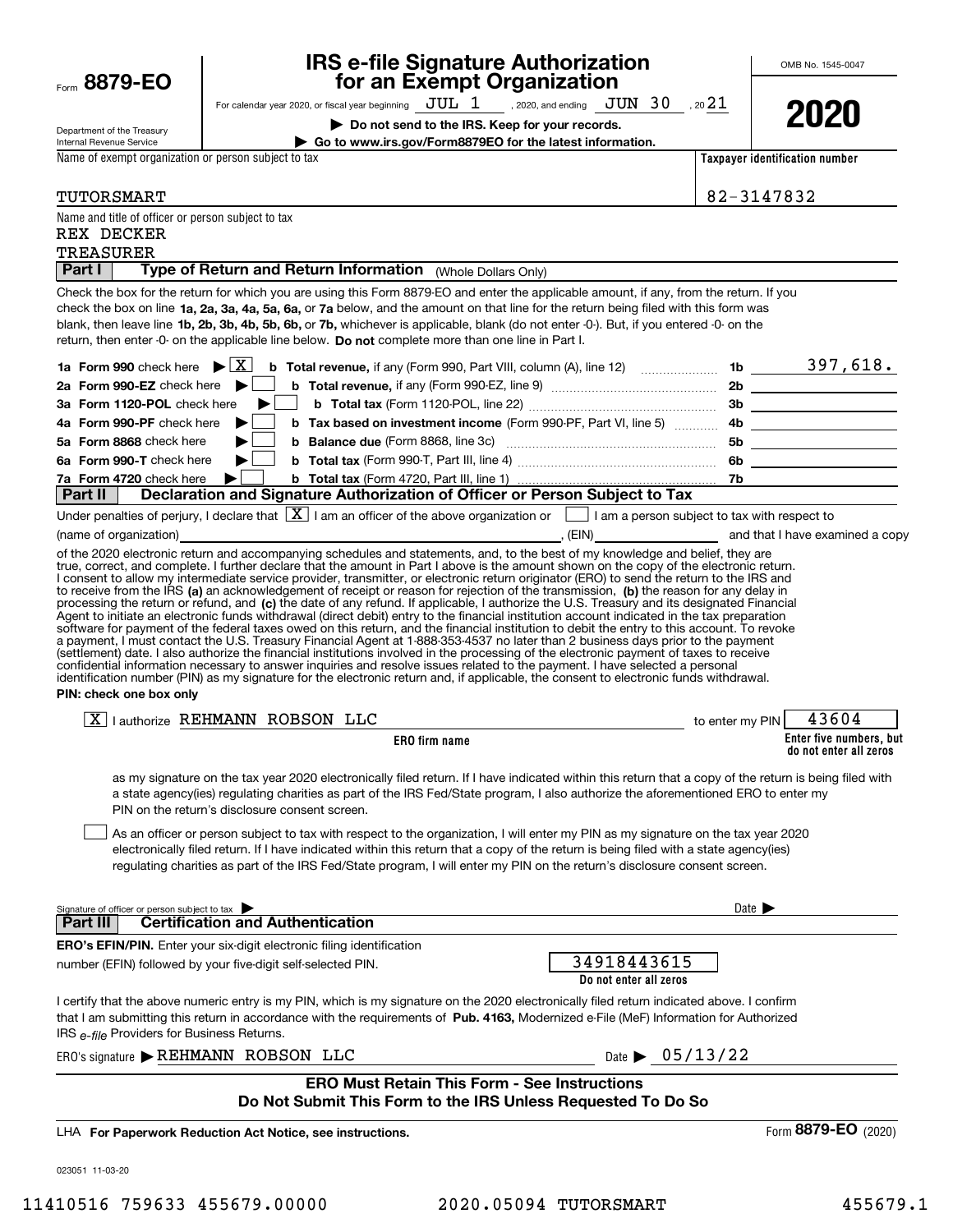|                                                                                                                                  |                                                                                   | <b>Return of Organization Exempt From Income Tax</b>                                                                                       |                        | EXTENDED TO MAY 16, 2022    |            |                                                                                                                                                                            | OMB No. 1545-0047                        |
|----------------------------------------------------------------------------------------------------------------------------------|-----------------------------------------------------------------------------------|--------------------------------------------------------------------------------------------------------------------------------------------|------------------------|-----------------------------|------------|----------------------------------------------------------------------------------------------------------------------------------------------------------------------------|------------------------------------------|
| Form 990                                                                                                                         |                                                                                   |                                                                                                                                            |                        |                             |            | Under section 501(c), 527, or 4947(a)(1) of the Internal Revenue Code (except private foundations)                                                                         |                                          |
|                                                                                                                                  |                                                                                   | Do not enter social security numbers on this form as it may be made public.                                                                |                        |                             |            |                                                                                                                                                                            | <b>Open to Public</b>                    |
| Department of the Treasury<br>Go to www.irs.gov/Form990 for instructions and the latest information.<br>Internal Revenue Service |                                                                                   |                                                                                                                                            |                        |                             |            |                                                                                                                                                                            | Inspection                               |
|                                                                                                                                  |                                                                                   | A For the 2020 calendar year, or tax year beginning                                                                                        | JUL 1, 2020            |                             |            | 2021<br>and ending $JUN$ 30,                                                                                                                                               |                                          |
| <b>B</b> Check if<br>applicable:                                                                                                 | <b>C</b> Name of organization                                                     |                                                                                                                                            |                        |                             |            | D Employer identification number                                                                                                                                           |                                          |
| Address                                                                                                                          |                                                                                   |                                                                                                                                            |                        |                             |            |                                                                                                                                                                            |                                          |
| change<br>Name                                                                                                                   | TUTORSMART                                                                        |                                                                                                                                            |                        |                             |            |                                                                                                                                                                            |                                          |
| change<br>  Initial                                                                                                              | Doing business as                                                                 |                                                                                                                                            |                        |                             |            | 82-3147832                                                                                                                                                                 |                                          |
| return<br>Final                                                                                                                  |                                                                                   | Number and street (or P.O. box if mail is not delivered to street address)<br>1609 N SUMMIT STREET                                         |                        |                             | Room/suite | E Telephone number<br>$419 - 242 - 2122$                                                                                                                                   |                                          |
| return/<br>termin-<br>ated                                                                                                       |                                                                                   | City or town, state or province, country, and ZIP or foreign postal code                                                                   |                        |                             |            | G Gross receipts \$                                                                                                                                                        | 397,618.                                 |
| Amended<br> return                                                                                                               |                                                                                   | TOLEDO, OH 43604-1806                                                                                                                      |                        |                             |            | H(a) Is this a group return                                                                                                                                                |                                          |
| Applica-<br>tion                                                                                                                 |                                                                                   | F Name and address of principal officer: REX DECKER                                                                                        |                        |                             |            | for subordinates?                                                                                                                                                          | $ \mathsf{Yes} \mid \mathrm{X}  $ No     |
| pending                                                                                                                          |                                                                                   | 1609 NORTH SUMMIT STREET, TOLEDO,                                                                                                          |                        | OH                          | $43604-$   | $H(b)$ Are all subordinates included? $\Box$                                                                                                                               | Yes!<br><b>No</b>                        |
|                                                                                                                                  | Tax-exempt status: $\boxed{\mathbf{X}}$ 501(c)(3)                                 | $501(c)$ (                                                                                                                                 | $\bigcup$ (insert no.) | $4947(a)(1)$ or             |            | 527                                                                                                                                                                        | If "No," attach a list. See instructions |
|                                                                                                                                  |                                                                                   | J Website: TUTORSMART-TOLEDO.ORG                                                                                                           |                        |                             |            | $H(c)$ Group exemption number $\blacktriangleright$                                                                                                                        |                                          |
|                                                                                                                                  | <b>K</b> Form of organization: $\boxed{\mathbf{X}}$ Corporation                   | Trust                                                                                                                                      | Association            | Other $\blacktriangleright$ |            | L Year of formation: $2017$ M State of legal domicile: OH                                                                                                                  |                                          |
| Part I                                                                                                                           | <b>Summary</b>                                                                    |                                                                                                                                            |                        |                             |            |                                                                                                                                                                            |                                          |
| 1.                                                                                                                               |                                                                                   |                                                                                                                                            |                        |                             |            | Briefly describe the organization's mission or most significant activities: TO ENHANCE OPPORTUNITIES FOR                                                                   |                                          |
| Governance                                                                                                                       |                                                                                   |                                                                                                                                            |                        |                             |            | STUDENT TUTORING ACROSS THE TOLEDO, OHIO AREA BY THE APPLICATION OF                                                                                                        |                                          |
| 2                                                                                                                                |                                                                                   |                                                                                                                                            |                        |                             |            | Check this box $\blacktriangleright$ $\Box$ if the organization discontinued its operations or disposed of more than 25% of its net assets.                                |                                          |
| з                                                                                                                                |                                                                                   | Number of voting members of the governing body (Part VI, line 1a)                                                                          |                        |                             |            | 3                                                                                                                                                                          | 15                                       |
| 4                                                                                                                                |                                                                                   |                                                                                                                                            | $\overline{4}$         | $\overline{15}$             |            |                                                                                                                                                                            |                                          |
| Activities &<br>5                                                                                                                |                                                                                   |                                                                                                                                            |                        |                             | 5          | 41                                                                                                                                                                         |                                          |
| 6                                                                                                                                |                                                                                   |                                                                                                                                            | 6                      | $\overline{35}$             |            |                                                                                                                                                                            |                                          |
|                                                                                                                                  |                                                                                   |                                                                                                                                            |                        |                             |            | 7a                                                                                                                                                                         | 0.                                       |
|                                                                                                                                  |                                                                                   |                                                                                                                                            |                        |                             |            | 7b                                                                                                                                                                         | $\overline{0}$ .                         |
|                                                                                                                                  |                                                                                   |                                                                                                                                            |                        |                             |            | <b>Prior Year</b>                                                                                                                                                          | <b>Current Year</b>                      |
| 8                                                                                                                                |                                                                                   | Contributions and grants (Part VIII, line 1h)                                                                                              |                        |                             |            | 159,666.                                                                                                                                                                   | 397,618.                                 |
| 9                                                                                                                                |                                                                                   | Program service revenue (Part VIII, line 2g)                                                                                               |                        |                             |            | 0.                                                                                                                                                                         | 0.                                       |
| Revenue<br>10                                                                                                                    |                                                                                   |                                                                                                                                            |                        |                             |            | 0.                                                                                                                                                                         | 0.                                       |
| 11                                                                                                                               |                                                                                   | Other revenue (Part VIII, column (A), lines 5, 6d, 8c, 9c, 10c, and 11e)                                                                   |                        |                             |            | 20,400.                                                                                                                                                                    | 0.                                       |
| 12                                                                                                                               |                                                                                   | Total revenue - add lines 8 through 11 (must equal Part VIII, column (A), line 12)                                                         |                        |                             |            | 180,066.                                                                                                                                                                   | 397,618.                                 |
| 13                                                                                                                               |                                                                                   | Grants and similar amounts paid (Part IX, column (A), lines 1-3)                                                                           |                        |                             |            | 0.<br>0.                                                                                                                                                                   | 0.<br>0.                                 |
| 14                                                                                                                               |                                                                                   | Benefits paid to or for members (Part IX, column (A), line 4)                                                                              |                        |                             |            |                                                                                                                                                                            |                                          |
| 15<br>Expenses                                                                                                                   | Salaries, other compensation, employee benefits (Part IX, column (A), lines 5-10) |                                                                                                                                            |                        |                             |            | 138,270.<br>0.                                                                                                                                                             | 306,873.                                 |
|                                                                                                                                  |                                                                                   |                                                                                                                                            |                        |                             | 510.       |                                                                                                                                                                            | 0.                                       |
|                                                                                                                                  |                                                                                   | <b>b</b> Total fundraising expenses (Part IX, column (D), line 25)                                                                         | ▶                      |                             |            | 50,272.                                                                                                                                                                    | 53,653.                                  |
|                                                                                                                                  | 17<br>Total expenses. Add lines 13-17 (must equal Part IX, column (A), line 25)   |                                                                                                                                            |                        |                             | 188,542.   | 360,526.                                                                                                                                                                   |                                          |
| 18                                                                                                                               |                                                                                   |                                                                                                                                            |                        |                             |            | $-8,476.$                                                                                                                                                                  | 37,092.                                  |
| 19                                                                                                                               |                                                                                   |                                                                                                                                            |                        |                             |            | <b>Beginning of Current Year</b>                                                                                                                                           | <b>End of Year</b>                       |
| 20                                                                                                                               | Total assets (Part X, line 16)                                                    |                                                                                                                                            |                        |                             |            | 46,018.                                                                                                                                                                    | 118,126.                                 |
| : Assets or<br>d Balances<br>21                                                                                                  | Total liabilities (Part X, line 26)                                               |                                                                                                                                            |                        |                             |            | 2,000.                                                                                                                                                                     | 37,016.                                  |
| 22                                                                                                                               |                                                                                   |                                                                                                                                            |                        |                             |            | 44,018.                                                                                                                                                                    | 81,110.                                  |
| Part II                                                                                                                          | <b>Signature Block</b>                                                            |                                                                                                                                            |                        |                             |            |                                                                                                                                                                            |                                          |
|                                                                                                                                  |                                                                                   |                                                                                                                                            |                        |                             |            | Under penalties of perjury, I declare that I have examined this return, including accompanying schedules and statements, and to the best of my knowledge and belief, it is |                                          |
|                                                                                                                                  |                                                                                   | true, correct, and complete. Declaration of preparer (other than officer) is based on all information of which preparer has any knowledge. |                        |                             |            |                                                                                                                                                                            |                                          |
|                                                                                                                                  |                                                                                   |                                                                                                                                            |                        |                             |            |                                                                                                                                                                            |                                          |
| Sian                                                                                                                             | Signature of officer                                                              |                                                                                                                                            |                        |                             |            | Date                                                                                                                                                                       |                                          |

| Sign                                                                                                     | <b>Signature of Officer</b>                                                                                  |                              | Dale                                         |  |  |  |  |  |  |  |
|----------------------------------------------------------------------------------------------------------|--------------------------------------------------------------------------------------------------------------|------------------------------|----------------------------------------------|--|--|--|--|--|--|--|
| Here                                                                                                     | REX DECKER,<br>TREASURER                                                                                     |                              |                                              |  |  |  |  |  |  |  |
|                                                                                                          | Type or print name and title                                                                                 |                              |                                              |  |  |  |  |  |  |  |
|                                                                                                          | Print/Type preparer's name                                                                                   | Date<br>Preparer's signature | <b>PTIN</b><br>Check                         |  |  |  |  |  |  |  |
| Paid                                                                                                     | REX DECKER, CPA                                                                                              | REX DECKER, CPA              | P00359042<br>$05/13/22$ self-employed        |  |  |  |  |  |  |  |
| Preparer                                                                                                 | REHMANN ROBSON<br>Firm's name                                                                                | LLC                          | $1$ Firm's EIN $\triangleright$ 38 - 3635706 |  |  |  |  |  |  |  |
| Use Only                                                                                                 | Firm's address > 7124 W CENTRAL AVE                                                                          |                              |                                              |  |  |  |  |  |  |  |
|                                                                                                          | Phone no. $(419)$ 865-8118<br>TOLEDO, OH 43617                                                               |                              |                                              |  |  |  |  |  |  |  |
| x<br><b>No</b><br>Yes<br>May the IRS discuss this return with the preparer shown above? See instructions |                                                                                                              |                              |                                              |  |  |  |  |  |  |  |
|                                                                                                          | Form 990 (2020)<br>LHA For Paperwork Reduction Act Notice, see the separate instructions.<br>032001 12-23-20 |                              |                                              |  |  |  |  |  |  |  |

SEE SCHEDULE O FOR ORGANIZATION MISSION STATEMENT CONTINUATION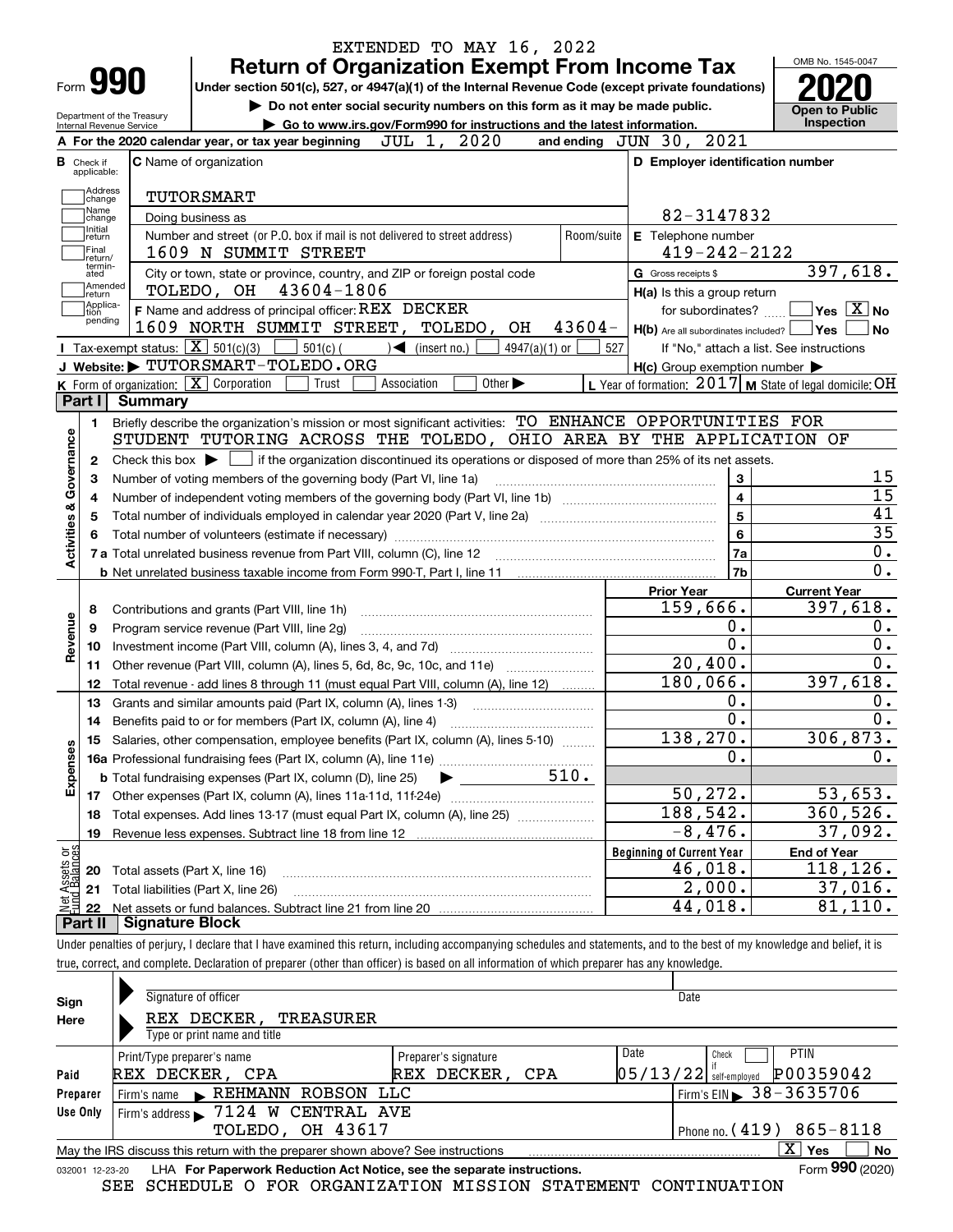|              | <b>Part III Statement of Program Service Accomplishments</b>                                                                                                                                                                        |                                      |
|--------------|-------------------------------------------------------------------------------------------------------------------------------------------------------------------------------------------------------------------------------------|--------------------------------------|
|              |                                                                                                                                                                                                                                     | $\boxed{\text{X}}$                   |
| 1.           | Briefly describe the organization's mission:                                                                                                                                                                                        |                                      |
|              | TO ENHANCE OPPORTUNITIES FOR STUDENT TUTORING ACROSS THE TOLEDO, OHIO                                                                                                                                                               |                                      |
|              |                                                                                                                                                                                                                                     |                                      |
|              | AREA BY THE APPLICATION OF QUANTITATIVE METRICS.                                                                                                                                                                                    |                                      |
|              |                                                                                                                                                                                                                                     |                                      |
|              |                                                                                                                                                                                                                                     |                                      |
| $\mathbf{2}$ | Did the organization undertake any significant program services during the year which were not listed on the                                                                                                                        |                                      |
|              | prior Form 990 or 990-EZ?                                                                                                                                                                                                           | $]$ Yes $[\overline{\mathrm{X}}]$ No |
|              | If "Yes." describe these new services on Schedule O.                                                                                                                                                                                |                                      |
|              |                                                                                                                                                                                                                                     |                                      |
| 3            |                                                                                                                                                                                                                                     |                                      |
|              | If "Yes," describe these changes on Schedule O.                                                                                                                                                                                     |                                      |
| 4            | Describe the organization's program service accomplishments for each of its three largest program services, as measured by expenses.                                                                                                |                                      |
|              | Section 501(c)(3) and 501(c)(4) organizations are required to report the amount of grants and allocations to others, the total expenses, and                                                                                        |                                      |
|              | revenue, if any, for each program service reported.                                                                                                                                                                                 |                                      |
| 4a l         | 349, 183. including grants of \$<br>(Expenses \$<br>(Code:                                                                                                                                                                          | ) (Revenue \$                        |
|              | TUTORSMART HELPS CHILDREN ACHIEVE THEIR ACADEMIC POTENTIAL BY                                                                                                                                                                       |                                      |
|              | COLLABORATING WITH TUTORING PROVIDERS TO ELEVATE THE QUALITY OF, ACCESS                                                                                                                                                             |                                      |
|              | TO, AND UTILIZATION OF SUSTAINABLE CLASSROOM-ALIGNED AFTER SCHOOL                                                                                                                                                                   |                                      |
|              | TUTORING IN GREATER TOLEDO. STUDENTS ACROSS THE CITY ENGAGE WITH                                                                                                                                                                    |                                      |
|              | TEACHERS AND VOLUNTEERS THROUGHOUT THE WEEK TO GET SMALL GROUP TUTORING                                                                                                                                                             |                                      |
|              |                                                                                                                                                                                                                                     |                                      |
|              | IN THE AREAS WHERE THEY NEED IT, HELP WITH HOMEWORK ON AN ONGOING                                                                                                                                                                   |                                      |
|              | BASIS, AND TO ENGAGE WITH ACTIVITIES AND ENRICHMENT DURING AFTER SCHOOL                                                                                                                                                             |                                      |
|              | HOURS. THE ORGANIZATION'S GOALS ARE TO PROVIDE MENTORING RELATIONSHIPS                                                                                                                                                              |                                      |
|              | THAT HELP STUDENTS GROW AND FLOURISH KNOWING THAT SOMEONE IS AVAILABLE                                                                                                                                                              |                                      |
|              | AFTER SCHOOL WHO CARES ABOUT THEM AND THEIR SUCCESS, PROVIDE A SAFE                                                                                                                                                                 |                                      |
|              | SPACE WHERE STUDENTS WHO ARE STRUGGLING ACADEMICALLY CAN GET THE HELP                                                                                                                                                               |                                      |
|              | THEY NEED TO BE SUCCESSFUL IN SCHOOL, AND PROVIDE OPPORTUNITIES FOR                                                                                                                                                                 |                                      |
| 4b           | (Code: <u>Code:</u> etc. Code: etc. Code: etc. Code: etc. Code: etc. Code: etc. Code: etc. Code: etc. Code: etc. Code: etc. Code: etc. Code: etc. Code: etc. Code: etc. Code: etc. Code: etc. Code: etc. Code: etc. Code: etc. Code |                                      |
|              |                                                                                                                                                                                                                                     |                                      |
|              |                                                                                                                                                                                                                                     |                                      |
|              |                                                                                                                                                                                                                                     |                                      |
|              |                                                                                                                                                                                                                                     |                                      |
|              |                                                                                                                                                                                                                                     |                                      |
|              |                                                                                                                                                                                                                                     |                                      |
|              |                                                                                                                                                                                                                                     |                                      |
|              |                                                                                                                                                                                                                                     |                                      |
|              |                                                                                                                                                                                                                                     |                                      |
|              |                                                                                                                                                                                                                                     |                                      |
|              |                                                                                                                                                                                                                                     |                                      |
|              |                                                                                                                                                                                                                                     |                                      |
|              |                                                                                                                                                                                                                                     |                                      |
|              |                                                                                                                                                                                                                                     |                                      |
| 4c           | (Expenses \$<br>(Code:<br>including grants of \$                                                                                                                                                                                    | ) (Revenue \$                        |
|              |                                                                                                                                                                                                                                     |                                      |
|              |                                                                                                                                                                                                                                     |                                      |
|              |                                                                                                                                                                                                                                     |                                      |
|              |                                                                                                                                                                                                                                     |                                      |
|              |                                                                                                                                                                                                                                     |                                      |
|              |                                                                                                                                                                                                                                     |                                      |
|              |                                                                                                                                                                                                                                     |                                      |
|              |                                                                                                                                                                                                                                     |                                      |
|              |                                                                                                                                                                                                                                     |                                      |
|              |                                                                                                                                                                                                                                     |                                      |
|              |                                                                                                                                                                                                                                     |                                      |
|              |                                                                                                                                                                                                                                     |                                      |
|              |                                                                                                                                                                                                                                     |                                      |
|              |                                                                                                                                                                                                                                     |                                      |
| 4d           | Other program services (Describe on Schedule O.)                                                                                                                                                                                    |                                      |
|              | (Expenses \$<br>including grants of \$<br>Revenue \$                                                                                                                                                                                |                                      |
| 4е           | 349,183.<br>Total program service expenses                                                                                                                                                                                          |                                      |
|              |                                                                                                                                                                                                                                     | Form 990 (2020)                      |
|              | SEE SCHEDULE O FOR CONTINUATION(S)<br>032002 12-23-20                                                                                                                                                                               |                                      |
|              | 2                                                                                                                                                                                                                                   |                                      |
|              | 11410516 759633 455679.00000<br>2020.05094 TUTORSMART                                                                                                                                                                               | 455679.1                             |
|              |                                                                                                                                                                                                                                     |                                      |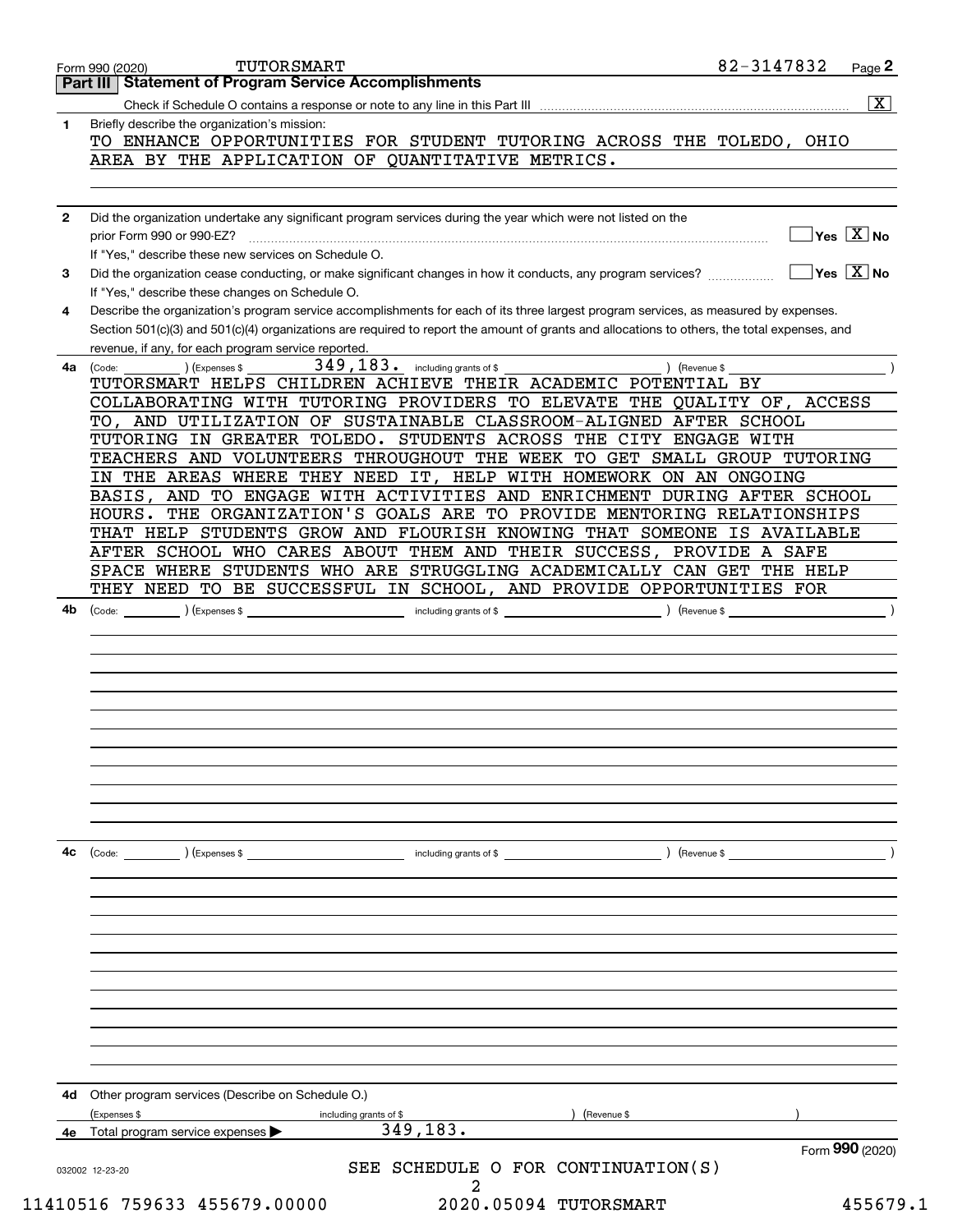| orm 990 (2020) |                                           | TUTORSMART | 82-3147832 | $P$ age $\ddot{\omega}$ |
|----------------|-------------------------------------------|------------|------------|-------------------------|
|                | Part IV   Checklist of Required Schedules |            |            |                         |

|     |                                                                                                                                                                                                                                                                |                 | Yes | No              |
|-----|----------------------------------------------------------------------------------------------------------------------------------------------------------------------------------------------------------------------------------------------------------------|-----------------|-----|-----------------|
| 1.  | Is the organization described in section $501(c)(3)$ or $4947(a)(1)$ (other than a private foundation)?                                                                                                                                                        |                 |     |                 |
|     |                                                                                                                                                                                                                                                                | 1               | х   |                 |
| 2   |                                                                                                                                                                                                                                                                | $\mathbf{2}$    | Χ   |                 |
| 3   | Did the organization engage in direct or indirect political campaign activities on behalf of or in opposition to candidates for                                                                                                                                |                 |     |                 |
|     |                                                                                                                                                                                                                                                                | 3               |     | x               |
| 4   | Section 501(c)(3) organizations. Did the organization engage in lobbying activities, or have a section 501(h) election in effect                                                                                                                               |                 |     |                 |
|     |                                                                                                                                                                                                                                                                | 4               |     | x               |
| 5   | Is the organization a section 501(c)(4), 501(c)(5), or 501(c)(6) organization that receives membership dues, assessments, or                                                                                                                                   |                 |     |                 |
|     |                                                                                                                                                                                                                                                                | 5               |     | x               |
| 6   | Did the organization maintain any donor advised funds or any similar funds or accounts for which donors have the right to                                                                                                                                      |                 |     |                 |
|     | provide advice on the distribution or investment of amounts in such funds or accounts? If "Yes," complete Schedule D, Part I                                                                                                                                   | 6               |     | x               |
| 7   | Did the organization receive or hold a conservation easement, including easements to preserve open space,                                                                                                                                                      |                 |     | x               |
|     | Did the organization maintain collections of works of art, historical treasures, or other similar assets? If "Yes," complete                                                                                                                                   | $\overline{7}$  |     |                 |
| 8   |                                                                                                                                                                                                                                                                | 8               |     | x               |
| 9   | Did the organization report an amount in Part X, line 21, for escrow or custodial account liability, serve as a custodian for                                                                                                                                  |                 |     |                 |
|     | amounts not listed in Part X; or provide credit counseling, debt management, credit repair, or debt negotiation services?                                                                                                                                      |                 |     |                 |
|     |                                                                                                                                                                                                                                                                | 9               |     | x               |
| 10  | Did the organization, directly or through a related organization, hold assets in donor-restricted endowments                                                                                                                                                   |                 |     |                 |
|     |                                                                                                                                                                                                                                                                | 10              |     | x               |
| 11  | If the organization's answer to any of the following questions is "Yes," then complete Schedule D, Parts VI, VII, VIII, IX, or X                                                                                                                               |                 |     |                 |
|     | as applicable.                                                                                                                                                                                                                                                 |                 |     |                 |
|     | a Did the organization report an amount for land, buildings, and equipment in Part X, line 10? If "Yes," complete Schedule D,                                                                                                                                  |                 |     |                 |
|     |                                                                                                                                                                                                                                                                | 11a             |     | x               |
|     | <b>b</b> Did the organization report an amount for investments - other securities in Part X, line 12, that is 5% or more of its total                                                                                                                          |                 |     |                 |
|     |                                                                                                                                                                                                                                                                | 11 <sub>b</sub> |     | x               |
|     | c Did the organization report an amount for investments - program related in Part X, line 13, that is 5% or more of its total                                                                                                                                  |                 |     |                 |
|     |                                                                                                                                                                                                                                                                | 11c             |     | x               |
|     | d Did the organization report an amount for other assets in Part X, line 15, that is 5% or more of its total assets reported in                                                                                                                                |                 |     |                 |
|     |                                                                                                                                                                                                                                                                | 11d             |     | x               |
|     |                                                                                                                                                                                                                                                                | 11e             |     | X               |
| f   | Did the organization's separate or consolidated financial statements for the tax year include a footnote that addresses                                                                                                                                        |                 |     |                 |
|     | the organization's liability for uncertain tax positions under FIN 48 (ASC 740)? If "Yes," complete Schedule D, Part X                                                                                                                                         | 11f             |     | X.              |
|     | 12a Did the organization obtain separate, independent audited financial statements for the tax year? If "Yes," complete                                                                                                                                        |                 |     |                 |
|     |                                                                                                                                                                                                                                                                | 12a             |     | X.              |
|     | <b>b</b> Was the organization included in consolidated, independent audited financial statements for the tax year?                                                                                                                                             |                 |     |                 |
|     | If "Yes," and if the organization answered "No" to line 12a, then completing Schedule D, Parts XI and XII is optional                                                                                                                                          | 12 <sub>b</sub> |     | Х<br>X          |
| 13  | Is the organization a school described in section $170(b)(1)(A)(ii)?$ If "Yes," complete Schedule E                                                                                                                                                            | 13              |     | x               |
| 14a | Did the organization maintain an office, employees, or agents outside of the United States?                                                                                                                                                                    | 14a             |     |                 |
|     | <b>b</b> Did the organization have aggregate revenues or expenses of more than \$10,000 from grantmaking, fundraising, business,<br>investment, and program service activities outside the United States, or aggregate foreign investments valued at \$100,000 |                 |     |                 |
|     |                                                                                                                                                                                                                                                                | 14b             |     | X.              |
| 15  | Did the organization report on Part IX, column (A), line 3, more than \$5,000 of grants or other assistance to or for any                                                                                                                                      |                 |     |                 |
|     |                                                                                                                                                                                                                                                                | 15              |     | X.              |
| 16  | Did the organization report on Part IX, column (A), line 3, more than \$5,000 of aggregate grants or other assistance to                                                                                                                                       |                 |     |                 |
|     |                                                                                                                                                                                                                                                                | 16              |     | X.              |
| 17  | Did the organization report a total of more than \$15,000 of expenses for professional fundraising services on Part IX,                                                                                                                                        |                 |     |                 |
|     |                                                                                                                                                                                                                                                                | 17              |     | X.              |
| 18  | Did the organization report more than \$15,000 total of fundraising event gross income and contributions on Part VIII, lines                                                                                                                                   |                 |     |                 |
|     |                                                                                                                                                                                                                                                                | 18              |     | X.              |
| 19  | Did the organization report more than \$15,000 of gross income from gaming activities on Part VIII, line 9a? If "Yes."                                                                                                                                         |                 |     |                 |
|     |                                                                                                                                                                                                                                                                | 19              |     | x               |
| 20a |                                                                                                                                                                                                                                                                | 20a             |     | X               |
|     | b If "Yes" to line 20a, did the organization attach a copy of its audited financial statements to this return?                                                                                                                                                 | 20 <sub>b</sub> |     |                 |
| 21  | Did the organization report more than \$5,000 of grants or other assistance to any domestic organization or                                                                                                                                                    |                 |     |                 |
|     |                                                                                                                                                                                                                                                                | 21              |     | x               |
|     | 032003 12-23-20                                                                                                                                                                                                                                                |                 |     | Form 990 (2020) |

032003 12-23-20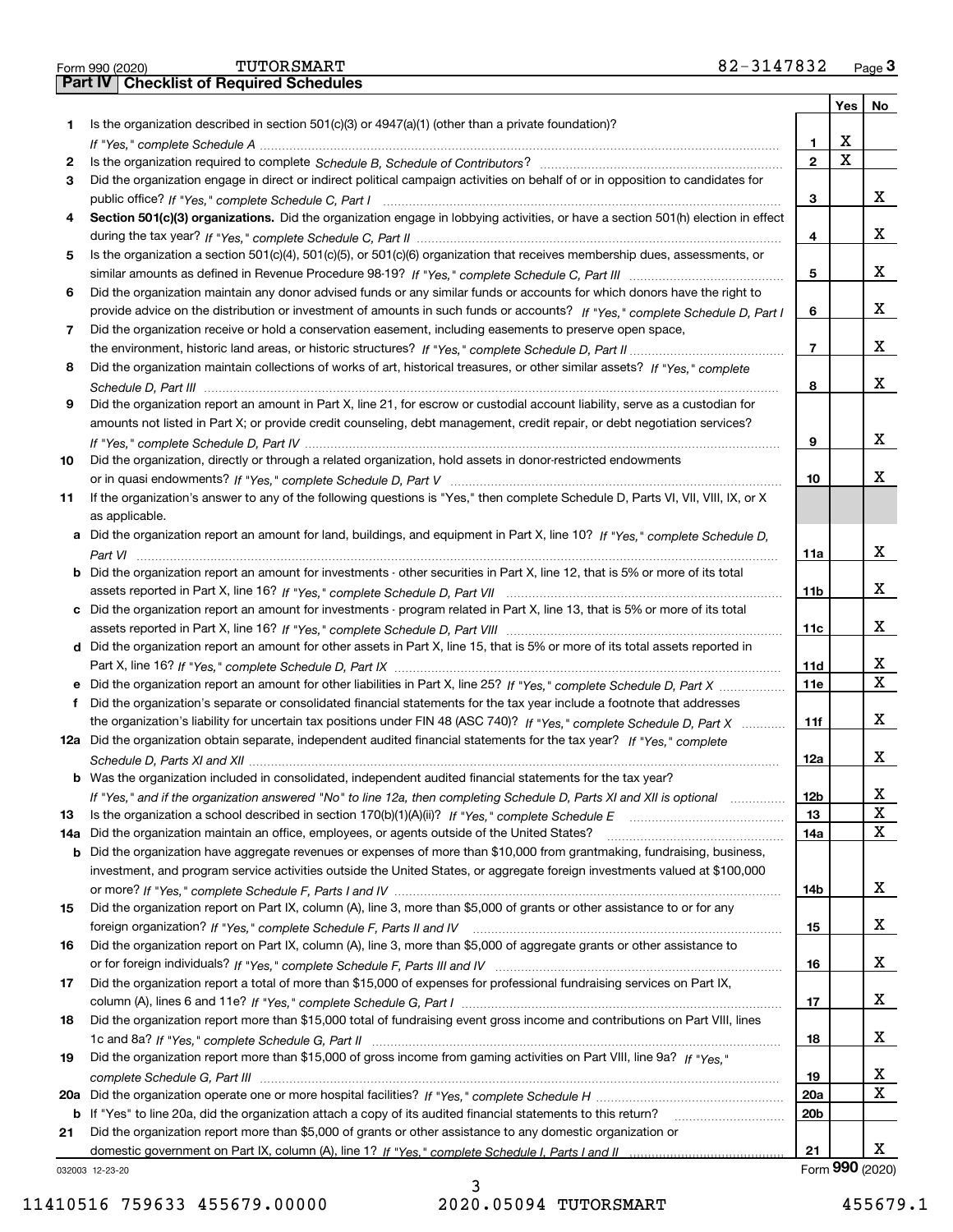|               |                                                                                                                                    | 23  |                 | x           |
|---------------|------------------------------------------------------------------------------------------------------------------------------------|-----|-----------------|-------------|
|               | 24a Did the organization have a tax-exempt bond issue with an outstanding principal amount of more than \$100,000 as of the        |     |                 |             |
|               | last day of the year, that was issued after December 31, 2002? If "Yes," answer lines 24b through 24d and complete                 |     |                 |             |
|               |                                                                                                                                    | 24a |                 | x           |
|               | <b>b</b> Did the organization invest any proceeds of tax-exempt bonds beyond a temporary period exception?                         | 24b |                 |             |
|               | c Did the organization maintain an escrow account other than a refunding escrow at any time during the year to defease             |     |                 |             |
|               | any tax-exempt bonds?                                                                                                              | 24c |                 |             |
|               |                                                                                                                                    | 24d |                 |             |
|               | 25a Section 501(c)(3), 501(c)(4), and 501(c)(29) organizations. Did the organization engage in an excess benefit                   |     |                 |             |
|               |                                                                                                                                    | 25a |                 | x           |
|               | b Is the organization aware that it engaged in an excess benefit transaction with a disqualified person in a prior year, and       |     |                 |             |
|               | that the transaction has not been reported on any of the organization's prior Forms 990 or 990-EZ? If "Yes," complete              |     |                 |             |
|               |                                                                                                                                    |     |                 | x           |
|               | Schedule L, Part I                                                                                                                 | 25b |                 |             |
| 26            | Did the organization report any amount on Part X, line 5 or 22, for receivables from or payables to any current                    |     |                 |             |
|               | or former officer, director, trustee, key employee, creator or founder, substantial contributor, or 35%                            |     |                 | X           |
|               |                                                                                                                                    | 26  |                 |             |
| 27            | Did the organization provide a grant or other assistance to any current or former officer, director, trustee, key employee,        |     |                 |             |
|               | creator or founder, substantial contributor or employee thereof, a grant selection committee member, or to a 35% controlled        |     |                 |             |
|               | entity (including an employee thereof) or family member of any of these persons? If "Yes," complete Schedule L, Part III           | 27  |                 | х           |
| 28            | Was the organization a party to a business transaction with one of the following parties (see Schedule L, Part IV                  |     |                 |             |
|               | instructions, for applicable filing thresholds, conditions, and exceptions):                                                       |     |                 |             |
|               | a A current or former officer, director, trustee, key employee, creator or founder, or substantial contributor? If                 |     |                 |             |
|               |                                                                                                                                    | 28a |                 | х           |
|               |                                                                                                                                    | 28b |                 | X           |
|               | c A 35% controlled entity of one or more individuals and/or organizations described in lines 28a or 28b? If                        |     |                 |             |
|               |                                                                                                                                    | 28c |                 | х           |
| 29            |                                                                                                                                    | 29  |                 | х           |
| 30            | Did the organization receive contributions of art, historical treasures, or other similar assets, or qualified conservation        |     |                 |             |
|               |                                                                                                                                    | 30  |                 | х           |
| 31            | Did the organization liquidate, terminate, or dissolve and cease operations? If "Yes," complete Schedule N, Part I                 | 31  |                 | X           |
| 32            | Did the organization sell, exchange, dispose of, or transfer more than 25% of its net assets? If "Yes," complete                   |     |                 |             |
|               |                                                                                                                                    | 32  |                 | X           |
| 33            | Did the organization own 100% of an entity disregarded as separate from the organization under Regulations                         |     |                 |             |
|               |                                                                                                                                    | 33  |                 | X           |
| 34            | Was the organization related to any tax-exempt or taxable entity? If "Yes," complete Schedule R, Part II, III, or IV, and          |     |                 |             |
|               | Part V, line 1 ……………………………………………………………………………………                                                                                    | 34  |                 | х           |
|               | 35a Did the organization have a controlled entity within the meaning of section 512(b)(13)?                                        | 35a |                 | $\mathbf X$ |
|               | <b>b</b> If "Yes" to line 35a, did the organization receive any payment from or engage in any transaction with a controlled entity |     |                 |             |
|               |                                                                                                                                    | 35b |                 |             |
| 36            | Section 501(c)(3) organizations. Did the organization make any transfers to an exempt non-charitable related organization?         |     |                 |             |
|               |                                                                                                                                    | 36  |                 | х           |
| 37            | Did the organization conduct more than 5% of its activities through an entity that is not a related organization                   |     |                 |             |
|               | and that is treated as a partnership for federal income tax purposes? If "Yes," complete Schedule R, Part VI                       | 37  |                 | х           |
| 38            | Did the organization complete Schedule O and provide explanations in Schedule O for Part VI, lines 11b and 19?                     |     |                 |             |
| <b>Part V</b> | Note: All Form 990 filers are required to complete Schedule O<br><b>Statements Regarding Other IRS Filings and Tax Compliance</b>  | 38  | X               |             |
|               | Check if Schedule O contains a response or note to any line in this Part V                                                         |     |                 |             |
|               |                                                                                                                                    |     |                 |             |
|               |                                                                                                                                    |     | Yes             | No          |
|               | 1a<br>0                                                                                                                            |     |                 |             |
|               | 1b<br>Did the organization comply with backup withholding rules for reportable payments to vendors and reportable gaming           |     |                 |             |
|               | (gambling) winnings to prize winners?                                                                                              | 1c  | х               |             |
|               | 032004 12-23-20                                                                                                                    |     | Form 990 (2020) |             |
|               |                                                                                                                                    |     |                 |             |

Part IX, column (A), line 2? H "Yes," complete Schedule I, Parts I and III **www.www.www.www.www.www.www.ww** 

Did the organization answer "Yes" to Part VII, Section A, line 3, 4, or 5 about compensation of the organization's current

*If "Yes," complete* and former officers, directors, trustees, key employees, and highest compensated employees?

Did the organization report more than \$5,000 of grants or other assistance to or for domestic individuals on

032004 12-23-20

**22**

**Yes**

**No**

X

X

| art IV I | Checkl |
|----------|--------|
|          |        |

**22**

**23**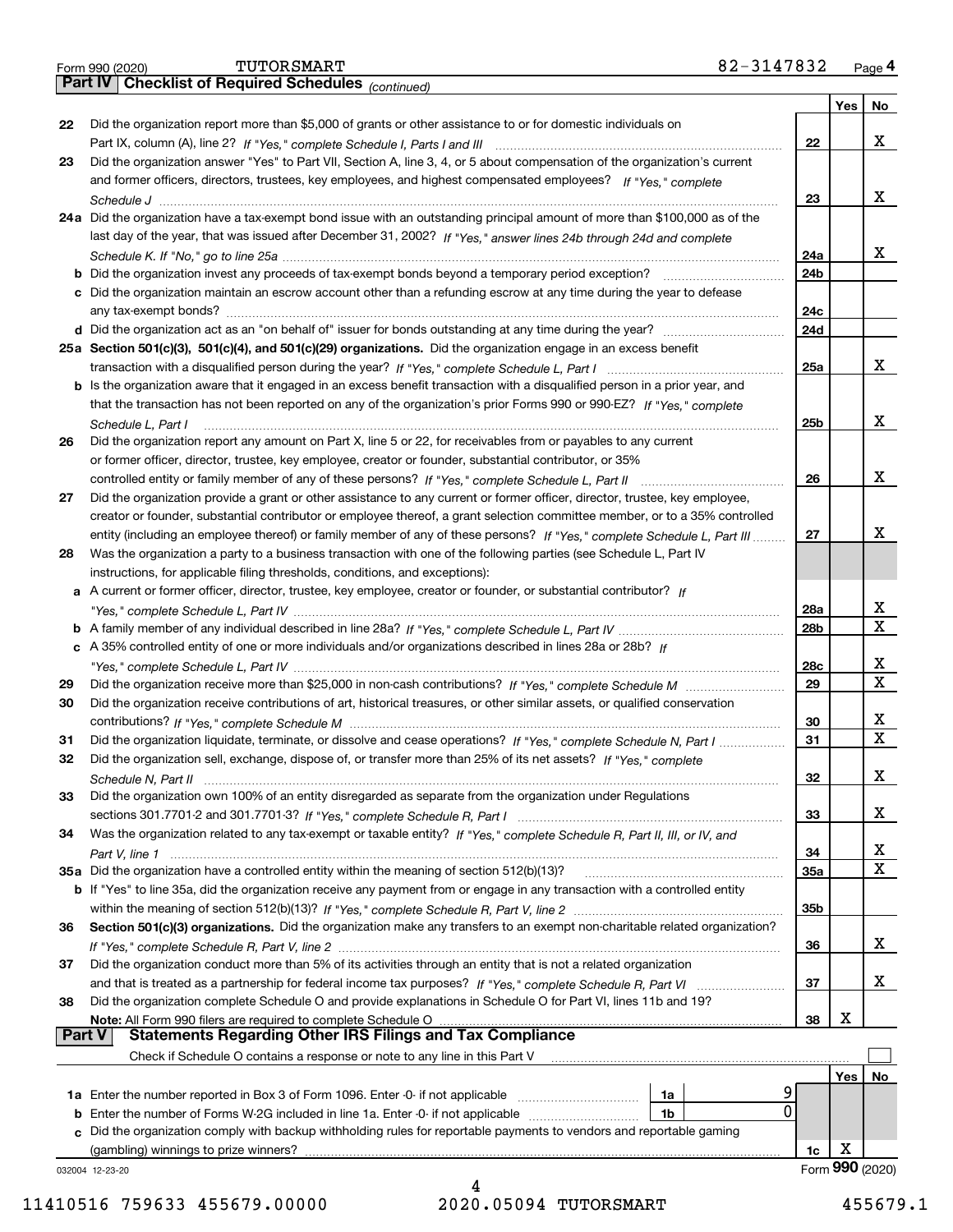|               | 82-3147832<br>TUTORSMART<br>Form 990 (2020)                                                                                                                                                |                |         | <u>Page 5</u> |  |  |  |
|---------------|--------------------------------------------------------------------------------------------------------------------------------------------------------------------------------------------|----------------|---------|---------------|--|--|--|
| <b>Part V</b> | Statements Regarding Other IRS Filings and Tax Compliance (continued)                                                                                                                      |                |         |               |  |  |  |
|               |                                                                                                                                                                                            |                | Yes $ $ | No            |  |  |  |
|               | 2a Enter the number of employees reported on Form W-3, Transmittal of Wage and Tax Statements,                                                                                             |                |         |               |  |  |  |
|               | 41<br>filed for the calendar year ending with or within the year covered by this return [111] [11] filed for the calendar year ending with or within the year covered by this return<br>2a |                |         |               |  |  |  |
|               |                                                                                                                                                                                            | 2 <sub>b</sub> | X       |               |  |  |  |
|               |                                                                                                                                                                                            |                |         |               |  |  |  |
|               | 3a Did the organization have unrelated business gross income of \$1,000 or more during the year?                                                                                           | 3a             |         | x             |  |  |  |
|               |                                                                                                                                                                                            | 3b             |         |               |  |  |  |
|               | 4a At any time during the calendar year, did the organization have an interest in, or a signature or other authority over, a                                                               |                |         |               |  |  |  |
|               |                                                                                                                                                                                            | 4a             |         | х             |  |  |  |
|               | <b>b</b> If "Yes," enter the name of the foreign country $\blacktriangleright$                                                                                                             |                |         |               |  |  |  |
|               | See instructions for filing requirements for FinCEN Form 114, Report of Foreign Bank and Financial Accounts (FBAR).                                                                        |                |         |               |  |  |  |
|               | 5a Was the organization a party to a prohibited tax shelter transaction at any time during the tax year?                                                                                   | 5a             |         | X             |  |  |  |
| b             |                                                                                                                                                                                            | 5 <sub>b</sub> |         | х             |  |  |  |
|               |                                                                                                                                                                                            | 5с             |         |               |  |  |  |
|               | 6a Does the organization have annual gross receipts that are normally greater than \$100,000, and did the organization solicit                                                             |                |         |               |  |  |  |
|               |                                                                                                                                                                                            | 6a             |         | х             |  |  |  |
|               | <b>b</b> If "Yes," did the organization include with every solicitation an express statement that such contributions or gifts                                                              |                |         |               |  |  |  |
|               | were not tax deductible?                                                                                                                                                                   | 6b             |         |               |  |  |  |
| 7             | Organizations that may receive deductible contributions under section 170(c).                                                                                                              |                |         |               |  |  |  |
| а             | Did the organization receive a payment in excess of \$75 made partly as a contribution and partly for goods and services provided to the payor?                                            | 7a             |         | х             |  |  |  |
|               | <b>b</b> If "Yes," did the organization notify the donor of the value of the goods or services provided?                                                                                   | 7b             |         |               |  |  |  |
|               | c Did the organization sell, exchange, or otherwise dispose of tangible personal property for which it was required                                                                        |                |         |               |  |  |  |
|               |                                                                                                                                                                                            | 7с             |         | х             |  |  |  |
|               | 7d                                                                                                                                                                                         |                |         |               |  |  |  |
| е             | Did the organization receive any funds, directly or indirectly, to pay premiums on a personal benefit contract?                                                                            | 7e             |         | х             |  |  |  |
| f             | Did the organization, during the year, pay premiums, directly or indirectly, on a personal benefit contract?                                                                               | 7f             |         | x             |  |  |  |
| g             | If the organization received a contribution of qualified intellectual property, did the organization file Form 8899 as required?                                                           |                |         |               |  |  |  |
| h.            | If the organization received a contribution of cars, boats, airplanes, or other vehicles, did the organization file a Form 1098-C?                                                         | 7h             |         |               |  |  |  |
| 8             | Sponsoring organizations maintaining donor advised funds. Did a donor advised fund maintained by the                                                                                       |                |         |               |  |  |  |
|               | sponsoring organization have excess business holdings at any time during the year?                                                                                                         | 8              |         |               |  |  |  |
| 9             | Sponsoring organizations maintaining donor advised funds.                                                                                                                                  |                |         |               |  |  |  |
| а             | Did the sponsoring organization make any taxable distributions under section 4966?                                                                                                         | 9а             |         |               |  |  |  |
|               | <b>b</b> Did the sponsoring organization make a distribution to a donor, donor advisor, or related person?                                                                                 | 9b             |         |               |  |  |  |
| 10            | Section 501(c)(7) organizations. Enter:                                                                                                                                                    |                |         |               |  |  |  |
|               | 10a                                                                                                                                                                                        |                |         |               |  |  |  |
|               | 10b <br>Gross receipts, included on Form 990, Part VIII, line 12, for public use of club facilities                                                                                        |                |         |               |  |  |  |
| 11            | Section 501(c)(12) organizations. Enter:                                                                                                                                                   |                |         |               |  |  |  |
|               | 11a                                                                                                                                                                                        |                |         |               |  |  |  |
|               | b Gross income from other sources (Do not net amounts due or paid to other sources against                                                                                                 |                |         |               |  |  |  |
|               | 11b                                                                                                                                                                                        |                |         |               |  |  |  |
|               | 12a Section 4947(a)(1) non-exempt charitable trusts. Is the organization filing Form 990 in lieu of Form 1041?                                                                             | 12a            |         |               |  |  |  |
|               | 12b<br><b>b</b> If "Yes," enter the amount of tax-exempt interest received or accrued during the year                                                                                      |                |         |               |  |  |  |
| 13            | Section 501(c)(29) qualified nonprofit health insurance issuers.                                                                                                                           |                |         |               |  |  |  |
|               | a Is the organization licensed to issue qualified health plans in more than one state?                                                                                                     | 13а            |         |               |  |  |  |
|               | Note: See the instructions for additional information the organization must report on Schedule O.                                                                                          |                |         |               |  |  |  |
|               | <b>b</b> Enter the amount of reserves the organization is required to maintain by the states in which the                                                                                  |                |         |               |  |  |  |
|               | 13b                                                                                                                                                                                        |                |         |               |  |  |  |
|               | 13с                                                                                                                                                                                        |                |         |               |  |  |  |
| 14a           | Did the organization receive any payments for indoor tanning services during the tax year?                                                                                                 | 14a            |         | x             |  |  |  |
|               | <b>b</b> If "Yes," has it filed a Form 720 to report these payments? If "No," provide an explanation on Schedule O                                                                         | 14b            |         |               |  |  |  |
| 15            | Is the organization subject to the section 4960 tax on payment(s) of more than \$1,000,000 in remuneration or                                                                              |                |         |               |  |  |  |
|               |                                                                                                                                                                                            | 15             |         | х             |  |  |  |
|               | If "Yes," see instructions and file Form 4720, Schedule N.                                                                                                                                 |                |         |               |  |  |  |
| 16            | Is the organization an educational institution subject to the section 4968 excise tax on net investment income?                                                                            | 16             |         | х             |  |  |  |
|               | If "Yes," complete Form 4720, Schedule O.                                                                                                                                                  |                |         |               |  |  |  |

Form (2020) **990**

032005 12-23-20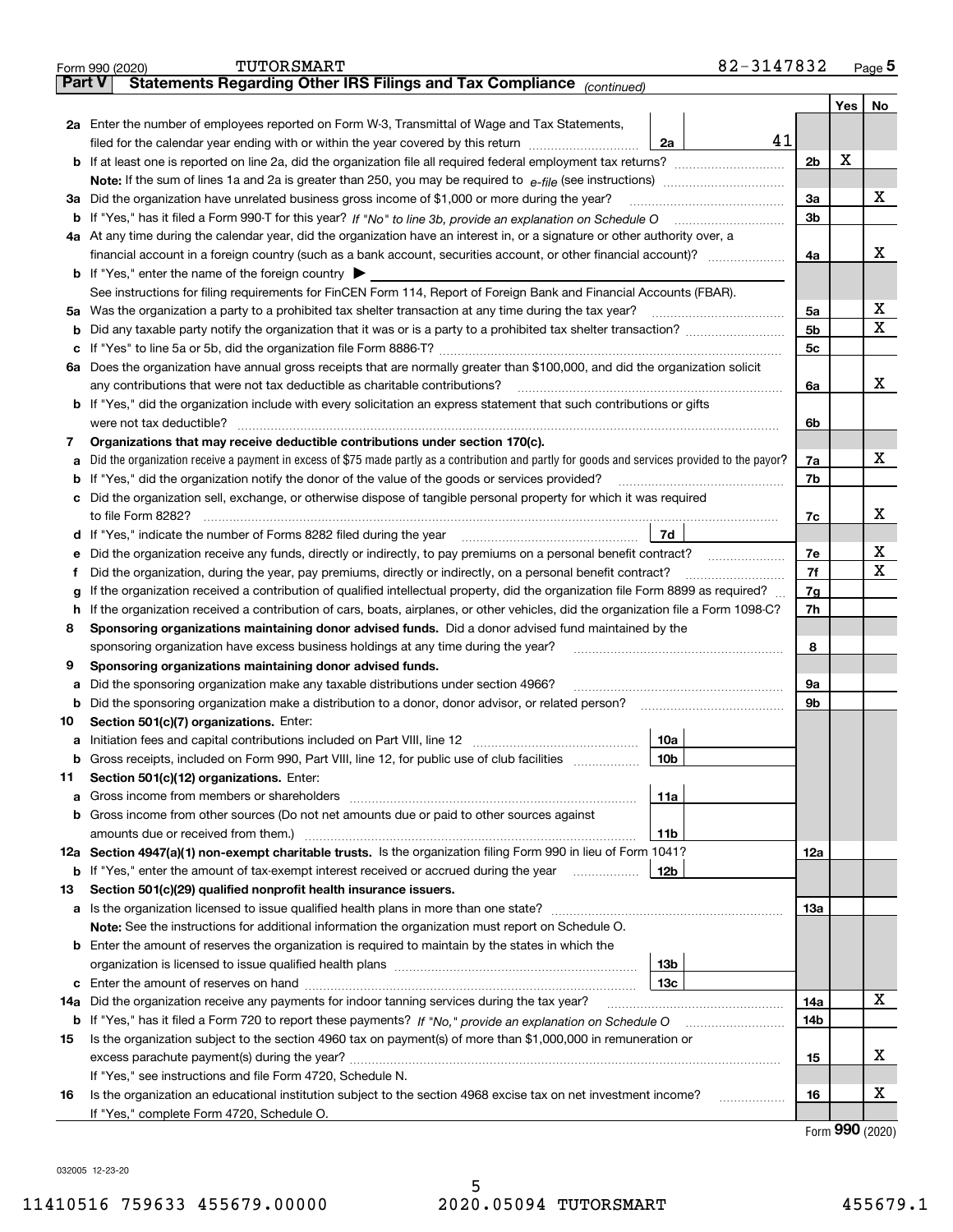|    | to line 8a, 8b, or 10b below, describe the circumstances, processes, or changes on Schedule O. See instructions.                                 |                 |             |                         |  |  |  |
|----|--------------------------------------------------------------------------------------------------------------------------------------------------|-----------------|-------------|-------------------------|--|--|--|
|    |                                                                                                                                                  |                 |             | $\overline{\mathbf{x}}$ |  |  |  |
|    | <b>Section A. Governing Body and Management</b>                                                                                                  |                 |             |                         |  |  |  |
|    | 15                                                                                                                                               |                 | Yes         | No                      |  |  |  |
|    | 1a Enter the number of voting members of the governing body at the end of the tax year<br>1a                                                     |                 |             |                         |  |  |  |
|    | If there are material differences in voting rights among members of the governing body, or if the governing                                      |                 |             |                         |  |  |  |
|    | body delegated broad authority to an executive committee or similar committee, explain on Schedule O.                                            |                 |             |                         |  |  |  |
|    | 15<br>1b                                                                                                                                         |                 |             |                         |  |  |  |
| 2  | Did any officer, director, trustee, or key employee have a family relationship or a business relationship with any other                         |                 |             |                         |  |  |  |
|    | officer, director, trustee, or key employee?                                                                                                     | $\mathbf{2}$    |             | х                       |  |  |  |
| 3  | Did the organization delegate control over management duties customarily performed by or under the direct supervision                            |                 |             |                         |  |  |  |
|    | of officers, directors, trustees, or key employees to a management company or other person?                                                      | 3               |             | X                       |  |  |  |
| 4  | Did the organization make any significant changes to its governing documents since the prior Form 990 was filed?                                 | 4               |             | $\overline{\mathbf{x}}$ |  |  |  |
| 5  |                                                                                                                                                  | 5               |             | $\mathbf X$             |  |  |  |
| 6  | Did the organization have members or stockholders?                                                                                               | 6               |             | X                       |  |  |  |
|    | 7a Did the organization have members, stockholders, or other persons who had the power to elect or appoint one or                                |                 |             |                         |  |  |  |
|    | more members of the governing body?                                                                                                              | 7a              |             | X                       |  |  |  |
|    | <b>b</b> Are any governance decisions of the organization reserved to (or subject to approval by) members, stockholders, or                      |                 |             |                         |  |  |  |
|    | persons other than the governing body?                                                                                                           | 7b              |             | X                       |  |  |  |
| 8  | Did the organization contemporaneously document the meetings held or written actions undertaken during the year by the following:                |                 |             |                         |  |  |  |
| a  |                                                                                                                                                  | 8а              | X           |                         |  |  |  |
|    |                                                                                                                                                  | 8b              | $\mathbf X$ |                         |  |  |  |
| 9  | Is there any officer, director, trustee, or key employee listed in Part VII, Section A, who cannot be reached at the                             |                 |             |                         |  |  |  |
|    |                                                                                                                                                  | 9               |             | X                       |  |  |  |
|    | Section B. Policies (This Section B requests information about policies not required by the Internal Revenue Code.)                              |                 |             |                         |  |  |  |
|    |                                                                                                                                                  |                 | Yes         | No                      |  |  |  |
|    |                                                                                                                                                  | 10a             |             | X                       |  |  |  |
|    | <b>b</b> If "Yes," did the organization have written policies and procedures governing the activities of such chapters, affiliates,              |                 |             |                         |  |  |  |
|    | and branches to ensure their operations are consistent with the organization's exempt purposes?                                                  | 10 <sub>b</sub> |             |                         |  |  |  |
|    | 11a Has the organization provided a complete copy of this Form 990 to all members of its governing body before filing the form?                  | 11a             | X           |                         |  |  |  |
|    |                                                                                                                                                  |                 |             |                         |  |  |  |
|    | <b>b</b> Describe in Schedule O the process, if any, used by the organization to review this Form 990.                                           |                 | X           |                         |  |  |  |
|    |                                                                                                                                                  | 12a             | $\mathbf X$ |                         |  |  |  |
|    | <b>b</b> Were officers, directors, or trustees, and key employees required to disclose annually interests that could give rise to conflicts?     | 12 <sub>b</sub> |             |                         |  |  |  |
|    | c Did the organization regularly and consistently monitor and enforce compliance with the policy? If "Yes," describe                             |                 |             |                         |  |  |  |
|    | in Schedule O how this was done manufactured and continuum control of the state of the state of the state of t                                   | 12c             | X           |                         |  |  |  |
| 13 | Did the organization have a written whistleblower policy?                                                                                        | 13              |             | X.                      |  |  |  |
| 14 | Did the organization have a written document retention and destruction policy?                                                                   | 14              | X           |                         |  |  |  |
| 15 | Did the process for determining compensation of the following persons include a review and approval by independent                               |                 |             |                         |  |  |  |
|    | persons, comparability data, and contemporaneous substantiation of the deliberation and decision?                                                |                 |             |                         |  |  |  |
|    | a The organization's CEO, Executive Director, or top management official [111] [11] manument material manument                                   | 15a             | X           |                         |  |  |  |
|    |                                                                                                                                                  | 15 <sub>b</sub> | X           |                         |  |  |  |
|    | If "Yes" to line 15a or 15b, describe the process in Schedule O (see instructions).                                                              |                 |             |                         |  |  |  |
|    | 16a Did the organization invest in, contribute assets to, or participate in a joint venture or similar arrangement with a                        |                 |             |                         |  |  |  |
|    | taxable entity during the year?                                                                                                                  | 16a             |             | X                       |  |  |  |
|    | b If "Yes," did the organization follow a written policy or procedure requiring the organization to evaluate its participation                   |                 |             |                         |  |  |  |
|    | in joint venture arrangements under applicable federal tax law, and take steps to safeguard the organization's                                   |                 |             |                         |  |  |  |
|    |                                                                                                                                                  | 16b             |             |                         |  |  |  |
|    | <b>Section C. Disclosure</b>                                                                                                                     |                 |             |                         |  |  |  |
| 17 | List the states with which a copy of this Form 990 is required to be filed $\blacktriangleright$ OH                                              |                 |             |                         |  |  |  |
| 18 | Section 6104 requires an organization to make its Forms 1023 (1024 or 1024-A, if applicable), 990, and 990-T (Section 501(c)(3)s only) available |                 |             |                         |  |  |  |
|    | for public inspection. Indicate how you made these available. Check all that apply.                                                              |                 |             |                         |  |  |  |
|    | $\lfloor x \rfloor$ Upon request<br>$\lfloor x \rfloor$ Another's website<br>Own website<br>Other (explain on Schedule O)                        |                 |             |                         |  |  |  |
|    | Describe on Schedule O whether (and if so, how) the organization made its governing documents, conflict of interest policy, and financial        |                 |             |                         |  |  |  |
| 19 | statements available to the public during the tax year.                                                                                          |                 |             |                         |  |  |  |
|    |                                                                                                                                                  |                 |             |                         |  |  |  |
| 20 | State the name, address, and telephone number of the person who possesses the organization's books and records                                   |                 |             |                         |  |  |  |
|    |                                                                                                                                                  |                 |             |                         |  |  |  |
|    | JASON CONKLIN - 419-242-2122<br>43431<br>1550 STATE ROUTE 590, GIBSONBURG, OH                                                                    |                 |             |                         |  |  |  |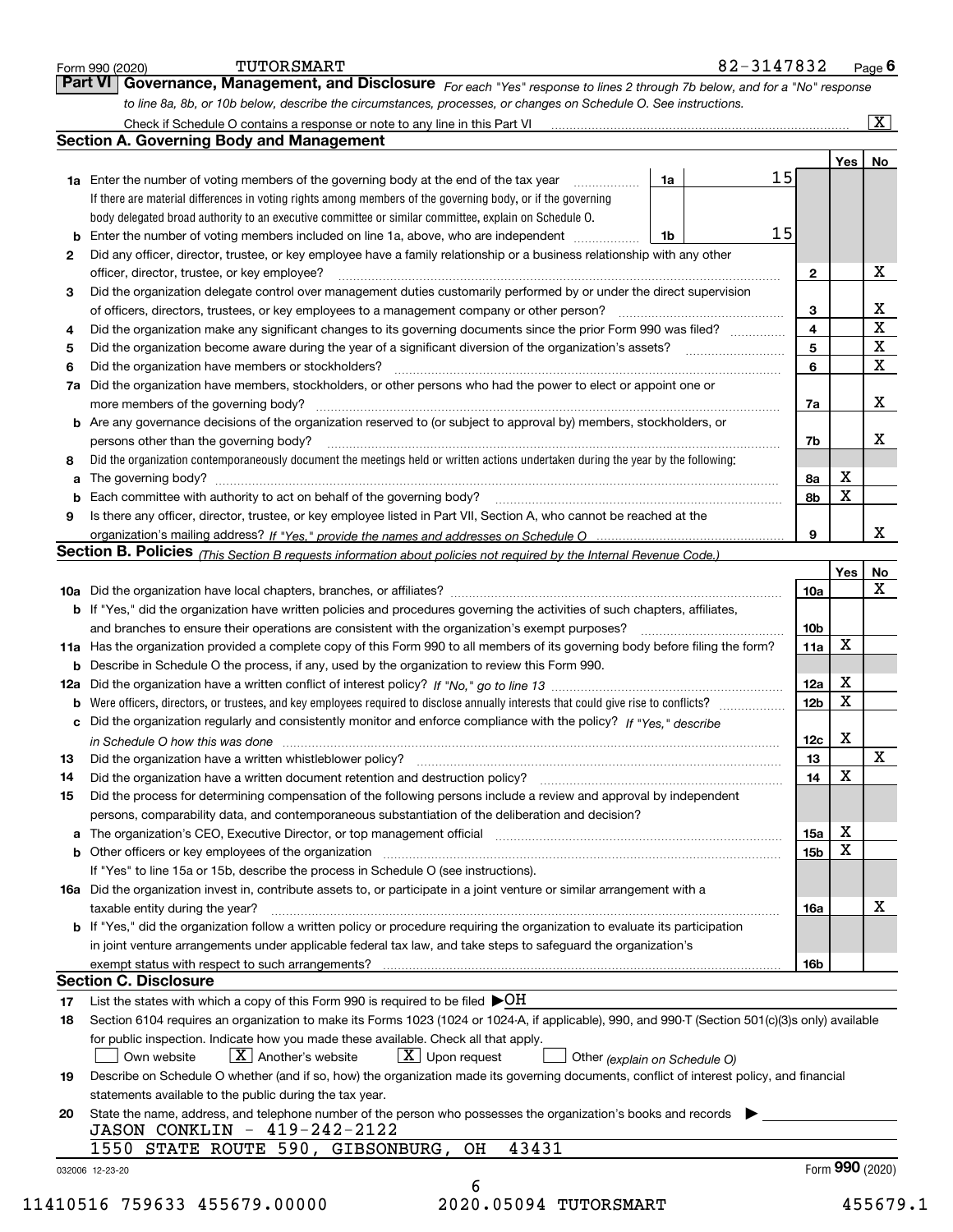| Form 990 (2020) | TUTORSMART                                                                                 | 82-3147832 | Page 7 |
|-----------------|--------------------------------------------------------------------------------------------|------------|--------|
|                 | Part VII Compensation of Officers, Directors, Trustees, Key Employees, Highest Compensated |            |        |
|                 | <b>Employees, and Independent Contractors</b>                                              |            |        |

Check if Schedule O contains a response or note to any line in this Part VII

**Section A. Officers, Directors, Trustees, Key Employees, and Highest Compensated Employees**

**1a**  Complete this table for all persons required to be listed. Report compensation for the calendar year ending with or within the organization's tax year. **•** List all of the organization's current officers, directors, trustees (whether individuals or organizations), regardless of amount of compensation.

Enter -0- in columns (D), (E), and (F) if no compensation was paid.

 $\bullet$  List all of the organization's  $\,$ current key employees, if any. See instructions for definition of "key employee."

**•** List the organization's five current highest compensated employees (other than an officer, director, trustee, or key employee) who received reportable compensation (Box 5 of Form W-2 and/or Box 7 of Form 1099-MISC) of more than \$100,000 from the organization and any related organizations.

**•** List all of the organization's former officers, key employees, and highest compensated employees who received more than \$100,000 of reportable compensation from the organization and any related organizations.

**former directors or trustees**  ¥ List all of the organization's that received, in the capacity as a former director or trustee of the organization, more than \$10,000 of reportable compensation from the organization and any related organizations.

See instructions for the order in which to list the persons above.

Check this box if neither the organization nor any related organization compensated any current officer, director, or trustee.  $\mathcal{L}^{\text{max}}$ 

| (A)                           | (B)                      | (C)                           |                                                                  |                         |              |                                   |        | (D)             | (E)             | (F)                         |
|-------------------------------|--------------------------|-------------------------------|------------------------------------------------------------------|-------------------------|--------------|-----------------------------------|--------|-----------------|-----------------|-----------------------------|
| Name and title                | Average                  |                               |                                                                  | Position                |              | (do not check more than one       |        | Reportable      | Reportable      | Estimated                   |
|                               | hours per                |                               | box, unless person is both an<br>officer and a director/trustee) |                         |              |                                   |        | compensation    | compensation    | amount of                   |
|                               | week                     |                               |                                                                  |                         |              |                                   |        | from            | from related    | other                       |
|                               | (list any                |                               |                                                                  |                         |              |                                   |        | the             | organizations   | compensation                |
|                               | hours for                |                               |                                                                  |                         |              |                                   |        | organization    | (W-2/1099-MISC) | from the                    |
|                               | related<br>organizations |                               |                                                                  |                         |              |                                   |        | (W-2/1099-MISC) |                 | organization<br>and related |
|                               | below                    |                               |                                                                  |                         |              |                                   |        |                 |                 | organizations               |
|                               | line)                    | ndividual trustee or director | Institutional trustee                                            | Officer                 | Key employee | Highest compensated<br>  employee | Former |                 |                 |                             |
| TIFFANY ADAMSKI<br>(1)        | 40.00                    |                               |                                                                  |                         |              |                                   |        |                 |                 |                             |
| EXECUTIVE DIRECTOR            |                          |                               |                                                                  | X                       |              |                                   |        | 83,000.         | 0.              | 0.                          |
| (2)<br>ANNIE BAYMILLER        | 5.00                     |                               |                                                                  |                         |              |                                   |        |                 |                 |                             |
| <b>BOARD CHAIR</b>            |                          |                               |                                                                  | X                       |              |                                   |        | 0.              | 0.              | $0_{.}$                     |
| (3)<br>CHARLES STOCKING       | 2.00                     |                               |                                                                  |                         |              |                                   |        |                 |                 |                             |
| VICE CHAIR                    |                          |                               |                                                                  | $\overline{\textbf{X}}$ |              |                                   |        | 0.              | 0.              | $\mathbf 0$ .               |
| (4)<br>REX DECKER             | $\overline{2.00}$        |                               |                                                                  |                         |              |                                   |        |                 |                 |                             |
| <b>TREASURER</b>              |                          |                               |                                                                  | $\overline{\textbf{X}}$ |              |                                   |        | 0.              | 0.              | $\mathbf 0$ .               |
| (5) MAUREEN KENNEY            | $\overline{2.00}$        |                               |                                                                  |                         |              |                                   |        |                 |                 |                             |
| <b>SECRETARY</b>              |                          |                               |                                                                  | X                       |              |                                   |        | 0.              | 0.              | $\mathbf 0$ .               |
| (6) ROMULES DURANT            | 2.00                     |                               |                                                                  |                         |              |                                   |        |                 |                 |                             |
| TRUSTEE                       |                          | $\mathbf X$                   |                                                                  |                         |              |                                   |        | 0.              | 0.              | $\mathbf 0$ .               |
| (7)<br>KAREN FISCHER          | 2.00                     |                               |                                                                  |                         |              |                                   |        |                 |                 |                             |
| <b>TRUSTEE</b>                |                          | $\mathbf X$                   |                                                                  |                         |              |                                   |        | 0.              | 0.              | $\mathbf 0$ .               |
| (8)<br>STEVE ZIRKEL           | 2.00                     |                               |                                                                  |                         |              |                                   |        |                 |                 |                             |
| TRUSTEE                       |                          | $\mathbf X$                   |                                                                  |                         |              |                                   |        | 0.              | $\mathbf 0$ .   | $\mathbf 0$ .               |
| <b>FRED DANNHAUSER</b><br>(9) | 2.00                     |                               |                                                                  |                         |              |                                   |        |                 |                 |                             |
| TRUSTEE                       |                          | $\mathbf X$                   |                                                                  |                         |              |                                   |        | 0.              | $\mathbf 0$ .   | $\mathbf 0$ .               |
| (10) JACK KELLY               | 2.00                     |                               |                                                                  |                         |              |                                   |        |                 |                 |                             |
| <b>TRUSTEE</b>                |                          | $\mathbf X$                   |                                                                  |                         |              |                                   |        | 0.              | 0.              | $\mathbf 0$ .               |
| (11) GREG OWENS               | 2.00                     |                               |                                                                  |                         |              |                                   |        |                 |                 |                             |
| <b>TRUSTEE</b>                |                          | $\mathbf X$                   |                                                                  |                         |              |                                   |        | $\mathbf 0$ .   | 0.              | $\mathbf 0$ .               |
| (12) NICK HUCKABY             | 2.00                     |                               |                                                                  |                         |              |                                   |        |                 |                 |                             |
| TRUSTEE                       |                          | $\mathbf X$                   |                                                                  |                         |              |                                   |        | 0.              | 0.              | $\mathbf 0$ .               |
| (13) NATHAN ANDERSON          | 2.00                     |                               |                                                                  |                         |              |                                   |        |                 |                 |                             |
| CHAIR EMERITUS                |                          | $\mathbf X$                   |                                                                  |                         |              |                                   |        | 0.              | 0.              | $0_{.}$                     |
| (14) CARRIE RUSSELL HARTMAN   | 2.00                     |                               |                                                                  |                         |              |                                   |        |                 |                 |                             |
| <b>TRUSTEE</b>                |                          | $\overline{\textbf{X}}$       |                                                                  |                         |              |                                   |        | $\mathbf 0$ .   | 0.              | 0.                          |
| (15) MIKE ALFARAH             | 2.00                     |                               |                                                                  |                         |              |                                   |        |                 |                 |                             |
| <b>TRUSTEE</b>                |                          | $\mathbf X$                   |                                                                  |                         |              |                                   |        | 0.              | 0.              | $\mathbf 0$ .               |
| (16) HYFAH HILOU              | 2.00                     |                               |                                                                  |                         |              |                                   |        |                 |                 |                             |
| TRUSTEE                       |                          | $\mathbf X$                   |                                                                  |                         |              |                                   |        | $\mathbf 0$ .   | 0.              | 0.                          |
|                               |                          |                               |                                                                  |                         |              |                                   |        |                 |                 |                             |
|                               |                          |                               |                                                                  |                         |              |                                   |        |                 |                 |                             |

032007 12-23-20

Form (2020) **990**

7

 $\mathcal{L}^{\text{max}}$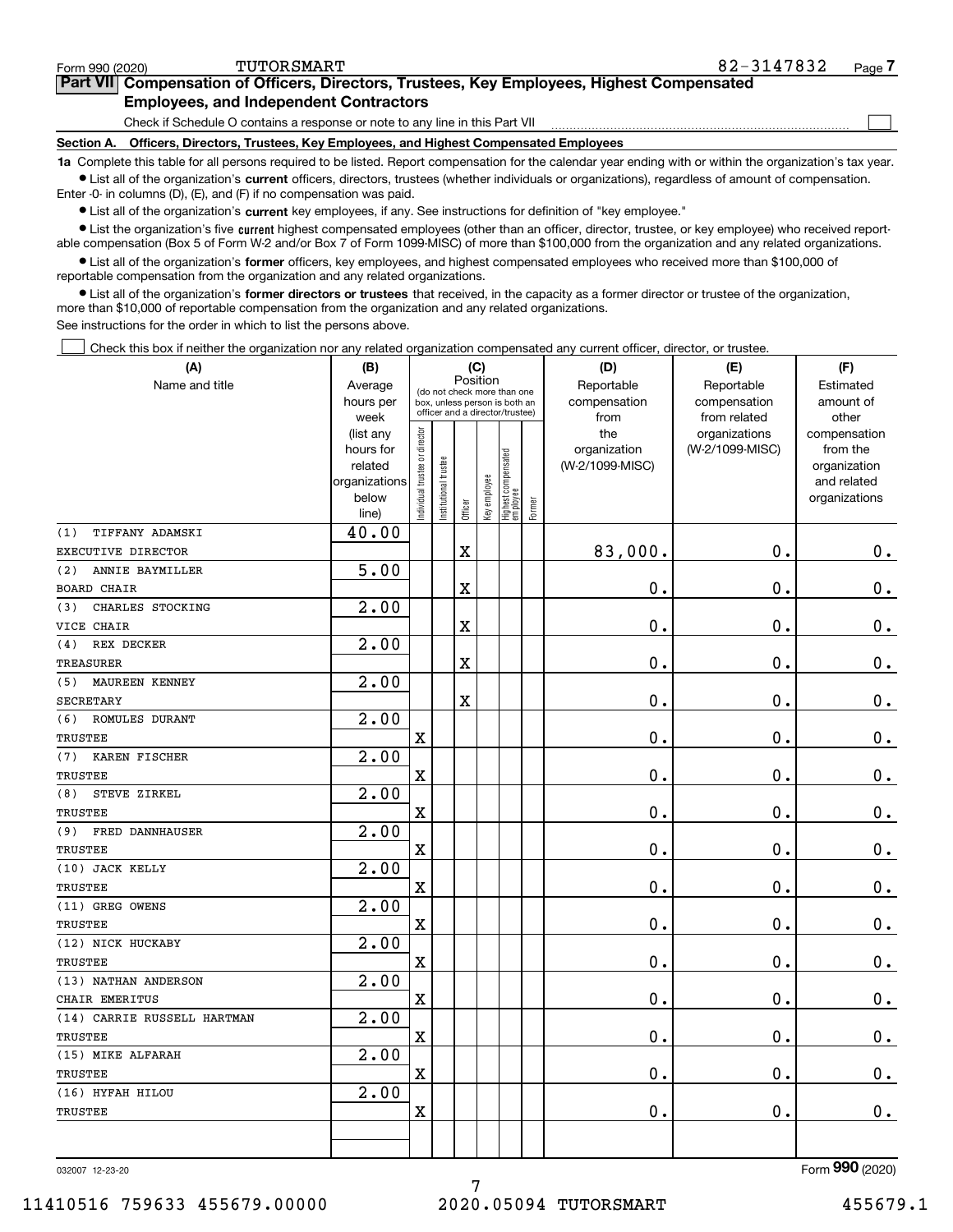|              | TUTORSMART<br>Form 990 (2020)                                                                                                                                                                                                                                        |                                                                      |                                |                       |                 |              |                                                                                                 |        |                                           | 82-3147832                                        |                                      |                     |                                                                          | Page 8                               |
|--------------|----------------------------------------------------------------------------------------------------------------------------------------------------------------------------------------------------------------------------------------------------------------------|----------------------------------------------------------------------|--------------------------------|-----------------------|-----------------|--------------|-------------------------------------------------------------------------------------------------|--------|-------------------------------------------|---------------------------------------------------|--------------------------------------|---------------------|--------------------------------------------------------------------------|--------------------------------------|
|              | Part VII<br>Section A. Officers, Directors, Trustees, Key Employees, and Highest Compensated Employees (continued)                                                                                                                                                   |                                                                      |                                |                       |                 |              |                                                                                                 |        |                                           |                                                   |                                      |                     |                                                                          |                                      |
|              | (A)<br>Name and title                                                                                                                                                                                                                                                | (B)<br>Average<br>hours per<br>week                                  |                                |                       | (C)<br>Position |              | (do not check more than one<br>box, unless person is both an<br>officer and a director/trustee) |        | (D)<br>Reportable<br>compensation<br>from | (E)<br>Reportable<br>compensation<br>from related |                                      |                     | (F)<br>Estimated<br>amount of<br>other                                   |                                      |
|              |                                                                                                                                                                                                                                                                      | (list any<br>hours for<br>related<br>organizations<br>below<br>line) | Individual trustee or director | Institutional trustee | Officer         | key employee | Highest compensated<br>employee                                                                 | Former | the<br>organization<br>(W-2/1099-MISC)    | organizations<br>(W-2/1099-MISC)                  |                                      |                     | compensation<br>from the<br>organization<br>and related<br>organizations |                                      |
|              |                                                                                                                                                                                                                                                                      |                                                                      |                                |                       |                 |              |                                                                                                 |        |                                           |                                                   |                                      |                     |                                                                          |                                      |
|              |                                                                                                                                                                                                                                                                      |                                                                      |                                |                       |                 |              |                                                                                                 |        |                                           |                                                   |                                      |                     |                                                                          |                                      |
|              |                                                                                                                                                                                                                                                                      |                                                                      |                                |                       |                 |              |                                                                                                 |        |                                           |                                                   |                                      |                     |                                                                          |                                      |
|              |                                                                                                                                                                                                                                                                      |                                                                      |                                |                       |                 |              |                                                                                                 |        |                                           |                                                   |                                      |                     |                                                                          |                                      |
|              |                                                                                                                                                                                                                                                                      |                                                                      |                                |                       |                 |              |                                                                                                 |        |                                           |                                                   |                                      |                     |                                                                          |                                      |
|              |                                                                                                                                                                                                                                                                      |                                                                      |                                |                       |                 |              |                                                                                                 |        |                                           |                                                   |                                      |                     |                                                                          |                                      |
|              | 1b Subtotal                                                                                                                                                                                                                                                          |                                                                      |                                |                       |                 |              |                                                                                                 |        | 83,000.                                   |                                                   | 0.                                   |                     |                                                                          | $0$ .                                |
|              | c Total from continuation sheets to Part VII, Section A manufactor continuum                                                                                                                                                                                         |                                                                      |                                |                       |                 |              |                                                                                                 |        | $0$ .<br>83,000.                          |                                                   | $\overline{0}$ .<br>$\overline{0}$ . |                     |                                                                          | $\overline{0}$ .<br>$\overline{0}$ . |
| 2            | Total number of individuals (including but not limited to those listed above) who received more than \$100,000 of reportable<br>compensation from the organization $\blacktriangleright$                                                                             |                                                                      |                                |                       |                 |              |                                                                                                 |        |                                           |                                                   |                                      |                     |                                                                          | 0                                    |
| з            | Did the organization list any former officer, director, trustee, key employee, or highest compensated employee on<br>line 1a? If "Yes," complete Schedule J for such individual manufactured contained and the 1a? If "Yes," complete Schedule J for such individual |                                                                      |                                |                       |                 |              |                                                                                                 |        |                                           |                                                   |                                      | 3                   | Yes                                                                      | No<br>x                              |
| 4            | For any individual listed on line 1a, is the sum of reportable compensation and other compensation from the organization                                                                                                                                             |                                                                      |                                |                       |                 |              |                                                                                                 |        |                                           |                                                   |                                      | 4                   |                                                                          | x                                    |
| 5            | Did any person listed on line 1a receive or accrue compensation from any unrelated organization or individual for services<br><b>Section B. Independent Contractors</b>                                                                                              |                                                                      |                                |                       |                 |              |                                                                                                 |        |                                           |                                                   |                                      | 5                   |                                                                          | x                                    |
| 1            | Complete this table for your five highest compensated independent contractors that received more than \$100,000 of compensation from<br>the organization. Report compensation for the calendar year ending with or within the organization's tax year.               |                                                                      |                                |                       |                 |              |                                                                                                 |        |                                           |                                                   |                                      |                     |                                                                          |                                      |
|              | (A)<br>Name and business address                                                                                                                                                                                                                                     |                                                                      |                                | <b>NONE</b>           |                 |              |                                                                                                 |        | (B)<br>Description of services            |                                                   |                                      | (C)<br>Compensation |                                                                          |                                      |
|              |                                                                                                                                                                                                                                                                      |                                                                      |                                |                       |                 |              |                                                                                                 |        |                                           |                                                   |                                      |                     |                                                                          |                                      |
|              |                                                                                                                                                                                                                                                                      |                                                                      |                                |                       |                 |              |                                                                                                 |        |                                           |                                                   |                                      |                     |                                                                          |                                      |
|              |                                                                                                                                                                                                                                                                      |                                                                      |                                |                       |                 |              |                                                                                                 |        |                                           |                                                   |                                      |                     |                                                                          |                                      |
|              |                                                                                                                                                                                                                                                                      |                                                                      |                                |                       |                 |              |                                                                                                 |        |                                           |                                                   |                                      |                     |                                                                          |                                      |
| $\mathbf{2}$ | Total number of independent contractors (including but not limited to those listed above) who received more than<br>\$100,000 of compensation from the organization                                                                                                  |                                                                      |                                |                       |                 | 0            |                                                                                                 |        |                                           |                                                   |                                      | Form 990 (2020)     |                                                                          |                                      |

032008 12-23-20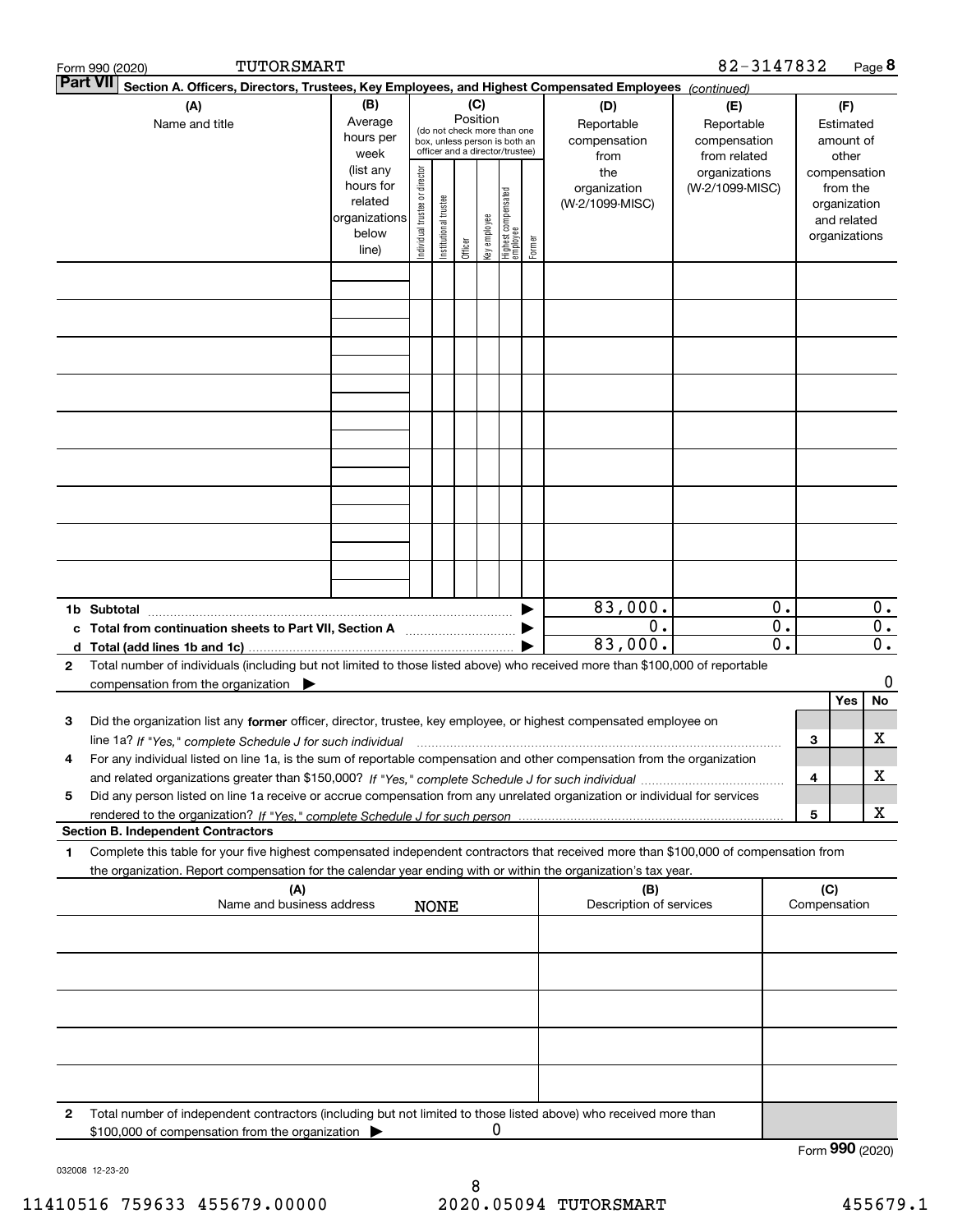|                                                           |                  |   | Form 990 (2020)                                                                                                       |    | TUTORSMART     |                 |                       |                      |                                              | 82-3147832                                        | Page 9                                                          |
|-----------------------------------------------------------|------------------|---|-----------------------------------------------------------------------------------------------------------------------|----|----------------|-----------------|-----------------------|----------------------|----------------------------------------------|---------------------------------------------------|-----------------------------------------------------------------|
|                                                           | <b>Part VIII</b> |   | <b>Statement of Revenue</b>                                                                                           |    |                |                 |                       |                      |                                              |                                                   |                                                                 |
|                                                           |                  |   | Check if Schedule O contains a response or note to any line in this Part VIII                                         |    |                |                 |                       |                      |                                              |                                                   |                                                                 |
|                                                           |                  |   |                                                                                                                       |    |                |                 |                       | (A)<br>Total revenue | (B)<br>Related or exempt<br>function revenue | $\overline{(C)}$<br>Unrelated<br>business revenue | (D)<br>Revenue excluded<br>from tax under<br>sections 512 - 514 |
|                                                           |                  |   | 1 a Federated campaigns                                                                                               |    | 1a             |                 |                       |                      |                                              |                                                   |                                                                 |
| Contributions, Gifts, Grants<br>and Other Similar Amounts |                  | b | Membership dues                                                                                                       |    | 1 <sub>b</sub> |                 |                       |                      |                                              |                                                   |                                                                 |
|                                                           |                  | с | Fundraising events                                                                                                    |    | 1 <sub>c</sub> |                 |                       |                      |                                              |                                                   |                                                                 |
|                                                           |                  | d | Related organizations                                                                                                 |    | 1 <sub>d</sub> |                 |                       |                      |                                              |                                                   |                                                                 |
|                                                           |                  | е | Government grants (contributions)                                                                                     |    | 1e             |                 |                       |                      |                                              |                                                   |                                                                 |
|                                                           |                  |   | f All other contributions, gifts, grants, and                                                                         |    |                |                 |                       |                      |                                              |                                                   |                                                                 |
|                                                           |                  |   | similar amounts not included above                                                                                    |    | 1f             |                 | 397,618.              |                      |                                              |                                                   |                                                                 |
|                                                           |                  | g | Noncash contributions included in lines 1a-1f                                                                         |    | $1g$ \$        |                 |                       |                      |                                              |                                                   |                                                                 |
|                                                           |                  |   |                                                                                                                       |    |                |                 |                       | 397,618.             |                                              |                                                   |                                                                 |
|                                                           |                  |   |                                                                                                                       |    |                |                 | <b>Business Code</b>  |                      |                                              |                                                   |                                                                 |
|                                                           | 2a               |   |                                                                                                                       |    |                |                 |                       |                      |                                              |                                                   |                                                                 |
|                                                           |                  | b | <u> 1999 - Johann Barn, amerikansk politiker (</u>                                                                    |    |                |                 |                       |                      |                                              |                                                   |                                                                 |
|                                                           |                  | c | <u> 1989 - Johann Barn, mars ann an t-Amhain an t-Amhain an t-Amhain an t-Amhain an t-Amhain an t-Amhain an t-A</u>   |    |                |                 |                       |                      |                                              |                                                   |                                                                 |
| Program Service<br>Revenue                                |                  | d | <u> 1989 - Johann Barbara, martin amerikan basar dan berasal dalam basar dalam basar dalam basar dalam basar dala</u> |    |                |                 |                       |                      |                                              |                                                   |                                                                 |
|                                                           |                  | е |                                                                                                                       |    |                |                 |                       |                      |                                              |                                                   |                                                                 |
|                                                           |                  | f | All other program service revenue                                                                                     |    |                |                 |                       |                      |                                              |                                                   |                                                                 |
|                                                           |                  | g |                                                                                                                       |    |                |                 | ▶                     |                      |                                              |                                                   |                                                                 |
|                                                           | 3                |   | Investment income (including dividends, interest, and                                                                 |    |                |                 |                       |                      |                                              |                                                   |                                                                 |
|                                                           | 4                |   | Income from investment of tax-exempt bond proceeds                                                                    |    |                |                 | ▶                     |                      |                                              |                                                   |                                                                 |
|                                                           | 5                |   |                                                                                                                       |    |                |                 |                       |                      |                                              |                                                   |                                                                 |
|                                                           |                  |   |                                                                                                                       |    | (i) Real       |                 | (ii) Personal         |                      |                                              |                                                   |                                                                 |
|                                                           | 6а               |   | Gross rents<br>.                                                                                                      | 6a |                |                 |                       |                      |                                              |                                                   |                                                                 |
|                                                           |                  | b | Less: rental expenses                                                                                                 | 6b |                |                 |                       |                      |                                              |                                                   |                                                                 |
|                                                           |                  | c | Rental income or (loss)                                                                                               | 6c |                |                 |                       |                      |                                              |                                                   |                                                                 |
|                                                           |                  | d | Net rental income or (loss)                                                                                           |    |                |                 |                       |                      |                                              |                                                   |                                                                 |
|                                                           |                  |   | 7 a Gross amount from sales of                                                                                        |    | (i) Securities |                 | (ii) Other            |                      |                                              |                                                   |                                                                 |
|                                                           |                  |   | assets other than inventory                                                                                           | 7a |                |                 |                       |                      |                                              |                                                   |                                                                 |
|                                                           |                  |   | <b>b</b> Less: cost or other basis                                                                                    |    |                |                 |                       |                      |                                              |                                                   |                                                                 |
|                                                           |                  |   | and sales expenses                                                                                                    | 7b |                |                 |                       |                      |                                              |                                                   |                                                                 |
| auneve                                                    |                  |   | c Gain or (loss)                                                                                                      | 7c |                |                 |                       |                      |                                              |                                                   |                                                                 |
|                                                           |                  |   |                                                                                                                       |    |                |                 |                       |                      |                                              |                                                   |                                                                 |
| Other R                                                   |                  |   | 8 a Gross income from fundraising events (not                                                                         |    |                |                 |                       |                      |                                              |                                                   |                                                                 |
|                                                           |                  |   | including \$<br><u> 1990 - John Barn Barn, amerikansk politiker</u>                                                   |    | of             |                 |                       |                      |                                              |                                                   |                                                                 |
|                                                           |                  |   | contributions reported on line 1c). See                                                                               |    |                |                 |                       |                      |                                              |                                                   |                                                                 |
|                                                           |                  |   |                                                                                                                       |    |                | 8a              |                       |                      |                                              |                                                   |                                                                 |
|                                                           |                  | b | Less: direct expenses                                                                                                 |    |                | 8 <sub>b</sub>  |                       |                      |                                              |                                                   |                                                                 |
|                                                           |                  | с | Net income or (loss) from fundraising events<br>9 a Gross income from gaming activities. See                          |    |                |                 |                       |                      |                                              |                                                   |                                                                 |
|                                                           |                  |   |                                                                                                                       |    |                | 9a              |                       |                      |                                              |                                                   |                                                                 |
|                                                           |                  | b |                                                                                                                       |    |                | 9 <sub>b</sub>  |                       |                      |                                              |                                                   |                                                                 |
|                                                           |                  | c | Net income or (loss) from gaming activities ______________                                                            |    |                |                 |                       |                      |                                              |                                                   |                                                                 |
|                                                           |                  |   | 10 a Gross sales of inventory, less returns                                                                           |    |                |                 |                       |                      |                                              |                                                   |                                                                 |
|                                                           |                  |   |                                                                                                                       |    |                |                 |                       |                      |                                              |                                                   |                                                                 |
|                                                           |                  |   | <b>b</b> Less: cost of goods sold                                                                                     |    |                | 10 <sub>b</sub> |                       |                      |                                              |                                                   |                                                                 |
|                                                           |                  |   | c Net income or (loss) from sales of inventory                                                                        |    |                |                 |                       |                      |                                              |                                                   |                                                                 |
|                                                           |                  |   |                                                                                                                       |    |                |                 | <b>Business Code</b>  |                      |                                              |                                                   |                                                                 |
| Miscellaneous<br>Revenue                                  | 11 a             |   |                                                                                                                       |    |                |                 |                       |                      |                                              |                                                   |                                                                 |
|                                                           |                  | b |                                                                                                                       |    |                |                 |                       |                      |                                              |                                                   |                                                                 |
|                                                           |                  | c |                                                                                                                       |    |                |                 |                       |                      |                                              |                                                   |                                                                 |
|                                                           |                  |   |                                                                                                                       |    |                |                 |                       |                      |                                              |                                                   |                                                                 |
|                                                           |                  |   |                                                                                                                       |    |                |                 | $\blacktriangleright$ |                      |                                              |                                                   |                                                                 |
|                                                           | 12               |   |                                                                                                                       |    |                |                 |                       | 397,618.             | $0$ .                                        | 0.                                                | 0.                                                              |

032009 12-23-20

Form (2020) **990**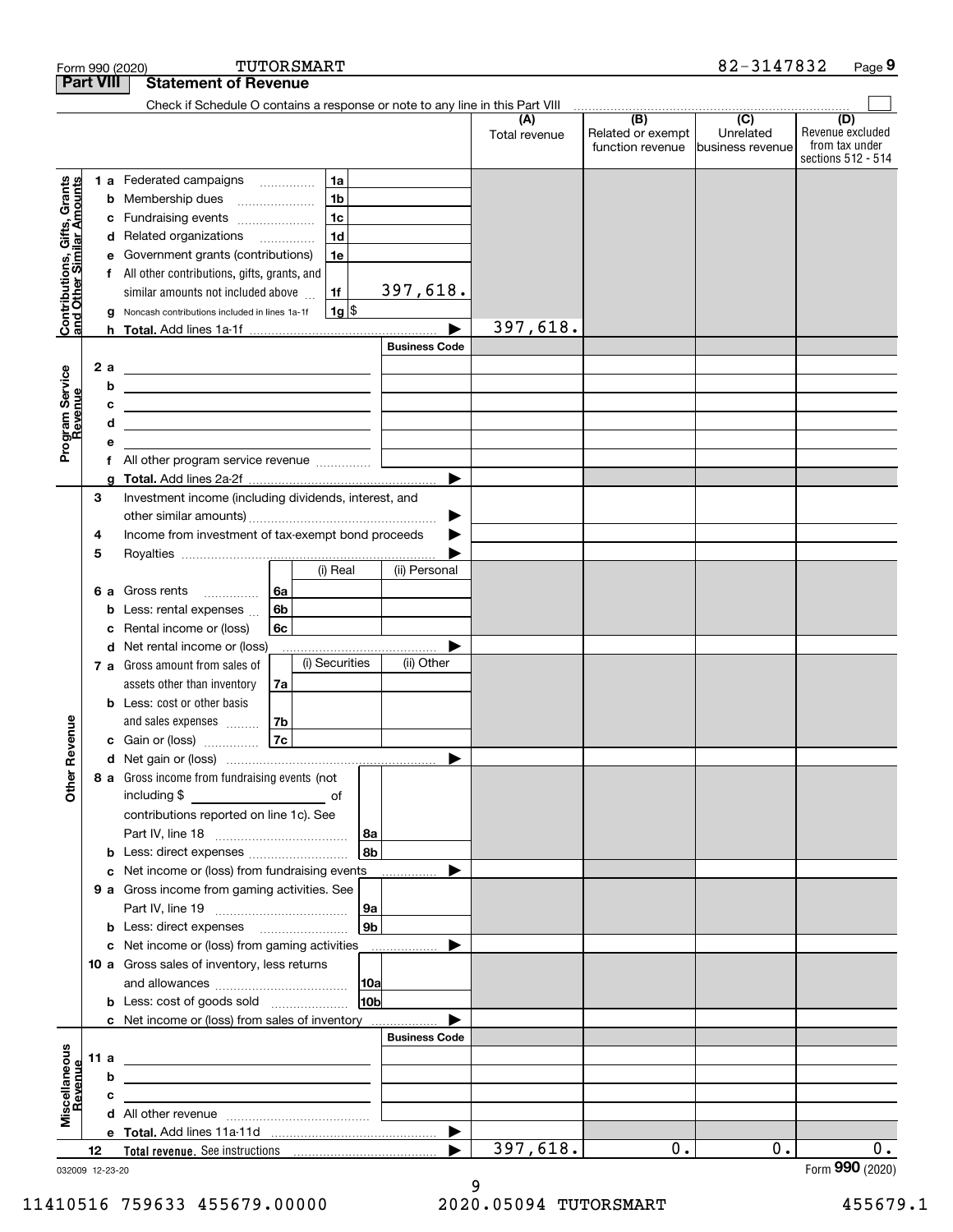|              | Do not include amounts reported on lines 6b,<br>7b, 8b, 9b, and 10b of Part VIII.                        | (A)<br>Total expenses | (B)<br>Program service<br>expenses | (C)<br>Management and<br>general expenses | (D)<br>Fundraising<br>expenses |
|--------------|----------------------------------------------------------------------------------------------------------|-----------------------|------------------------------------|-------------------------------------------|--------------------------------|
| 1            | Grants and other assistance to domestic organizations                                                    |                       |                                    |                                           |                                |
|              | and domestic governments. See Part IV, line 21                                                           |                       |                                    |                                           |                                |
| $\mathbf{2}$ | Grants and other assistance to domestic                                                                  |                       |                                    |                                           |                                |
|              | individuals. See Part IV, line 22                                                                        |                       |                                    |                                           |                                |
| 3            | Grants and other assistance to foreign                                                                   |                       |                                    |                                           |                                |
|              | organizations, foreign governments, and foreign                                                          |                       |                                    |                                           |                                |
|              | individuals. See Part IV, lines 15 and 16                                                                |                       |                                    |                                           |                                |
| 4            | Benefits paid to or for members                                                                          |                       |                                    |                                           |                                |
| 5            | Compensation of current officers, directors,                                                             |                       |                                    |                                           |                                |
|              | trustees, and key employees                                                                              | 81,518.               | 81,518.                            |                                           |                                |
| 6            | Compensation not included above to disqualified                                                          |                       |                                    |                                           |                                |
|              | persons (as defined under section $4958(f)(1)$ ) and                                                     |                       |                                    |                                           |                                |
|              |                                                                                                          |                       |                                    |                                           |                                |
|              | persons described in section 4958(c)(3)(B)                                                               | 225,355.              | 225,355.                           |                                           |                                |
| 7            |                                                                                                          |                       |                                    |                                           |                                |
| 8            | Pension plan accruals and contributions (include                                                         |                       |                                    |                                           |                                |
|              | section 401(k) and 403(b) employer contributions)                                                        |                       |                                    |                                           |                                |
| 9            |                                                                                                          |                       |                                    |                                           |                                |
| 10           |                                                                                                          |                       |                                    |                                           |                                |
| 11           | Fees for services (nonemployees):                                                                        |                       |                                    |                                           |                                |
| a            |                                                                                                          |                       |                                    |                                           |                                |
| b            |                                                                                                          |                       |                                    |                                           |                                |
| с            |                                                                                                          | 4,950.                |                                    | 4,950.                                    |                                |
| d            |                                                                                                          |                       |                                    |                                           |                                |
| е            | Professional fundraising services. See Part IV, line 17                                                  |                       |                                    |                                           |                                |
| f            | Investment management fees                                                                               |                       |                                    |                                           |                                |
| g            | Other. (If line 11g amount exceeds 10% of line 25,                                                       |                       |                                    |                                           |                                |
|              | column (A) amount, list line 11g expenses on Sch 0.)                                                     | <u>3,974.</u>         | 3,974.                             |                                           |                                |
| 12           |                                                                                                          | $\overline{524}$ .    |                                    | 524.                                      |                                |
| 13           |                                                                                                          | 1,230.                |                                    | 958.                                      | 272.                           |
| 14           |                                                                                                          | 13,042.               | 12,734.                            | 308.                                      |                                |
| 15           |                                                                                                          |                       |                                    |                                           |                                |
| 16           |                                                                                                          |                       |                                    |                                           |                                |
| 17           | Travel                                                                                                   | $\overline{1}$ .      |                                    | 1.                                        |                                |
| 18           | Payments of travel or entertainment expenses                                                             |                       |                                    |                                           |                                |
|              | for any federal, state, or local public officials                                                        |                       |                                    |                                           |                                |
| 19           | Conferences, conventions, and meetings                                                                   | 305.                  |                                    | 305.                                      |                                |
| 20           | Interest                                                                                                 |                       |                                    |                                           |                                |
| 21           |                                                                                                          |                       |                                    |                                           |                                |
| 22           | Depreciation, depletion, and amortization                                                                |                       |                                    |                                           |                                |
| 23           | Insurance                                                                                                | 1,396.                |                                    | 1,396.                                    |                                |
| 24           | Other expenses. Itemize expenses not covered                                                             |                       |                                    |                                           |                                |
|              | above (List miscellaneous expenses on line 24e. If<br>line 24e amount exceeds 10% of line 25, column (A) |                       |                                    |                                           |                                |
|              | amount, list line 24e expenses on Schedule O.)                                                           |                       |                                    |                                           |                                |
| a            | TUTOR EXPENSE                                                                                            | 25, 200.              | 25, 200.                           |                                           |                                |
| b            | DUES & SUBSCRIPTIONS                                                                                     | 2,010.                |                                    | 2,010.                                    |                                |
| c            | MISCELLANEOUS EXPENSE                                                                                    | 433.                  | 184.                               | 20.                                       | 229.                           |
| d            | <b>SUPPLIES</b>                                                                                          | 354.                  | 190.                               | 164.                                      |                                |
|              | e All other expenses                                                                                     | 234.                  | 28.                                | 197.                                      | 9.                             |
| 25           | Total functional expenses. Add lines 1 through 24e                                                       | 360, 526.             | 349, 183.                          | 10,833.                                   | 510.                           |
| 26           | <b>Joint costs.</b> Complete this line only if the organization                                          |                       |                                    |                                           |                                |
|              | reported in column (B) joint costs from a combined                                                       |                       |                                    |                                           |                                |
|              | educational campaign and fundraising solicitation.                                                       |                       |                                    |                                           |                                |
|              | Check here $\blacktriangleright$<br>if following SOP 98-2 (ASC 958-720)                                  |                       |                                    |                                           |                                |

**Part IX Statement of Functional Expenses**

*Section 501(c)(3) and 501(c)(4) organizations must complete all columns. All other organizations must complete column (A).*

Check if Schedule O contains a response or note to any line in this Part IX

 $\mathcal{L}^{\text{max}}$ 

032010 12-23-20

Form (2020) **990**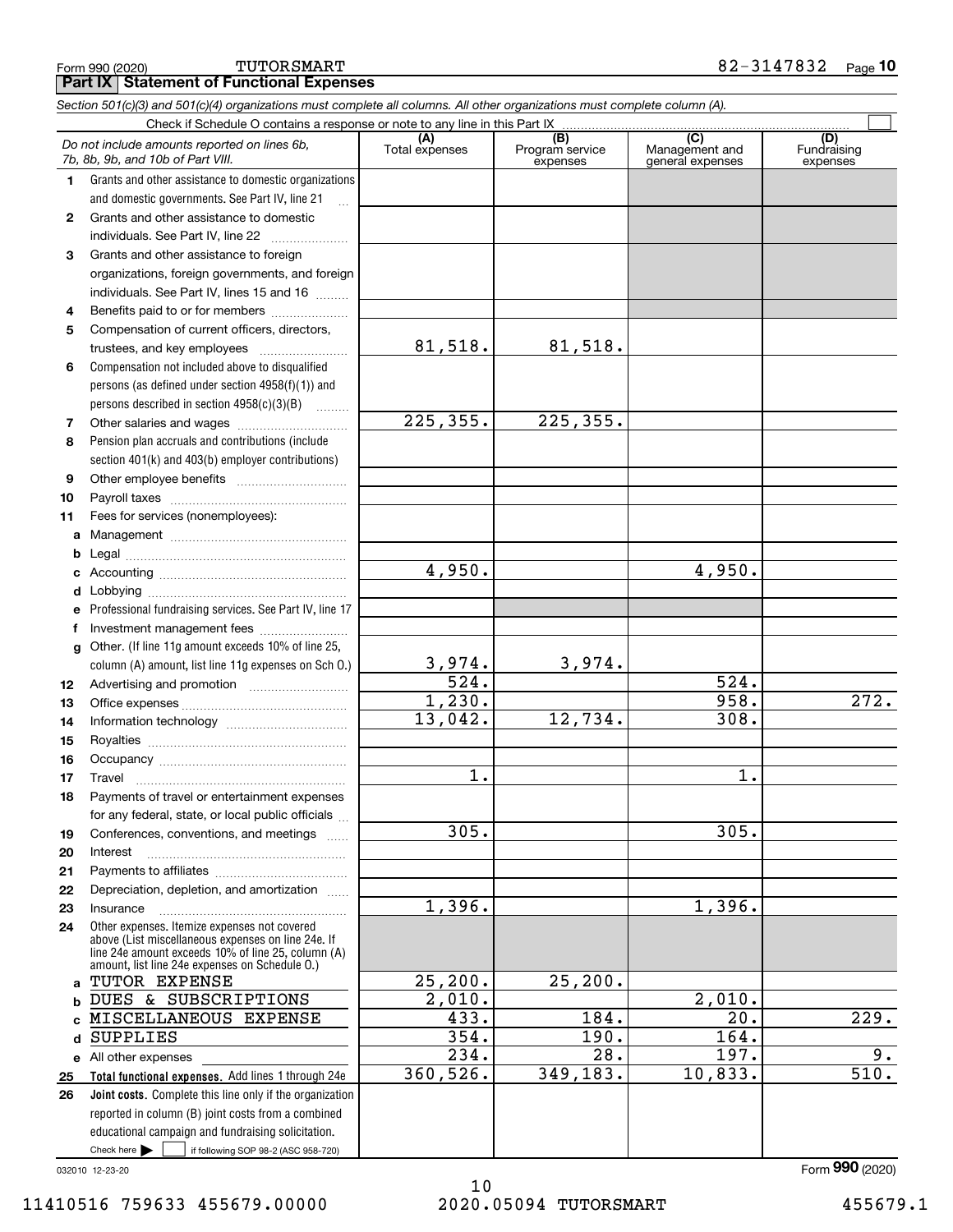11

|                             |    |                                                                                                                                                                                                                                | (A)<br>Beginning of year |                | (B)<br>End of year  |
|-----------------------------|----|--------------------------------------------------------------------------------------------------------------------------------------------------------------------------------------------------------------------------------|--------------------------|----------------|---------------------|
|                             | 1  |                                                                                                                                                                                                                                | 46,018.                  | $\mathbf{1}$   | 118,126.            |
|                             | 2  |                                                                                                                                                                                                                                |                          | $\mathbf{2}$   |                     |
|                             | 3  |                                                                                                                                                                                                                                |                          | 3              |                     |
|                             | 4  |                                                                                                                                                                                                                                |                          | 4              |                     |
|                             | 5  | Loans and other receivables from any current or former officer, director,                                                                                                                                                      |                          |                |                     |
|                             |    | trustee, key employee, creator or founder, substantial contributor, or 35%                                                                                                                                                     |                          |                |                     |
|                             |    | controlled entity or family member of any of these persons                                                                                                                                                                     |                          | 5              |                     |
|                             | 6  | Loans and other receivables from other disqualified persons (as defined                                                                                                                                                        |                          |                |                     |
|                             |    | under section $4958(f)(1)$ , and persons described in section $4958(c)(3)(B)$                                                                                                                                                  |                          | 6              |                     |
|                             | 7  |                                                                                                                                                                                                                                |                          | $\overline{7}$ |                     |
| Assets                      | 8  |                                                                                                                                                                                                                                |                          | 8              |                     |
|                             | 9  | Prepaid expenses and deferred charges                                                                                                                                                                                          |                          | 9              |                     |
|                             |    | <b>10a</b> Land, buildings, and equipment: cost or other                                                                                                                                                                       |                          |                |                     |
|                             |    | basis. Complete Part VI of Schedule D  10a                                                                                                                                                                                     |                          |                |                     |
|                             |    | 10b<br><b>b</b> Less: accumulated depreciation<br>. 1                                                                                                                                                                          |                          | 10c            |                     |
|                             | 11 |                                                                                                                                                                                                                                |                          | 11             |                     |
|                             | 12 |                                                                                                                                                                                                                                |                          | 12             |                     |
|                             | 13 |                                                                                                                                                                                                                                |                          | 13             |                     |
|                             | 14 |                                                                                                                                                                                                                                |                          | 14             |                     |
|                             | 15 |                                                                                                                                                                                                                                |                          | 15             |                     |
|                             | 16 |                                                                                                                                                                                                                                | 46,018.                  | 16             | 118, 126.           |
|                             | 17 |                                                                                                                                                                                                                                | 2,000.                   | 17             | 0.                  |
|                             | 18 |                                                                                                                                                                                                                                |                          | 18             |                     |
|                             | 19 | Deferred revenue manual contracts and contracts are all the contracts and contracts are contracted and contracts are contracted and contract are contracted and contract are contracted and contract are contracted and contra |                          | 19             |                     |
|                             | 20 |                                                                                                                                                                                                                                |                          | 20             |                     |
|                             | 21 | Escrow or custodial account liability. Complete Part IV of Schedule D                                                                                                                                                          |                          | 21             |                     |
|                             | 22 | Loans and other payables to any current or former officer, director,                                                                                                                                                           |                          |                |                     |
| Liabilities                 |    | trustee, key employee, creator or founder, substantial contributor, or 35%                                                                                                                                                     |                          |                |                     |
|                             |    | controlled entity or family member of any of these persons                                                                                                                                                                     |                          | 22             |                     |
|                             | 23 | Secured mortgages and notes payable to unrelated third parties                                                                                                                                                                 | 0.                       | 23             | 37,016.             |
|                             | 24 |                                                                                                                                                                                                                                |                          | 24             |                     |
|                             | 25 | Other liabilities (including federal income tax, payables to related third                                                                                                                                                     |                          |                |                     |
|                             |    | parties, and other liabilities not included on lines 17-24). Complete Part X                                                                                                                                                   |                          |                |                     |
|                             |    | of Schedule D                                                                                                                                                                                                                  |                          | 25             |                     |
|                             | 26 | Total liabilities. Add lines 17 through 25                                                                                                                                                                                     | $\overline{2,000}$ .     | 26             | 37,016.             |
|                             |    | Organizations that follow FASB ASC 958, check here $\blacktriangleright$                                                                                                                                                       |                          |                |                     |
|                             |    | and complete lines 27, 28, 32, and 33.                                                                                                                                                                                         |                          |                |                     |
|                             | 27 | Net assets without donor restrictions                                                                                                                                                                                          |                          | 27             |                     |
|                             | 28 |                                                                                                                                                                                                                                |                          | 28             |                     |
|                             |    | Organizations that do not follow FASB ASC 958, check here $\blacktriangleright \boxed{X}$                                                                                                                                      |                          |                |                     |
|                             |    | and complete lines 29 through 33.                                                                                                                                                                                              |                          |                |                     |
| Net Assets or Fund Balances | 29 |                                                                                                                                                                                                                                | 0.<br>$\overline{0}$ .   | 29             | $0$ .<br>0.         |
|                             | 30 | Paid-in or capital surplus, or land, building, or equipment fund                                                                                                                                                               |                          | 30             |                     |
|                             | 31 | Retained earnings, endowment, accumulated income, or other funds                                                                                                                                                               | 44,018.<br>44,018.       | 31             | 81,110.             |
|                             | 32 |                                                                                                                                                                                                                                | 46,018.                  | 32             | 81,110.<br>118,126. |
|                             | 33 |                                                                                                                                                                                                                                |                          | 33             | $000 \times 000$    |

Form (2020) **990**

11410516 759633 455679.00000 2020.05094 TUTORSMART 455679.1

# **Part X Balance Sheet**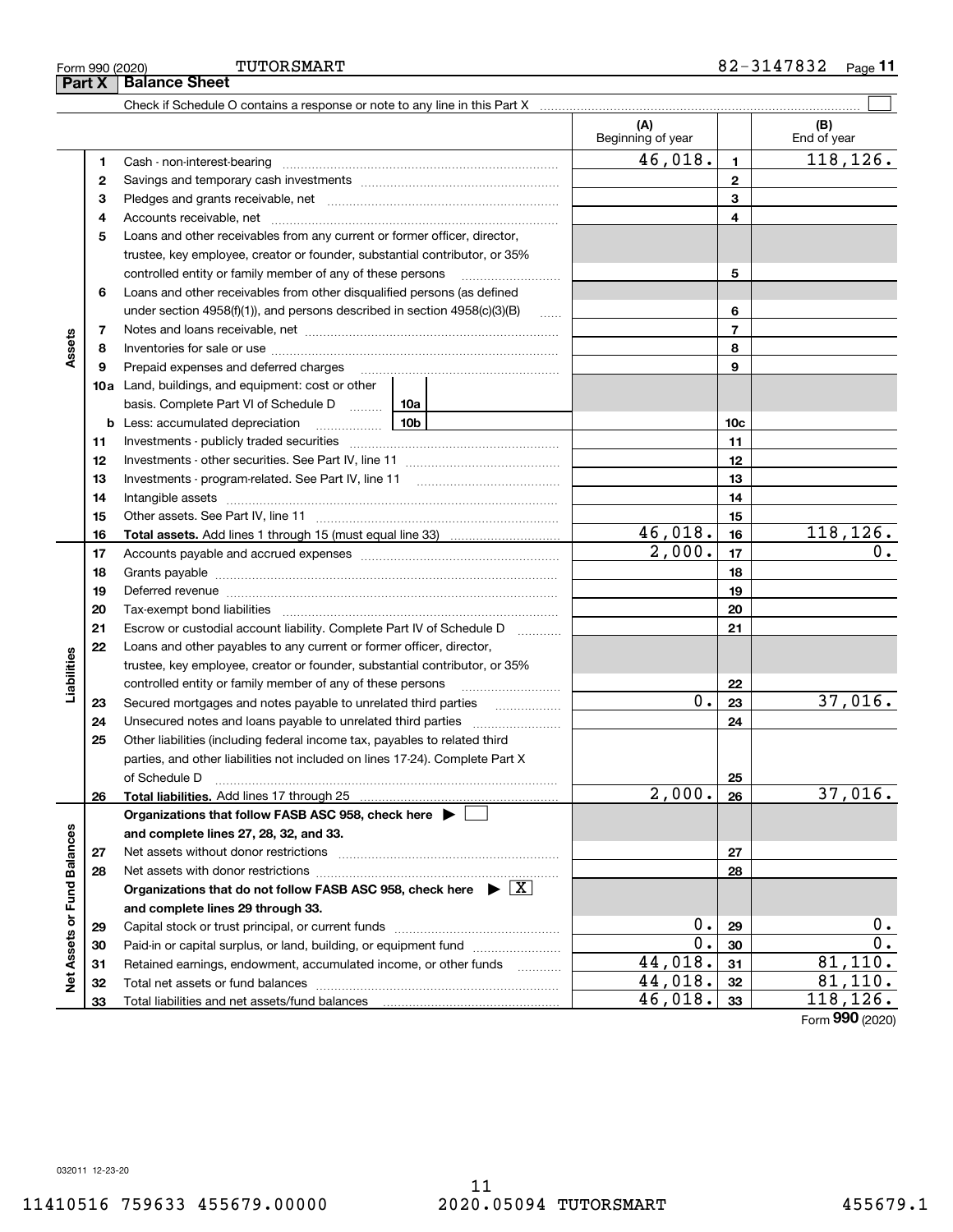| Form 990 (2020) | TUTORSMART                                                                                                                      |                | 82-3147832     |         | $Page$ 12 |
|-----------------|---------------------------------------------------------------------------------------------------------------------------------|----------------|----------------|---------|-----------|
| Part XI         | <b>Reconciliation of Net Assets</b>                                                                                             |                |                |         |           |
|                 |                                                                                                                                 |                |                |         |           |
|                 |                                                                                                                                 |                |                |         |           |
| 1               |                                                                                                                                 | $\mathbf{1}$   | 397,618.       |         |           |
| 2               |                                                                                                                                 | $\overline{2}$ | 360,526.       |         |           |
| 3               | Revenue less expenses. Subtract line 2 from line 1                                                                              | 3              |                | 37,092. |           |
| 4               |                                                                                                                                 | $\overline{4}$ |                | 44,018. |           |
| 5               |                                                                                                                                 | 5              |                |         |           |
| 6               |                                                                                                                                 | 6              |                |         |           |
| 7               | Investment expenses www.communication.com/www.communication.com/www.communication.com/www.communication.com                     | $\overline{7}$ |                |         |           |
| 8               | Prior period adjustments                                                                                                        | 8              |                |         |           |
| 9               | Other changes in net assets or fund balances (explain on Schedule O)                                                            | 9              |                |         | 0.        |
| 10              | Net assets or fund balances at end of year. Combine lines 3 through 9 (must equal Part X, line 32,                              |                |                |         |           |
|                 |                                                                                                                                 | 10             |                | 81,110. |           |
|                 | Part XII Financial Statements and Reporting                                                                                     |                |                |         |           |
|                 |                                                                                                                                 |                |                |         |           |
|                 |                                                                                                                                 |                |                | Yes     | <b>No</b> |
| 1               | $\boxed{\mathbf{X}}$ Accrual<br>Accounting method used to prepare the Form 990: <u>[</u> Cash<br>Other                          |                |                |         |           |
|                 | If the organization changed its method of accounting from a prior year or checked "Other," explain in Schedule O.               |                |                |         |           |
|                 | 2a Were the organization's financial statements compiled or reviewed by an independent accountant?                              |                | 2a             |         | Χ         |
|                 | If "Yes," check a box below to indicate whether the financial statements for the year were compiled or reviewed on a            |                |                |         |           |
|                 | separate basis, consolidated basis, or both:                                                                                    |                |                |         |           |
|                 | Separate basis<br><b>Consolidated basis</b><br>Both consolidated and separate basis                                             |                |                |         |           |
|                 | <b>b</b> Were the organization's financial statements audited by an independent accountant?                                     |                | 2 <sub>b</sub> |         | х         |
|                 | If "Yes," check a box below to indicate whether the financial statements for the year were audited on a separate basis,         |                |                |         |           |
|                 | consolidated basis, or both:                                                                                                    |                |                |         |           |
|                 | Consolidated basis<br>Separate basis<br>Both consolidated and separate basis                                                    |                |                |         |           |
|                 | c If "Yes" to line 2a or 2b, does the organization have a committee that assumes responsibility for oversight of the audit,     |                |                |         |           |
|                 |                                                                                                                                 |                | 2c             |         |           |
|                 | If the organization changed either its oversight process or selection process during the tax year, explain on Schedule O.       |                |                |         |           |
|                 | 3a As a result of a federal award, was the organization required to undergo an audit or audits as set forth in the Single Audit |                |                |         |           |
|                 |                                                                                                                                 |                | 3a             |         | x         |
|                 | b If "Yes," did the organization undergo the required audit or audits? If the organization did not undergo the required audit   |                |                |         |           |
|                 | or audits, explain why on Schedule O and describe any steps taken to undergo such audits matures and the conte                  |                | 3b             |         |           |

Form (2020) **990**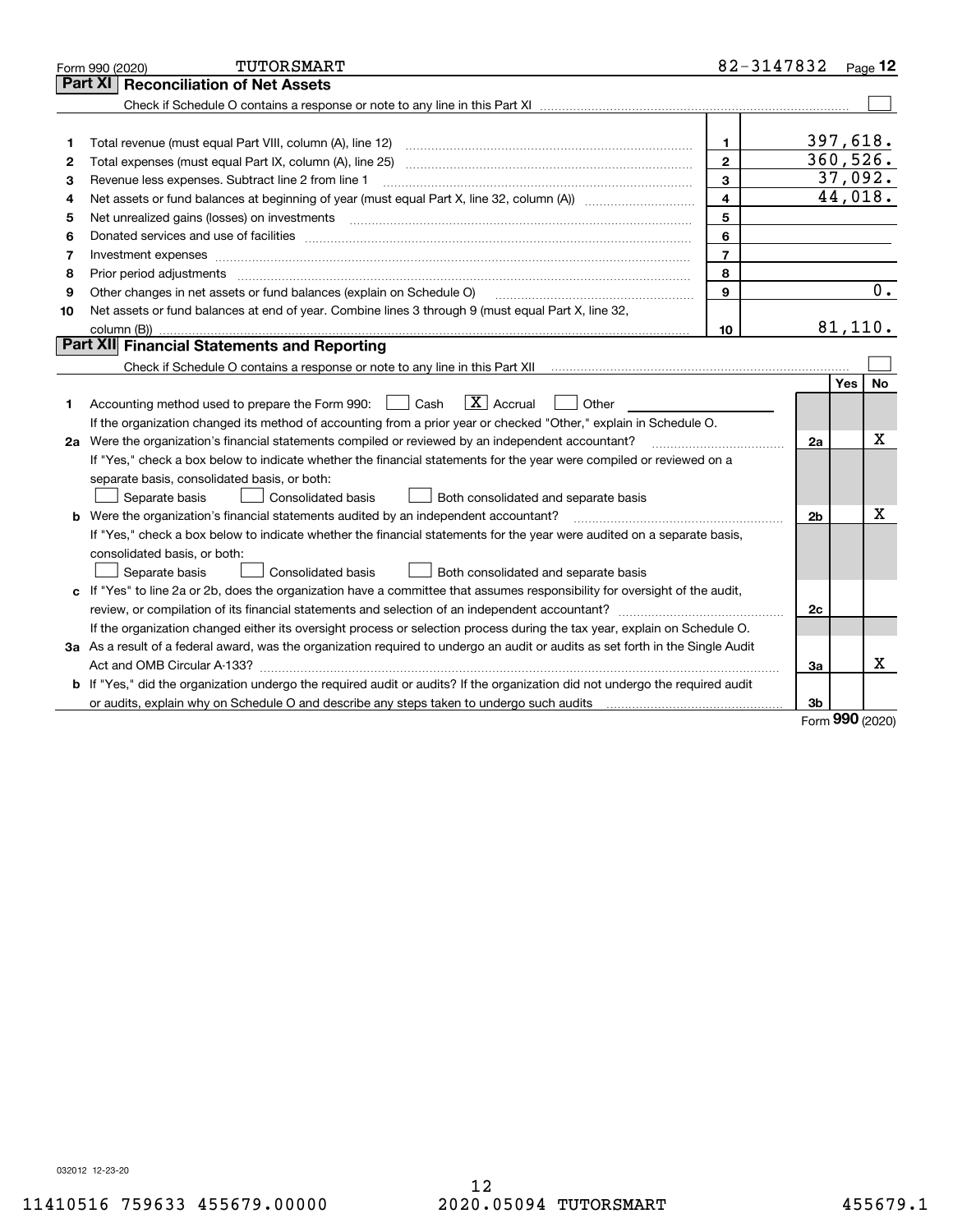| <b>SCHEDULE A</b> |  |
|-------------------|--|
|-------------------|--|

**(Form 990 or 990-EZ)**

# **Public Charity Status and Public Support**

**Complete if the organization is a section 501(c)(3) organization or a section 4947(a)(1) nonexempt charitable trust.** Attach to Form 990 or Form 9

| .                          |                       |
|----------------------------|-----------------------|
| )90-EZ.                    | <b>Open to Public</b> |
| nd the latest information. | Inspection            |

OMB No. 1545-0047

**2020**

|        | Department of the Treasury<br>Internal Revenue Service |                                                                        | Attach to Form 990 or Form 990-EZ.<br>Go to www.irs.gov/Form990 for instructions and the latest information.                                 |     |                                                                |                            | <b>Open to Public</b><br>Inspection   |
|--------|--------------------------------------------------------|------------------------------------------------------------------------|----------------------------------------------------------------------------------------------------------------------------------------------|-----|----------------------------------------------------------------|----------------------------|---------------------------------------|
|        | Name of the organization                               |                                                                        |                                                                                                                                              |     |                                                                |                            | <b>Employer identification number</b> |
|        |                                                        | TUTORSMART                                                             |                                                                                                                                              |     |                                                                |                            | 82-3147832                            |
| Part I |                                                        |                                                                        | Reason for Public Charity Status. (All organizations must complete this part.) See instructions.                                             |     |                                                                |                            |                                       |
|        |                                                        |                                                                        | The organization is not a private foundation because it is: (For lines 1 through 12, check only one box.)                                    |     |                                                                |                            |                                       |
| 1      |                                                        |                                                                        | A church, convention of churches, or association of churches described in section 170(b)(1)(A)(i).                                           |     |                                                                |                            |                                       |
| 2      |                                                        |                                                                        | A school described in section 170(b)(1)(A)(ii). (Attach Schedule E (Form 990 or 990-EZ).)                                                    |     |                                                                |                            |                                       |
| з      |                                                        |                                                                        | A hospital or a cooperative hospital service organization described in section 170(b)(1)(A)(iii).                                            |     |                                                                |                            |                                       |
| 4      |                                                        |                                                                        | A medical research organization operated in conjunction with a hospital described in section 170(b)(1)(A)(iii). Enter the hospital's name,   |     |                                                                |                            |                                       |
|        | city, and state:                                       |                                                                        |                                                                                                                                              |     |                                                                |                            |                                       |
| 5      |                                                        |                                                                        | An organization operated for the benefit of a college or university owned or operated by a governmental unit described in                    |     |                                                                |                            |                                       |
|        |                                                        | section 170(b)(1)(A)(iv). (Complete Part II.)                          |                                                                                                                                              |     |                                                                |                            |                                       |
| 6      |                                                        |                                                                        | A federal, state, or local government or governmental unit described in section 170(b)(1)(A)(v).                                             |     |                                                                |                            |                                       |
| 7   X  |                                                        |                                                                        | An organization that normally receives a substantial part of its support from a governmental unit or from the general public described in    |     |                                                                |                            |                                       |
|        |                                                        | section 170(b)(1)(A)(vi). (Complete Part II.)                          |                                                                                                                                              |     |                                                                |                            |                                       |
| 8      |                                                        |                                                                        | A community trust described in section 170(b)(1)(A)(vi). (Complete Part II.)                                                                 |     |                                                                |                            |                                       |
| 9      |                                                        |                                                                        | An agricultural research organization described in section 170(b)(1)(A)(ix) operated in conjunction with a land-grant college                |     |                                                                |                            |                                       |
|        |                                                        |                                                                        | or university or a non-land-grant college of agriculture (see instructions). Enter the name, city, and state of the college or               |     |                                                                |                            |                                       |
|        | university:                                            |                                                                        |                                                                                                                                              |     |                                                                |                            |                                       |
| 10     |                                                        |                                                                        | An organization that normally receives (1) more than 33 1/3% of its support from contributions, membership fees, and gross receipts from     |     |                                                                |                            |                                       |
|        |                                                        |                                                                        | activities related to its exempt functions, subject to certain exceptions; and (2) no more than 33 1/3% of its support from gross investment |     |                                                                |                            |                                       |
|        |                                                        |                                                                        | income and unrelated business taxable income (less section 511 tax) from businesses acquired by the organization after June 30, 1975.        |     |                                                                |                            |                                       |
|        |                                                        | See section 509(a)(2). (Complete Part III.)                            |                                                                                                                                              |     |                                                                |                            |                                       |
| 11     |                                                        |                                                                        | An organization organized and operated exclusively to test for public safety. See section 509(a)(4).                                         |     |                                                                |                            |                                       |
| 12     |                                                        |                                                                        | An organization organized and operated exclusively for the benefit of, to perform the functions of, or to carry out the purposes of one or   |     |                                                                |                            |                                       |
|        |                                                        |                                                                        | more publicly supported organizations described in section 509(a)(1) or section 509(a)(2). See section 509(a)(3). Check the box in           |     |                                                                |                            |                                       |
|        |                                                        |                                                                        | lines 12a through 12d that describes the type of supporting organization and complete lines 12e, 12f, and 12g.                               |     |                                                                |                            |                                       |
| а      |                                                        |                                                                        | Type I. A supporting organization operated, supervised, or controlled by its supported organization(s), typically by giving                  |     |                                                                |                            |                                       |
|        |                                                        |                                                                        | the supported organization(s) the power to regularly appoint or elect a majority of the directors or trustees of the supporting              |     |                                                                |                            |                                       |
|        |                                                        | organization. You must complete Part IV, Sections A and B.             |                                                                                                                                              |     |                                                                |                            |                                       |
| b      |                                                        |                                                                        | Type II. A supporting organization supervised or controlled in connection with its supported organization(s), by having                      |     |                                                                |                            |                                       |
|        |                                                        |                                                                        | control or management of the supporting organization vested in the same persons that control or manage the supported                         |     |                                                                |                            |                                       |
|        |                                                        | organization(s). You must complete Part IV, Sections A and C.          |                                                                                                                                              |     |                                                                |                            |                                       |
| с      |                                                        |                                                                        | Type III functionally integrated. A supporting organization operated in connection with, and functionally integrated with,                   |     |                                                                |                            |                                       |
|        |                                                        |                                                                        | its supported organization(s) (see instructions). You must complete Part IV, Sections A, D, and E.                                           |     |                                                                |                            |                                       |
| d      |                                                        |                                                                        | Type III non-functionally integrated. A supporting organization operated in connection with its supported organization(s)                    |     |                                                                |                            |                                       |
|        |                                                        |                                                                        | that is not functionally integrated. The organization generally must satisfy a distribution requirement and an attentiveness                 |     |                                                                |                            |                                       |
|        |                                                        |                                                                        | requirement (see instructions). You must complete Part IV, Sections A and D, and Part V.                                                     |     |                                                                |                            |                                       |
| е      |                                                        |                                                                        | Check this box if the organization received a written determination from the IRS that it is a Type I, Type II, Type III                      |     |                                                                |                            |                                       |
|        |                                                        |                                                                        | functionally integrated, or Type III non-functionally integrated supporting organization.                                                    |     |                                                                |                            |                                       |
|        | f Enter the number of supported organizations          |                                                                        |                                                                                                                                              |     |                                                                |                            |                                       |
| a      |                                                        | Provide the following information about the supported organization(s). |                                                                                                                                              |     |                                                                |                            |                                       |
|        | (i) Name of supported                                  | (ii) EIN                                                               | (iii) Type of organization                                                                                                                   |     | (iv) Is the organization listed<br>in your governing document? | (v) Amount of monetary     | (vi) Amount of other                  |
|        | organization                                           |                                                                        | (described on lines 1-10<br>above (see instructions))                                                                                        | Yes | No                                                             | support (see instructions) | support (see instructions)            |
|        |                                                        |                                                                        |                                                                                                                                              |     |                                                                |                            |                                       |
|        |                                                        |                                                                        |                                                                                                                                              |     |                                                                |                            |                                       |
|        |                                                        |                                                                        |                                                                                                                                              |     |                                                                |                            |                                       |
|        |                                                        |                                                                        |                                                                                                                                              |     |                                                                |                            |                                       |
|        |                                                        |                                                                        |                                                                                                                                              |     |                                                                |                            |                                       |
|        |                                                        |                                                                        |                                                                                                                                              |     |                                                                |                            |                                       |
|        |                                                        |                                                                        |                                                                                                                                              |     |                                                                |                            |                                       |
|        |                                                        |                                                                        |                                                                                                                                              |     |                                                                |                            |                                       |
|        |                                                        |                                                                        |                                                                                                                                              |     |                                                                |                            |                                       |
|        |                                                        |                                                                        |                                                                                                                                              |     |                                                                |                            |                                       |
|        |                                                        |                                                                        |                                                                                                                                              |     |                                                                |                            |                                       |

**Total**

LHA For Paperwork Reduction Act Notice, see the Instructions for Form 990 or 990-EZ. <sub>032021</sub> o1-25-21 Schedule A (Form 990 or 990-EZ) 2020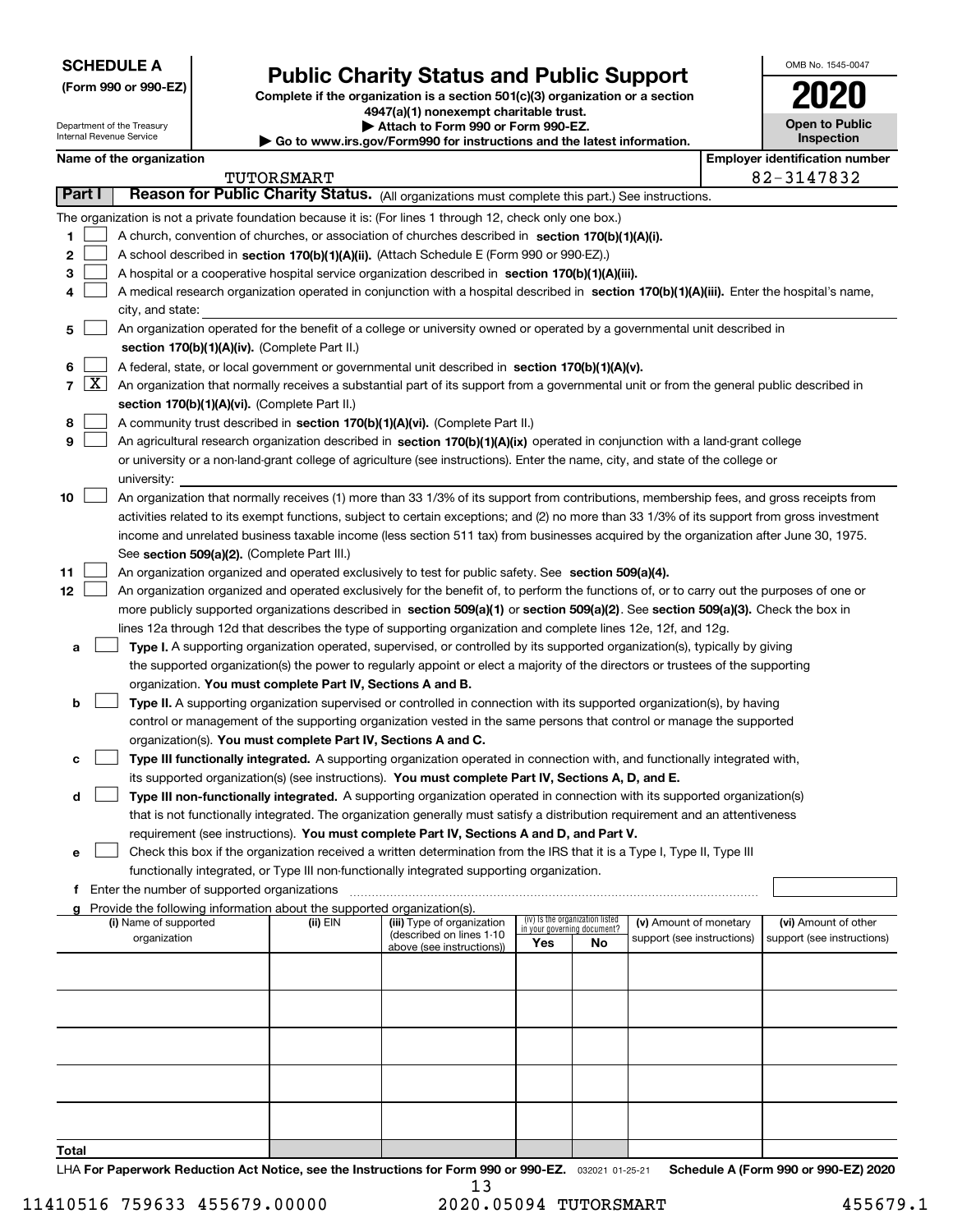#### Schedule A (Form 990 or 990-EZ) 2020 Page TUTORSMART 82-3147832

(Complete only if you checked the box on line 5, 7, or 8 of Part I or if the organization failed to qualify under Part III. If the organization **Part II** Support Schedule for Organizations Described in Sections 170(b)(1)(A)(iv) and 170(b)(1)(A)(vi)

fails to qualify under the tests listed below, please complete Part III.)

|    | <b>Section A. Public Support</b>                                                                                                                                                                                               |          |          |            |                      |                                      |                                          |
|----|--------------------------------------------------------------------------------------------------------------------------------------------------------------------------------------------------------------------------------|----------|----------|------------|----------------------|--------------------------------------|------------------------------------------|
|    | Calendar year (or fiscal year beginning in) $\blacktriangleright$                                                                                                                                                              | (a) 2016 | (b) 2017 | $(c)$ 2018 | $(d)$ 2019           | (e) 2020                             | (f) Total                                |
|    | 1 Gifts, grants, contributions, and                                                                                                                                                                                            |          |          |            |                      |                                      |                                          |
|    | membership fees received. (Do not                                                                                                                                                                                              |          |          |            |                      |                                      |                                          |
|    | include any "unusual grants.")                                                                                                                                                                                                 |          | 147,278. |            | $126, 967.$ 159,666. | 397,618.                             | 831,529.                                 |
|    | 2 Tax revenues levied for the organ-                                                                                                                                                                                           |          |          |            |                      |                                      |                                          |
|    | ization's benefit and either paid to                                                                                                                                                                                           |          |          |            |                      |                                      |                                          |
|    | or expended on its behalf                                                                                                                                                                                                      |          |          |            |                      |                                      |                                          |
|    | 3 The value of services or facilities                                                                                                                                                                                          |          |          |            |                      |                                      |                                          |
|    | furnished by a governmental unit to                                                                                                                                                                                            |          |          |            |                      |                                      |                                          |
|    | the organization without charge                                                                                                                                                                                                |          |          |            |                      |                                      |                                          |
|    | 4 Total. Add lines 1 through 3                                                                                                                                                                                                 |          | 147,278. |            | $126,967.$ 159,666.  | 397, 618.                            | 831,529.                                 |
| 5. | The portion of total contributions                                                                                                                                                                                             |          |          |            |                      |                                      |                                          |
|    | by each person (other than a                                                                                                                                                                                                   |          |          |            |                      |                                      |                                          |
|    | governmental unit or publicly                                                                                                                                                                                                  |          |          |            |                      |                                      |                                          |
|    | supported organization) included                                                                                                                                                                                               |          |          |            |                      |                                      |                                          |
|    | on line 1 that exceeds 2% of the                                                                                                                                                                                               |          |          |            |                      |                                      |                                          |
|    | amount shown on line 11,                                                                                                                                                                                                       |          |          |            |                      |                                      |                                          |
|    | column (f)                                                                                                                                                                                                                     |          |          |            |                      |                                      |                                          |
|    | 6 Public support. Subtract line 5 from line 4.                                                                                                                                                                                 |          |          |            |                      |                                      | 831,529.                                 |
|    | <b>Section B. Total Support</b>                                                                                                                                                                                                |          |          |            |                      |                                      |                                          |
|    | Calendar year (or fiscal year beginning in)                                                                                                                                                                                    | (a) 2016 | (b) 2017 | $(c)$ 2018 | $(d)$ 2019           | (e) 2020                             | (f) Total                                |
|    | 7 Amounts from line 4                                                                                                                                                                                                          |          | 147,278. | 126,967.   | 159,666.             | 397,618.                             | 831,529.                                 |
| 8  | Gross income from interest.                                                                                                                                                                                                    |          |          |            |                      |                                      |                                          |
|    | dividends, payments received on                                                                                                                                                                                                |          |          |            |                      |                                      |                                          |
|    | securities loans, rents, royalties,                                                                                                                                                                                            |          |          |            |                      |                                      |                                          |
|    | and income from similar sources                                                                                                                                                                                                |          |          |            |                      |                                      |                                          |
| 9  | Net income from unrelated business                                                                                                                                                                                             |          |          |            |                      |                                      |                                          |
|    | activities, whether or not the                                                                                                                                                                                                 |          |          |            |                      |                                      |                                          |
|    | business is regularly carried on                                                                                                                                                                                               |          |          |            |                      |                                      |                                          |
|    | <b>10</b> Other income. Do not include gain                                                                                                                                                                                    |          |          |            |                      |                                      |                                          |
|    | or loss from the sale of capital                                                                                                                                                                                               |          |          |            |                      |                                      |                                          |
|    | assets (Explain in Part VI.)                                                                                                                                                                                                   |          |          |            |                      |                                      |                                          |
|    | 11 Total support. Add lines 7 through 10                                                                                                                                                                                       |          |          |            |                      |                                      | 831,529.                                 |
|    | <b>12</b> Gross receipts from related activities, etc. (see instructions)                                                                                                                                                      |          |          |            |                      | 12                                   |                                          |
|    | 13 First 5 years. If the Form 990 is for the organization's first, second, third, fourth, or fifth tax year as a section 501(c)(3)                                                                                             |          |          |            |                      |                                      |                                          |
|    | organization, check this box and stop here manufactured and content to the state of the state of the state of the state of the state of the state of the state of the state of the state of the state of the state of the stat |          |          |            |                      |                                      | $\blacktriangleright$ $\boxed{\text{X}}$ |
|    | <b>Section C. Computation of Public Support Percentage</b>                                                                                                                                                                     |          |          |            |                      |                                      |                                          |
|    |                                                                                                                                                                                                                                |          |          |            |                      | 14                                   | $\frac{9}{6}$                            |
|    |                                                                                                                                                                                                                                |          |          |            |                      | 15                                   | %                                        |
|    | 16a 33 1/3% support test - 2020. If the organization did not check the box on line 13, and line 14 is 33 1/3% or more, check this box and                                                                                      |          |          |            |                      |                                      |                                          |
|    | stop here. The organization qualifies as a publicly supported organization                                                                                                                                                     |          |          |            |                      |                                      |                                          |
|    | b 33 1/3% support test - 2019. If the organization did not check a box on line 13 or 16a, and line 15 is 33 1/3% or more, check this box                                                                                       |          |          |            |                      |                                      |                                          |
|    | and stop here. The organization qualifies as a publicly supported organization                                                                                                                                                 |          |          |            |                      |                                      |                                          |
|    | 17a 10% -facts-and-circumstances test - 2020. If the organization did not check a box on line 13, 16a, or 16b, and line 14 is 10% or more,                                                                                     |          |          |            |                      |                                      |                                          |
|    | and if the organization meets the facts-and-circumstances test, check this box and stop here. Explain in Part VI how the organization                                                                                          |          |          |            |                      |                                      |                                          |
|    | meets the facts-and-circumstances test. The organization qualifies as a publicly supported organization                                                                                                                        |          |          |            |                      |                                      |                                          |
|    | <b>b 10% -facts-and-circumstances test - 2019.</b> If the organization did not check a box on line 13, 16a, 16b, or 17a, and line 15 is 10% or                                                                                 |          |          |            |                      |                                      |                                          |
|    | more, and if the organization meets the facts-and-circumstances test, check this box and stop here. Explain in Part VI how the                                                                                                 |          |          |            |                      |                                      |                                          |
|    | organization meets the facts-and-circumstances test. The organization qualifies as a publicly supported organization                                                                                                           |          |          |            |                      |                                      |                                          |
|    | 18 Private foundation. If the organization did not check a box on line 13, 16a, 16b, 17a, or 17b, check this box and see instructions                                                                                          |          |          |            |                      |                                      |                                          |
|    |                                                                                                                                                                                                                                |          |          |            |                      | Schedule A (Form 990 or 990-F7) 2020 |                                          |

**Schedule A (Form 990 or 990-EZ) 2020**

032022 01-25-21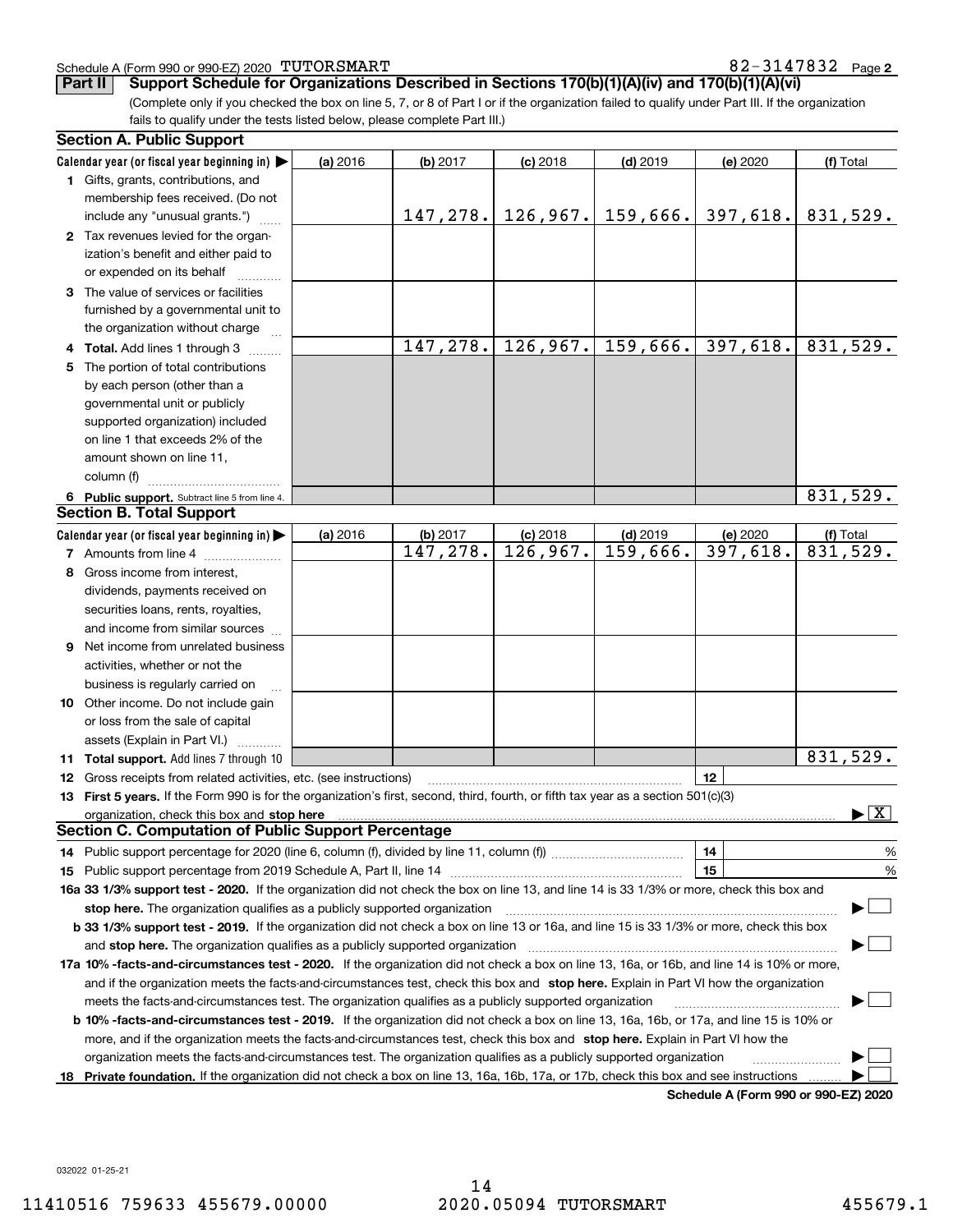|  | Schedule A (Form 990 or 990-EZ) 2020 TUTORSMART | 3147832 | Page 3 |
|--|-------------------------------------------------|---------|--------|
|  |                                                 |         |        |

## **Part III | Support Schedule for Organizations Described in Section 509(a)(2)**

(Complete only if you checked the box on line 10 of Part I or if the organization failed to qualify under Part II. If the organization fails to qualify under the tests listed below, please complete Part II.)

|    | <b>Section A. Public Support</b>                                                                                                                                                                |          |          |                 |            |                                      |           |
|----|-------------------------------------------------------------------------------------------------------------------------------------------------------------------------------------------------|----------|----------|-----------------|------------|--------------------------------------|-----------|
|    | Calendar year (or fiscal year beginning in) $\blacktriangleright$                                                                                                                               | (a) 2016 | (b) 2017 | <b>(c)</b> 2018 | $(d)$ 2019 | (e) 2020                             | (f) Total |
|    | 1 Gifts, grants, contributions, and                                                                                                                                                             |          |          |                 |            |                                      |           |
|    | membership fees received. (Do not                                                                                                                                                               |          |          |                 |            |                                      |           |
|    | include any "unusual grants.")                                                                                                                                                                  |          |          |                 |            |                                      |           |
|    | <b>2</b> Gross receipts from admissions,<br>merchandise sold or services per-<br>formed, or facilities furnished in<br>any activity that is related to the<br>organization's tax-exempt purpose |          |          |                 |            |                                      |           |
|    | 3 Gross receipts from activities that<br>are not an unrelated trade or bus-                                                                                                                     |          |          |                 |            |                                      |           |
|    | iness under section 513                                                                                                                                                                         |          |          |                 |            |                                      |           |
|    | 4 Tax revenues levied for the organ-<br>ization's benefit and either paid to<br>or expended on its behalf<br>.                                                                                  |          |          |                 |            |                                      |           |
|    | 5 The value of services or facilities<br>furnished by a governmental unit to                                                                                                                    |          |          |                 |            |                                      |           |
|    | the organization without charge                                                                                                                                                                 |          |          |                 |            |                                      |           |
|    | <b>6 Total.</b> Add lines 1 through 5 $\dots$<br>7a Amounts included on lines 1, 2, and                                                                                                         |          |          |                 |            |                                      |           |
|    | 3 received from disqualified persons                                                                                                                                                            |          |          |                 |            |                                      |           |
|    | <b>b</b> Amounts included on lines 2 and 3 received<br>from other than disqualified persons that<br>exceed the greater of \$5,000 or 1% of the<br>amount on line 13 for the year                |          |          |                 |            |                                      |           |
|    | c Add lines 7a and 7b                                                                                                                                                                           |          |          |                 |            |                                      |           |
|    | 8 Public support. (Subtract line 7c from line 6.)                                                                                                                                               |          |          |                 |            |                                      |           |
|    | <b>Section B. Total Support</b>                                                                                                                                                                 |          |          |                 |            |                                      |           |
|    | Calendar year (or fiscal year beginning in)                                                                                                                                                     | (a) 2016 | (b) 2017 | <b>(c)</b> 2018 | $(d)$ 2019 | (e) 2020                             | (f) Total |
|    | 9 Amounts from line 6                                                                                                                                                                           |          |          |                 |            |                                      |           |
|    | 10a Gross income from interest,<br>dividends, payments received on<br>securities loans, rents, royalties,<br>and income from similar sources                                                    |          |          |                 |            |                                      |           |
|    | <b>b</b> Unrelated business taxable income                                                                                                                                                      |          |          |                 |            |                                      |           |
|    | (less section 511 taxes) from businesses                                                                                                                                                        |          |          |                 |            |                                      |           |
|    | acquired after June 30, 1975 [10001]                                                                                                                                                            |          |          |                 |            |                                      |           |
|    | c Add lines 10a and 10b<br>11 Net income from unrelated business<br>activities not included in line 10b,<br>whether or not the business is<br>regularly carried on                              |          |          |                 |            |                                      |           |
|    | <b>12</b> Other income. Do not include gain<br>or loss from the sale of capital<br>assets (Explain in Part VI.)                                                                                 |          |          |                 |            |                                      |           |
|    | 13 Total support. (Add lines 9, 10c, 11, and 12.)                                                                                                                                               |          |          |                 |            |                                      |           |
|    | 14 First 5 years. If the Form 990 is for the organization's first, second, third, fourth, or fifth tax year as a section 501(c)(3) organization,                                                |          |          |                 |            |                                      |           |
|    | check this box and stop here measurements and the state of the state of the state of the state of the state of                                                                                  |          |          |                 |            |                                      |           |
|    | <b>Section C. Computation of Public Support Percentage</b>                                                                                                                                      |          |          |                 |            |                                      |           |
|    |                                                                                                                                                                                                 |          |          |                 |            | 15                                   | %         |
| 16 | Public support percentage from 2019 Schedule A, Part III, line 15                                                                                                                               |          |          |                 |            | 16                                   | %         |
|    | <b>Section D. Computation of Investment Income Percentage</b>                                                                                                                                   |          |          |                 |            |                                      |           |
|    | 17 Investment income percentage for 2020 (line 10c, column (f), divided by line 13, column (f))                                                                                                 |          |          |                 |            | 17                                   | %         |
|    | 18 Investment income percentage from 2019 Schedule A, Part III, line 17                                                                                                                         |          |          |                 |            | 18                                   | %         |
|    | 19a 33 1/3% support tests - 2020. If the organization did not check the box on line 14, and line 15 is more than 33 1/3%, and line 17 is not                                                    |          |          |                 |            |                                      |           |
|    | more than 33 1/3%, check this box and stop here. The organization qualifies as a publicly supported organization                                                                                |          |          |                 |            |                                      | $\sim$ 1  |
|    | b 33 1/3% support tests - 2019. If the organization did not check a box on line 14 or line 19a, and line 16 is more than 33 1/3%, and                                                           |          |          |                 |            |                                      |           |
|    | line 18 is not more than 33 1/3%, check this box and stop here. The organization qualifies as a publicly supported organization                                                                 |          |          |                 |            |                                      |           |
| 20 | Private foundation. If the organization did not check a box on line 14, 19a, or 19b, check this box and see instructions                                                                        |          |          |                 |            |                                      |           |
|    | 032023 01-25-21                                                                                                                                                                                 |          |          |                 |            | Schedule A (Form 990 or 990-EZ) 2020 |           |

<sup>15</sup>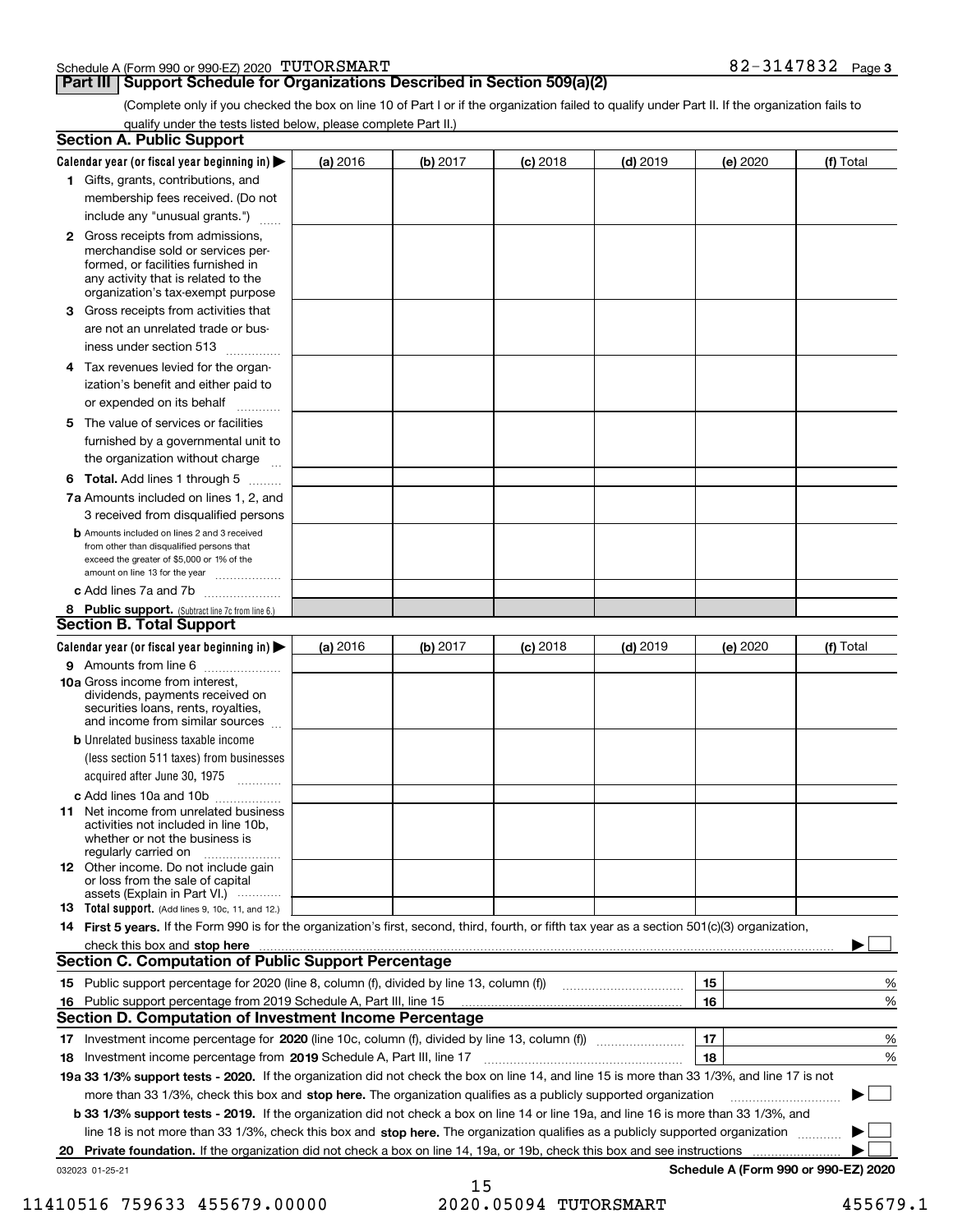**1**

**2**

**3a**

**3b**

**3c**

**4a**

**4b**

**4c**

**5a**

**5b5c**

**6**

**7**

**8**

**9a**

**9b**

**9c**

**10a**

**10b**

**YesNo**

# **Part IV Supporting Organizations**

(Complete only if you checked a box in line 12 on Part I. If you checked box 12a, Part I, complete Sections A and B. If you checked box 12b, Part I, complete Sections A and C. If you checked box 12c, Part I, complete Sections A, D, and E. If you checked box 12d, Part I, complete Sections A and D, and complete Part V.)

## **Section A. All Supporting Organizations**

- **1** Are all of the organization's supported organizations listed by name in the organization's governing documents? If "No," describe in **Part VI** how the supported organizations are designated. If designated by *class or purpose, describe the designation. If historic and continuing relationship, explain.*
- **2** Did the organization have any supported organization that does not have an IRS determination of status under section 509(a)(1) or (2)? If "Yes," explain in Part VI how the organization determined that the supported *organization was described in section 509(a)(1) or (2).*
- **3a** Did the organization have a supported organization described in section 501(c)(4), (5), or (6)? If "Yes," answer *lines 3b and 3c below.*
- **b** Did the organization confirm that each supported organization qualified under section 501(c)(4), (5), or (6) and satisfied the public support tests under section 509(a)(2)? If "Yes," describe in **Part VI** when and how the *organization made the determination.*
- **c**Did the organization ensure that all support to such organizations was used exclusively for section 170(c)(2)(B) purposes? If "Yes," explain in **Part VI** what controls the organization put in place to ensure such use.
- **4a***If* Was any supported organization not organized in the United States ("foreign supported organization")? *"Yes," and if you checked box 12a or 12b in Part I, answer lines 4b and 4c below.*
- **b** Did the organization have ultimate control and discretion in deciding whether to make grants to the foreign supported organization? If "Yes," describe in **Part VI** how the organization had such control and discretion *despite being controlled or supervised by or in connection with its supported organizations.*
- **c** Did the organization support any foreign supported organization that does not have an IRS determination under sections 501(c)(3) and 509(a)(1) or (2)? If "Yes," explain in **Part VI** what controls the organization used *to ensure that all support to the foreign supported organization was used exclusively for section 170(c)(2)(B) purposes.*
- **5a** Did the organization add, substitute, or remove any supported organizations during the tax year? If "Yes," answer lines 5b and 5c below (if applicable). Also, provide detail in **Part VI,** including (i) the names and EIN *numbers of the supported organizations added, substituted, or removed; (ii) the reasons for each such action; (iii) the authority under the organization's organizing document authorizing such action; and (iv) how the action was accomplished (such as by amendment to the organizing document).*
- **b** Type I or Type II only. Was any added or substituted supported organization part of a class already designated in the organization's organizing document?
- **cSubstitutions only.**  Was the substitution the result of an event beyond the organization's control?
- **6** Did the organization provide support (whether in the form of grants or the provision of services or facilities) to **Part VI.** *If "Yes," provide detail in* support or benefit one or more of the filing organization's supported organizations? anyone other than (i) its supported organizations, (ii) individuals that are part of the charitable class benefited by one or more of its supported organizations, or (iii) other supporting organizations that also
- **7**Did the organization provide a grant, loan, compensation, or other similar payment to a substantial contributor *If "Yes," complete Part I of Schedule L (Form 990 or 990-EZ).* regard to a substantial contributor? (as defined in section 4958(c)(3)(C)), a family member of a substantial contributor, or a 35% controlled entity with
- **8** Did the organization make a loan to a disqualified person (as defined in section 4958) not described in line 7? *If "Yes," complete Part I of Schedule L (Form 990 or 990-EZ).*
- **9a** Was the organization controlled directly or indirectly at any time during the tax year by one or more in section 509(a)(1) or (2))? If "Yes," *provide detail in* <code>Part VI.</code> disqualified persons, as defined in section 4946 (other than foundation managers and organizations described
- **b** Did one or more disqualified persons (as defined in line 9a) hold a controlling interest in any entity in which the supporting organization had an interest? If "Yes," provide detail in P**art VI**.
- **c**Did a disqualified person (as defined in line 9a) have an ownership interest in, or derive any personal benefit from, assets in which the supporting organization also had an interest? If "Yes," provide detail in P**art VI.**
- **10a** Was the organization subject to the excess business holdings rules of section 4943 because of section supporting organizations)? If "Yes," answer line 10b below. 4943(f) (regarding certain Type II supporting organizations, and all Type III non-functionally integrated
- **b** Did the organization have any excess business holdings in the tax year? (Use Schedule C, Form 4720, to *determine whether the organization had excess business holdings.)*

032024 01-25-21



**Schedule A (Form 990 or 990-EZ) 2020**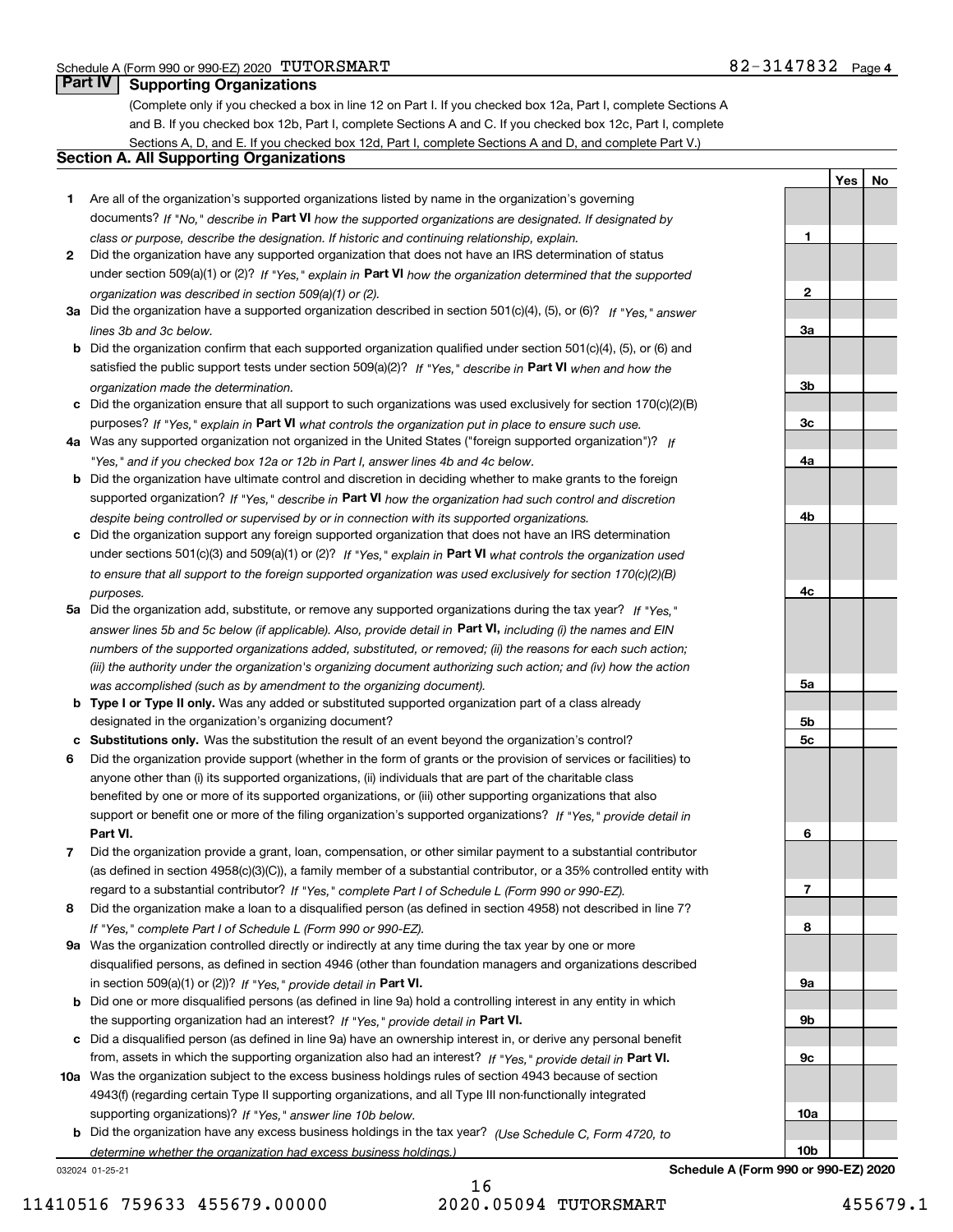| 11<br>c<br>1 | Has the organization accepted a gift or contribution from any of the following persons?<br>a A person who directly or indirectly controls, either alone or together with persons described in lines 11b and<br>11c below, the governing body of a supported organization?<br><b>b</b> A family member of a person described in line 11a above?<br>A 35% controlled entity of a person described in line 11a or 11b above? If "Yes" to line 11a, 11b, or 11c, provide<br>detail in Part VI.<br><b>Section B. Type I Supporting Organizations</b><br>Did the governing body, members of the governing body, officers acting in their official capacity, or membership of one or | 11a<br>11b<br>11c | Yes | No |
|--------------|-------------------------------------------------------------------------------------------------------------------------------------------------------------------------------------------------------------------------------------------------------------------------------------------------------------------------------------------------------------------------------------------------------------------------------------------------------------------------------------------------------------------------------------------------------------------------------------------------------------------------------------------------------------------------------|-------------------|-----|----|
|              |                                                                                                                                                                                                                                                                                                                                                                                                                                                                                                                                                                                                                                                                               |                   |     |    |
|              |                                                                                                                                                                                                                                                                                                                                                                                                                                                                                                                                                                                                                                                                               |                   |     |    |
|              |                                                                                                                                                                                                                                                                                                                                                                                                                                                                                                                                                                                                                                                                               |                   |     |    |
|              |                                                                                                                                                                                                                                                                                                                                                                                                                                                                                                                                                                                                                                                                               |                   |     |    |
|              |                                                                                                                                                                                                                                                                                                                                                                                                                                                                                                                                                                                                                                                                               |                   |     |    |
|              |                                                                                                                                                                                                                                                                                                                                                                                                                                                                                                                                                                                                                                                                               |                   |     |    |
|              |                                                                                                                                                                                                                                                                                                                                                                                                                                                                                                                                                                                                                                                                               |                   |     |    |
|              |                                                                                                                                                                                                                                                                                                                                                                                                                                                                                                                                                                                                                                                                               |                   | Yes | No |
|              |                                                                                                                                                                                                                                                                                                                                                                                                                                                                                                                                                                                                                                                                               |                   |     |    |
|              | more supported organizations have the power to regularly appoint or elect at least a majority of the organization's officers,<br>directors, or trustees at all times during the tax year? If "No," describe in Part VI how the supported organization(s)<br>effectively operated, supervised, or controlled the organization's activities. If the organization had more than one supported                                                                                                                                                                                                                                                                                    |                   |     |    |
|              | organization, describe how the powers to appoint and/or remove officers, directors, or trustees were allocated among the                                                                                                                                                                                                                                                                                                                                                                                                                                                                                                                                                      |                   |     |    |
|              | supported organizations and what conditions or restrictions, if any, applied to such powers during the tax year.                                                                                                                                                                                                                                                                                                                                                                                                                                                                                                                                                              | 1                 |     |    |
| 2            | Did the organization operate for the benefit of any supported organization other than the supported                                                                                                                                                                                                                                                                                                                                                                                                                                                                                                                                                                           |                   |     |    |
|              | organization(s) that operated, supervised, or controlled the supporting organization? If "Yes," explain in                                                                                                                                                                                                                                                                                                                                                                                                                                                                                                                                                                    |                   |     |    |
|              | Part VI how providing such benefit carried out the purposes of the supported organization(s) that operated,                                                                                                                                                                                                                                                                                                                                                                                                                                                                                                                                                                   |                   |     |    |
|              | supervised, or controlled the supporting organization.                                                                                                                                                                                                                                                                                                                                                                                                                                                                                                                                                                                                                        | $\mathbf{2}$      |     |    |
|              | <b>Section C. Type II Supporting Organizations</b>                                                                                                                                                                                                                                                                                                                                                                                                                                                                                                                                                                                                                            |                   |     |    |
|              |                                                                                                                                                                                                                                                                                                                                                                                                                                                                                                                                                                                                                                                                               |                   | Yes | No |
| 1.           | Were a majority of the organization's directors or trustees during the tax year also a majority of the directors                                                                                                                                                                                                                                                                                                                                                                                                                                                                                                                                                              |                   |     |    |
|              | or trustees of each of the organization's supported organization(s)? If "No," describe in Part VI how control                                                                                                                                                                                                                                                                                                                                                                                                                                                                                                                                                                 |                   |     |    |
|              | or management of the supporting organization was vested in the same persons that controlled or managed                                                                                                                                                                                                                                                                                                                                                                                                                                                                                                                                                                        |                   |     |    |
|              | the supported organization(s).<br>Section D. All Type III Supporting Organizations                                                                                                                                                                                                                                                                                                                                                                                                                                                                                                                                                                                            | 1                 |     |    |
|              |                                                                                                                                                                                                                                                                                                                                                                                                                                                                                                                                                                                                                                                                               |                   |     |    |
|              |                                                                                                                                                                                                                                                                                                                                                                                                                                                                                                                                                                                                                                                                               |                   | Yes | No |
| 1            | Did the organization provide to each of its supported organizations, by the last day of the fifth month of the                                                                                                                                                                                                                                                                                                                                                                                                                                                                                                                                                                |                   |     |    |
|              | organization's tax year, (i) a written notice describing the type and amount of support provided during the prior tax                                                                                                                                                                                                                                                                                                                                                                                                                                                                                                                                                         |                   |     |    |
|              | year, (ii) a copy of the Form 990 that was most recently filed as of the date of notification, and (iii) copies of the                                                                                                                                                                                                                                                                                                                                                                                                                                                                                                                                                        |                   |     |    |
|              | organization's governing documents in effect on the date of notification, to the extent not previously provided?                                                                                                                                                                                                                                                                                                                                                                                                                                                                                                                                                              | 1                 |     |    |
| 2            | Were any of the organization's officers, directors, or trustees either (i) appointed or elected by the supported                                                                                                                                                                                                                                                                                                                                                                                                                                                                                                                                                              |                   |     |    |
|              | organization(s) or (ii) serving on the governing body of a supported organization? If "No," explain in Part VI how                                                                                                                                                                                                                                                                                                                                                                                                                                                                                                                                                            |                   |     |    |
|              | the organization maintained a close and continuous working relationship with the supported organization(s).                                                                                                                                                                                                                                                                                                                                                                                                                                                                                                                                                                   | 2                 |     |    |
|              |                                                                                                                                                                                                                                                                                                                                                                                                                                                                                                                                                                                                                                                                               |                   |     |    |
| 3            | By reason of the relationship described in line 2, above, did the organization's supported organizations have a                                                                                                                                                                                                                                                                                                                                                                                                                                                                                                                                                               |                   |     |    |
|              | significant voice in the organization's investment policies and in directing the use of the organization's                                                                                                                                                                                                                                                                                                                                                                                                                                                                                                                                                                    |                   |     |    |
|              | income or assets at all times during the tax year? If "Yes," describe in Part VI the role the organization's                                                                                                                                                                                                                                                                                                                                                                                                                                                                                                                                                                  |                   |     |    |
|              | supported organizations played in this regard.                                                                                                                                                                                                                                                                                                                                                                                                                                                                                                                                                                                                                                | з                 |     |    |
|              | Section E. Type III Functionally Integrated Supporting Organizations                                                                                                                                                                                                                                                                                                                                                                                                                                                                                                                                                                                                          |                   |     |    |
| 1            | Check the box next to the method that the organization used to satisfy the Integral Part Test during the year (see instructions).                                                                                                                                                                                                                                                                                                                                                                                                                                                                                                                                             |                   |     |    |
| а            | The organization satisfied the Activities Test. Complete line 2 below.                                                                                                                                                                                                                                                                                                                                                                                                                                                                                                                                                                                                        |                   |     |    |
| b            | The organization is the parent of each of its supported organizations. Complete line 3 below.                                                                                                                                                                                                                                                                                                                                                                                                                                                                                                                                                                                 |                   |     |    |
| c            | The organization supported a governmental entity. Describe in Part VI how you supported a governmental entity (see instructions)                                                                                                                                                                                                                                                                                                                                                                                                                                                                                                                                              |                   |     |    |
| 2            | Activities Test. Answer lines 2a and 2b below.                                                                                                                                                                                                                                                                                                                                                                                                                                                                                                                                                                                                                                |                   | Yes | No |
| а            | Did substantially all of the organization's activities during the tax year directly further the exempt purposes of                                                                                                                                                                                                                                                                                                                                                                                                                                                                                                                                                            |                   |     |    |
|              | the supported organization(s) to which the organization was responsive? If "Yes." then in Part VI identify                                                                                                                                                                                                                                                                                                                                                                                                                                                                                                                                                                    |                   |     |    |
|              | those supported organizations and explain how these activities directly furthered their exempt purposes,                                                                                                                                                                                                                                                                                                                                                                                                                                                                                                                                                                      |                   |     |    |
|              | how the organization was responsive to those supported organizations, and how the organization determined                                                                                                                                                                                                                                                                                                                                                                                                                                                                                                                                                                     |                   |     |    |
|              | that these activities constituted substantially all of its activities.                                                                                                                                                                                                                                                                                                                                                                                                                                                                                                                                                                                                        | 2a                |     |    |
| b            | Did the activities described in line 2a, above, constitute activities that, but for the organization's involvement,                                                                                                                                                                                                                                                                                                                                                                                                                                                                                                                                                           |                   |     |    |
|              | one or more of the organization's supported organization(s) would have been engaged in? If "Yes," explain in                                                                                                                                                                                                                                                                                                                                                                                                                                                                                                                                                                  |                   |     |    |
|              | Part VI the reasons for the organization's position that its supported organization(s) would have engaged in<br>these activities but for the organization's involvement.                                                                                                                                                                                                                                                                                                                                                                                                                                                                                                      | 2b                |     |    |

**a** Did the organization have the power to regularly appoint or elect a majority of the officers, directors, or trustees of each of the supported organizations? If "Yes" or "No" provide details in **Part VI.** 

**b** Did the organization exercise a substantial degree of direction over the policies, programs, and activities of each of its supported organizations? If "Yes," describe in Part VI the role played by the organization in this regard.

032025 01-25-21

**Schedule A (Form 990 or 990-EZ) 2020**

**3a**

**3b**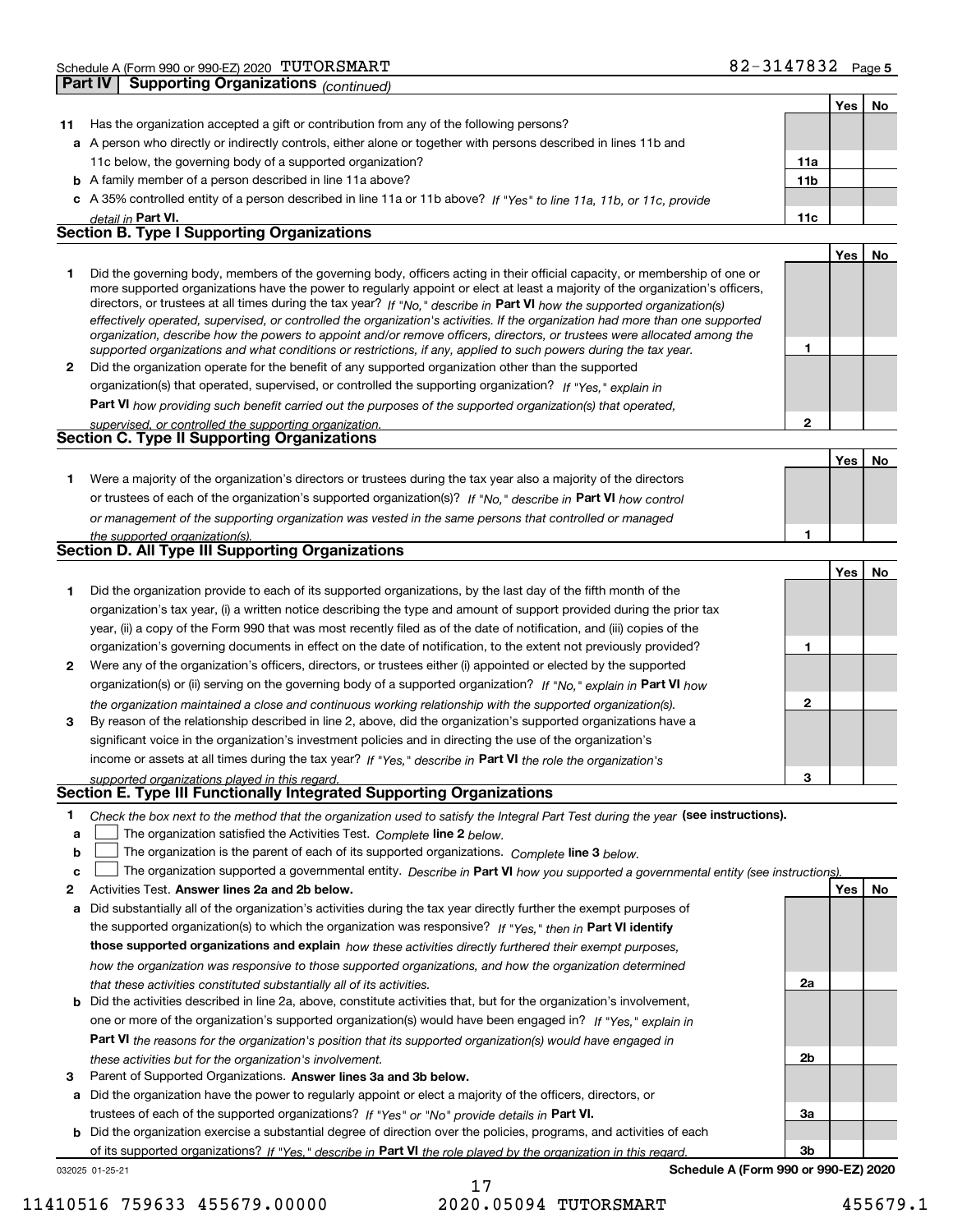|                | Part v<br>rype in Non-Functionally integrated 509(a)(5) Supporting Organizations                                                               |                |                |                                |  |
|----------------|------------------------------------------------------------------------------------------------------------------------------------------------|----------------|----------------|--------------------------------|--|
| 1              | Check here if the organization satisfied the Integral Part Test as a qualifying trust on Nov. 20, 1970 (explain in Part VI). See instructions. |                |                |                                |  |
|                | All other Type III non-functionally integrated supporting organizations must complete Sections A through E.                                    |                |                |                                |  |
|                | Section A - Adjusted Net Income                                                                                                                |                | (A) Prior Year | (B) Current Year<br>(optional) |  |
| 1              | Net short-term capital gain                                                                                                                    | 1              |                |                                |  |
| 2              | Recoveries of prior-year distributions                                                                                                         | $\mathbf{2}$   |                |                                |  |
| 3              | Other gross income (see instructions)                                                                                                          | 3              |                |                                |  |
| 4              | Add lines 1 through 3.                                                                                                                         | 4              |                |                                |  |
| 5              | Depreciation and depletion                                                                                                                     | 5              |                |                                |  |
| 6              | Portion of operating expenses paid or incurred for production or                                                                               |                |                |                                |  |
|                | collection of gross income or for management, conservation, or                                                                                 |                |                |                                |  |
|                | maintenance of property held for production of income (see instructions)                                                                       | 6              |                |                                |  |
| $\overline{7}$ | Other expenses (see instructions)                                                                                                              | $\overline{7}$ |                |                                |  |
| 8              | Adjusted Net Income (subtract lines 5, 6, and 7 from line 4)                                                                                   | 8              |                |                                |  |
|                | Section B - Minimum Asset Amount                                                                                                               |                | (A) Prior Year | (B) Current Year<br>(optional) |  |
| 1              | Aggregate fair market value of all non-exempt-use assets (see                                                                                  |                |                |                                |  |
|                | instructions for short tax year or assets held for part of year):                                                                              |                |                |                                |  |
|                | <b>a</b> Average monthly value of securities                                                                                                   | 1a             |                |                                |  |
|                | <b>b</b> Average monthly cash balances                                                                                                         | 1 <sub>b</sub> |                |                                |  |
|                | c Fair market value of other non-exempt-use assets                                                                                             | 1c             |                |                                |  |
|                | <b>d</b> Total (add lines 1a, 1b, and 1c)                                                                                                      | 1d             |                |                                |  |
|                | e Discount claimed for blockage or other factors                                                                                               |                |                |                                |  |
|                | (explain in detail in Part VI):                                                                                                                |                |                |                                |  |
|                | <b>2</b> Acquisition indebtedness applicable to non-exempt-use assets                                                                          | $\mathbf{2}$   |                |                                |  |
| 3              | Subtract line 2 from line 1d.                                                                                                                  | 3              |                |                                |  |
| 4              | Cash deemed held for exempt use. Enter 0.015 of line 3 (for greater amount,                                                                    |                |                |                                |  |
|                | see instructions).                                                                                                                             | 4              |                |                                |  |
| 5              | Net value of non-exempt-use assets (subtract line 4 from line 3)                                                                               | 5              |                |                                |  |
| 6              | Multiply line 5 by 0.035.                                                                                                                      | 6              |                |                                |  |
| 7              | Recoveries of prior-year distributions                                                                                                         | $\overline{7}$ |                |                                |  |
| 8              | Minimum Asset Amount (add line 7 to line 6)                                                                                                    | 8              |                |                                |  |
|                | <b>Section C - Distributable Amount</b>                                                                                                        |                |                | <b>Current Year</b>            |  |
| 1              | Adjusted net income for prior year (from Section A, line 8, column A)                                                                          | 1              |                |                                |  |
| 2              | Enter 0.85 of line 1.                                                                                                                          | $\mathbf{2}$   |                |                                |  |
| 3              | Minimum asset amount for prior year (from Section B, line 8, column A)                                                                         | 3              |                |                                |  |
| 4              | Enter greater of line 2 or line 3.                                                                                                             | 4              |                |                                |  |
| 5              | Income tax imposed in prior year                                                                                                               | 5              |                |                                |  |
| 6              | <b>Distributable Amount.</b> Subtract line 5 from line 4, unless subject to                                                                    |                |                |                                |  |
|                | emergency temporary reduction (see instructions).                                                                                              | 6              |                |                                |  |
|                |                                                                                                                                                |                |                |                                |  |

**7** Check here if the current year is the organization's first as a non-functionally integrated Type III supporting organization (see instructions).

**Schedule A (Form 990 or 990-EZ) 2020**

032026 01-25-21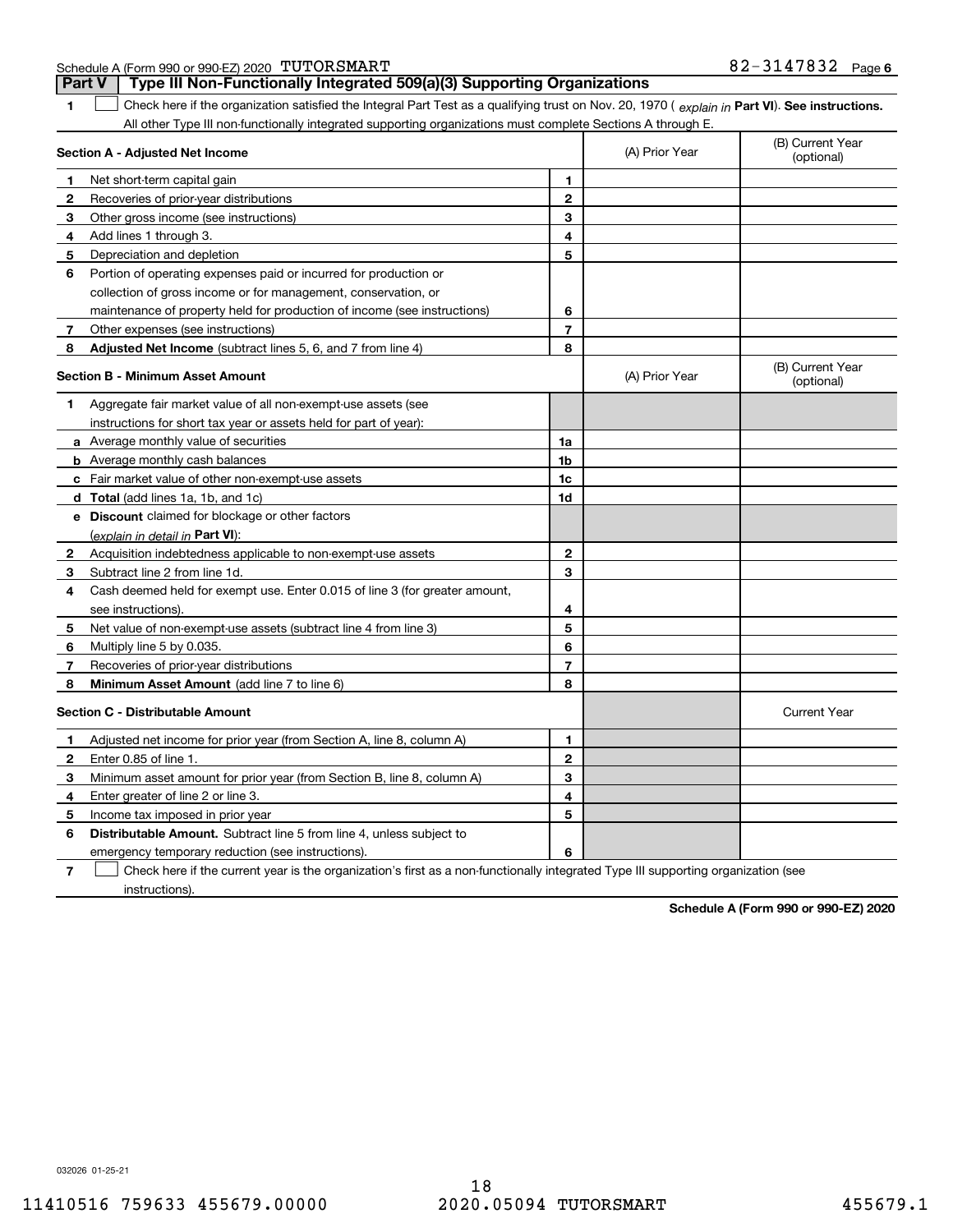|  | Schedule A (Form 990 or 990-EZ) 2020 $\ ^{\circ}$ $\text{TUTORSMART}$ |  | 82-3147832 | Page |
|--|-----------------------------------------------------------------------|--|------------|------|
|--|-----------------------------------------------------------------------|--|------------|------|

|    | Type III Non-Functionally Integrated 509(a)(3) Supporting Organizations<br><b>Part V</b><br>(continued) |                                    |                                               |    |                                                  |  |  |
|----|---------------------------------------------------------------------------------------------------------|------------------------------------|-----------------------------------------------|----|--------------------------------------------------|--|--|
|    | <b>Section D - Distributions</b><br><b>Current Year</b>                                                 |                                    |                                               |    |                                                  |  |  |
| 1  | Amounts paid to supported organizations to accomplish exempt purposes                                   |                                    | 1                                             |    |                                                  |  |  |
| 2  | Amounts paid to perform activity that directly furthers exempt purposes of supported                    |                                    |                                               |    |                                                  |  |  |
|    | organizations, in excess of income from activity                                                        |                                    |                                               | 2  |                                                  |  |  |
| 3  | Administrative expenses paid to accomplish exempt purposes of supported organizations                   |                                    |                                               | 3  |                                                  |  |  |
| 4  | Amounts paid to acquire exempt-use assets                                                               |                                    |                                               | 4  |                                                  |  |  |
| 5  | Qualified set-aside amounts (prior IRS approval required - provide details in Part VI)                  |                                    |                                               | 5  |                                                  |  |  |
| 6  | Other distributions ( <i>describe in</i> Part VI). See instructions.                                    |                                    |                                               | 6  |                                                  |  |  |
| 7  | Total annual distributions. Add lines 1 through 6.                                                      |                                    |                                               | 7  |                                                  |  |  |
| 8  | Distributions to attentive supported organizations to which the organization is responsive              |                                    |                                               |    |                                                  |  |  |
|    | (provide details in Part VI). See instructions.                                                         |                                    |                                               | 8  |                                                  |  |  |
| 9  | Distributable amount for 2020 from Section C, line 6                                                    |                                    |                                               | 9  |                                                  |  |  |
| 10 | Line 8 amount divided by line 9 amount                                                                  |                                    |                                               | 10 |                                                  |  |  |
|    | <b>Section E - Distribution Allocations</b> (see instructions)                                          | (i)<br><b>Excess Distributions</b> | (ii)<br><b>Underdistributions</b><br>Pre-2020 |    | (iii)<br><b>Distributable</b><br>Amount for 2020 |  |  |
| 1  | Distributable amount for 2020 from Section C, line 6                                                    |                                    |                                               |    |                                                  |  |  |
| 2  | Underdistributions, if any, for years prior to 2020 (reason-                                            |                                    |                                               |    |                                                  |  |  |
|    | able cause required - explain in Part VI). See instructions.                                            |                                    |                                               |    |                                                  |  |  |
| 3  | Excess distributions carryover, if any, to 2020                                                         |                                    |                                               |    |                                                  |  |  |
|    | a From 2015                                                                                             |                                    |                                               |    |                                                  |  |  |
|    | <b>b</b> From 2016                                                                                      |                                    |                                               |    |                                                  |  |  |
|    | $c$ From 2017                                                                                           |                                    |                                               |    |                                                  |  |  |
|    | d From 2018                                                                                             |                                    |                                               |    |                                                  |  |  |
|    | e From 2019                                                                                             |                                    |                                               |    |                                                  |  |  |
|    | f Total of lines 3a through 3e                                                                          |                                    |                                               |    |                                                  |  |  |
|    | g Applied to underdistributions of prior years                                                          |                                    |                                               |    |                                                  |  |  |
|    | <b>h</b> Applied to 2020 distributable amount                                                           |                                    |                                               |    |                                                  |  |  |
|    | Carryover from 2015 not applied (see instructions)                                                      |                                    |                                               |    |                                                  |  |  |
|    | Remainder. Subtract lines 3g, 3h, and 3i from line 3f.                                                  |                                    |                                               |    |                                                  |  |  |
| 4  | Distributions for 2020 from Section D,                                                                  |                                    |                                               |    |                                                  |  |  |
|    | line $7:$                                                                                               |                                    |                                               |    |                                                  |  |  |
|    | a Applied to underdistributions of prior years                                                          |                                    |                                               |    |                                                  |  |  |
|    | <b>b</b> Applied to 2020 distributable amount                                                           |                                    |                                               |    |                                                  |  |  |
|    | c Remainder. Subtract lines 4a and 4b from line 4.                                                      |                                    |                                               |    |                                                  |  |  |
| 5. | Remaining underdistributions for years prior to 2020, if                                                |                                    |                                               |    |                                                  |  |  |
|    | any. Subtract lines 3g and 4a from line 2. For result greater                                           |                                    |                                               |    |                                                  |  |  |
|    | than zero, explain in Part VI. See instructions.                                                        |                                    |                                               |    |                                                  |  |  |
| 6  | Remaining underdistributions for 2020. Subtract lines 3h                                                |                                    |                                               |    |                                                  |  |  |
|    | and 4b from line 1. For result greater than zero, explain in                                            |                                    |                                               |    |                                                  |  |  |
|    | Part VI. See instructions.                                                                              |                                    |                                               |    |                                                  |  |  |
| 7  | Excess distributions carryover to 2021. Add lines 3j                                                    |                                    |                                               |    |                                                  |  |  |
|    | and 4c.                                                                                                 |                                    |                                               |    |                                                  |  |  |
| 8  | Breakdown of line 7:                                                                                    |                                    |                                               |    |                                                  |  |  |
|    | a Excess from 2016                                                                                      |                                    |                                               |    |                                                  |  |  |
|    | <b>b</b> Excess from 2017                                                                               |                                    |                                               |    |                                                  |  |  |
|    | c Excess from 2018                                                                                      |                                    |                                               |    |                                                  |  |  |
|    | d Excess from 2019                                                                                      |                                    |                                               |    |                                                  |  |  |
|    | e Excess from 2020                                                                                      |                                    |                                               |    |                                                  |  |  |

**Schedule A (Form 990 or 990-EZ) 2020**

032027 01-25-21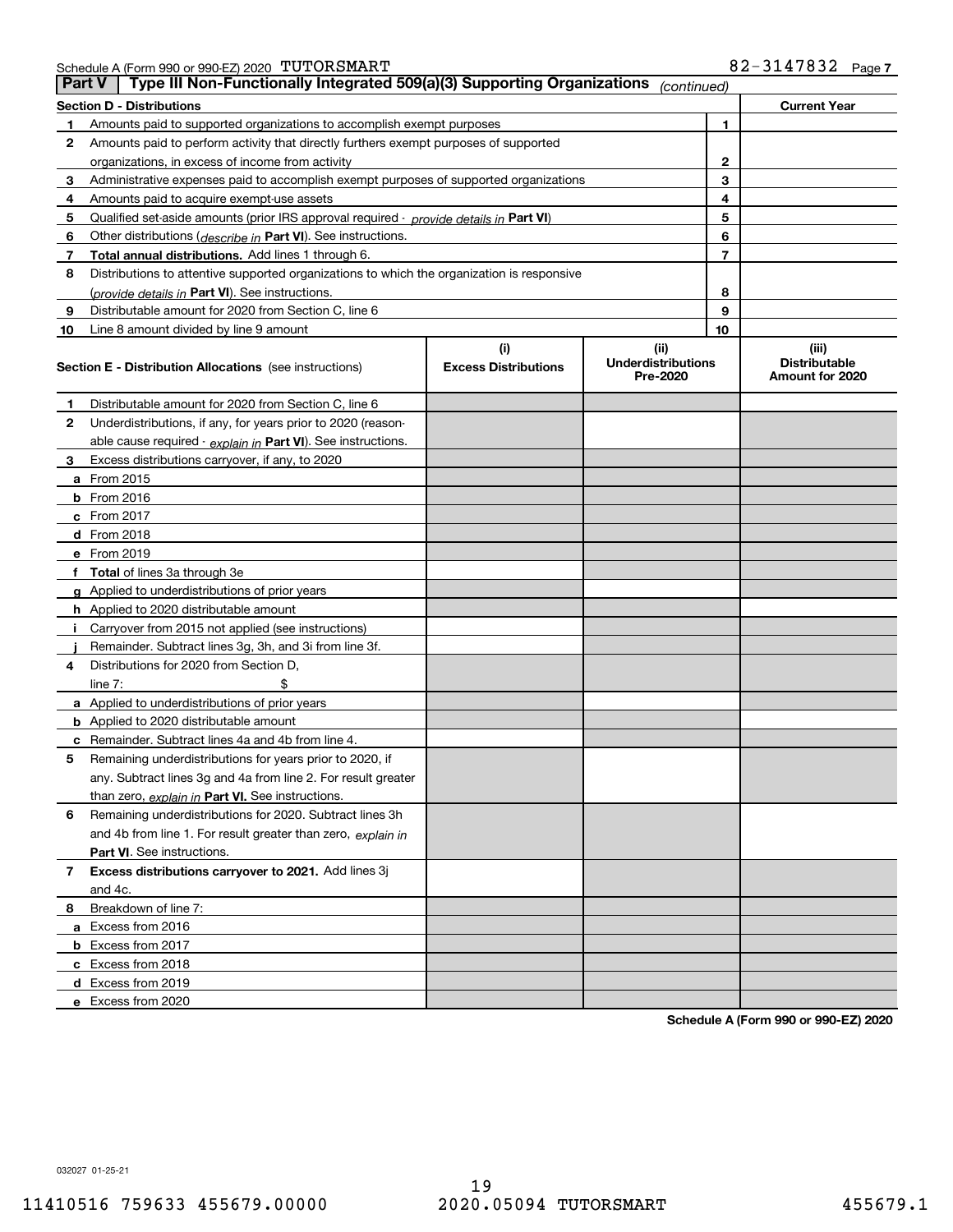#### Schedule A (Form 990 or 990-EZ) 2020 「I'U'I'ORSMARTI' 8 Z - 3 I 4 7 8 3 Z Page

| Part VI         | Supplemental Information. Provide the explanations required by Part II, line 10; Part II, line 17a or 17b; Part III, line 12;<br>Part IV, Section A, lines 1, 2, 3b, 3c, 4b, 4c, 5a, 6, 9a, 9b, 9c, 11a, 11b, and 11c; Part IV, Section B, lines 1 and 2; Part IV, Section C,<br>line 1; Part IV, Section D, lines 2 and 3; Part IV, Section E, lines 1c, 2a, 2b, 3a, and 3b; Part V, line 1; Part V, Section B, line 1e; Part V,<br>Section D, lines 5, 6, and 8; and Part V, Section E, lines 2, 5, and 6. Also complete this part for any additional information.<br>(See instructions.) |                                      |
|-----------------|---------------------------------------------------------------------------------------------------------------------------------------------------------------------------------------------------------------------------------------------------------------------------------------------------------------------------------------------------------------------------------------------------------------------------------------------------------------------------------------------------------------------------------------------------------------------------------------------|--------------------------------------|
|                 |                                                                                                                                                                                                                                                                                                                                                                                                                                                                                                                                                                                             |                                      |
|                 |                                                                                                                                                                                                                                                                                                                                                                                                                                                                                                                                                                                             |                                      |
|                 |                                                                                                                                                                                                                                                                                                                                                                                                                                                                                                                                                                                             |                                      |
|                 |                                                                                                                                                                                                                                                                                                                                                                                                                                                                                                                                                                                             |                                      |
|                 |                                                                                                                                                                                                                                                                                                                                                                                                                                                                                                                                                                                             |                                      |
|                 |                                                                                                                                                                                                                                                                                                                                                                                                                                                                                                                                                                                             |                                      |
|                 |                                                                                                                                                                                                                                                                                                                                                                                                                                                                                                                                                                                             |                                      |
|                 |                                                                                                                                                                                                                                                                                                                                                                                                                                                                                                                                                                                             |                                      |
|                 |                                                                                                                                                                                                                                                                                                                                                                                                                                                                                                                                                                                             |                                      |
|                 |                                                                                                                                                                                                                                                                                                                                                                                                                                                                                                                                                                                             |                                      |
|                 |                                                                                                                                                                                                                                                                                                                                                                                                                                                                                                                                                                                             |                                      |
|                 |                                                                                                                                                                                                                                                                                                                                                                                                                                                                                                                                                                                             |                                      |
|                 |                                                                                                                                                                                                                                                                                                                                                                                                                                                                                                                                                                                             |                                      |
|                 |                                                                                                                                                                                                                                                                                                                                                                                                                                                                                                                                                                                             |                                      |
|                 |                                                                                                                                                                                                                                                                                                                                                                                                                                                                                                                                                                                             |                                      |
|                 |                                                                                                                                                                                                                                                                                                                                                                                                                                                                                                                                                                                             |                                      |
|                 |                                                                                                                                                                                                                                                                                                                                                                                                                                                                                                                                                                                             |                                      |
|                 |                                                                                                                                                                                                                                                                                                                                                                                                                                                                                                                                                                                             |                                      |
|                 |                                                                                                                                                                                                                                                                                                                                                                                                                                                                                                                                                                                             |                                      |
|                 |                                                                                                                                                                                                                                                                                                                                                                                                                                                                                                                                                                                             |                                      |
|                 |                                                                                                                                                                                                                                                                                                                                                                                                                                                                                                                                                                                             |                                      |
|                 |                                                                                                                                                                                                                                                                                                                                                                                                                                                                                                                                                                                             |                                      |
|                 |                                                                                                                                                                                                                                                                                                                                                                                                                                                                                                                                                                                             |                                      |
|                 |                                                                                                                                                                                                                                                                                                                                                                                                                                                                                                                                                                                             |                                      |
|                 |                                                                                                                                                                                                                                                                                                                                                                                                                                                                                                                                                                                             |                                      |
|                 |                                                                                                                                                                                                                                                                                                                                                                                                                                                                                                                                                                                             |                                      |
|                 |                                                                                                                                                                                                                                                                                                                                                                                                                                                                                                                                                                                             |                                      |
|                 |                                                                                                                                                                                                                                                                                                                                                                                                                                                                                                                                                                                             |                                      |
|                 |                                                                                                                                                                                                                                                                                                                                                                                                                                                                                                                                                                                             |                                      |
|                 |                                                                                                                                                                                                                                                                                                                                                                                                                                                                                                                                                                                             |                                      |
|                 |                                                                                                                                                                                                                                                                                                                                                                                                                                                                                                                                                                                             |                                      |
|                 |                                                                                                                                                                                                                                                                                                                                                                                                                                                                                                                                                                                             |                                      |
|                 |                                                                                                                                                                                                                                                                                                                                                                                                                                                                                                                                                                                             |                                      |
|                 |                                                                                                                                                                                                                                                                                                                                                                                                                                                                                                                                                                                             |                                      |
|                 |                                                                                                                                                                                                                                                                                                                                                                                                                                                                                                                                                                                             |                                      |
|                 |                                                                                                                                                                                                                                                                                                                                                                                                                                                                                                                                                                                             |                                      |
| 032028 01-25-21 | 20                                                                                                                                                                                                                                                                                                                                                                                                                                                                                                                                                                                          | Schedule A (Form 990 or 990-EZ) 2020 |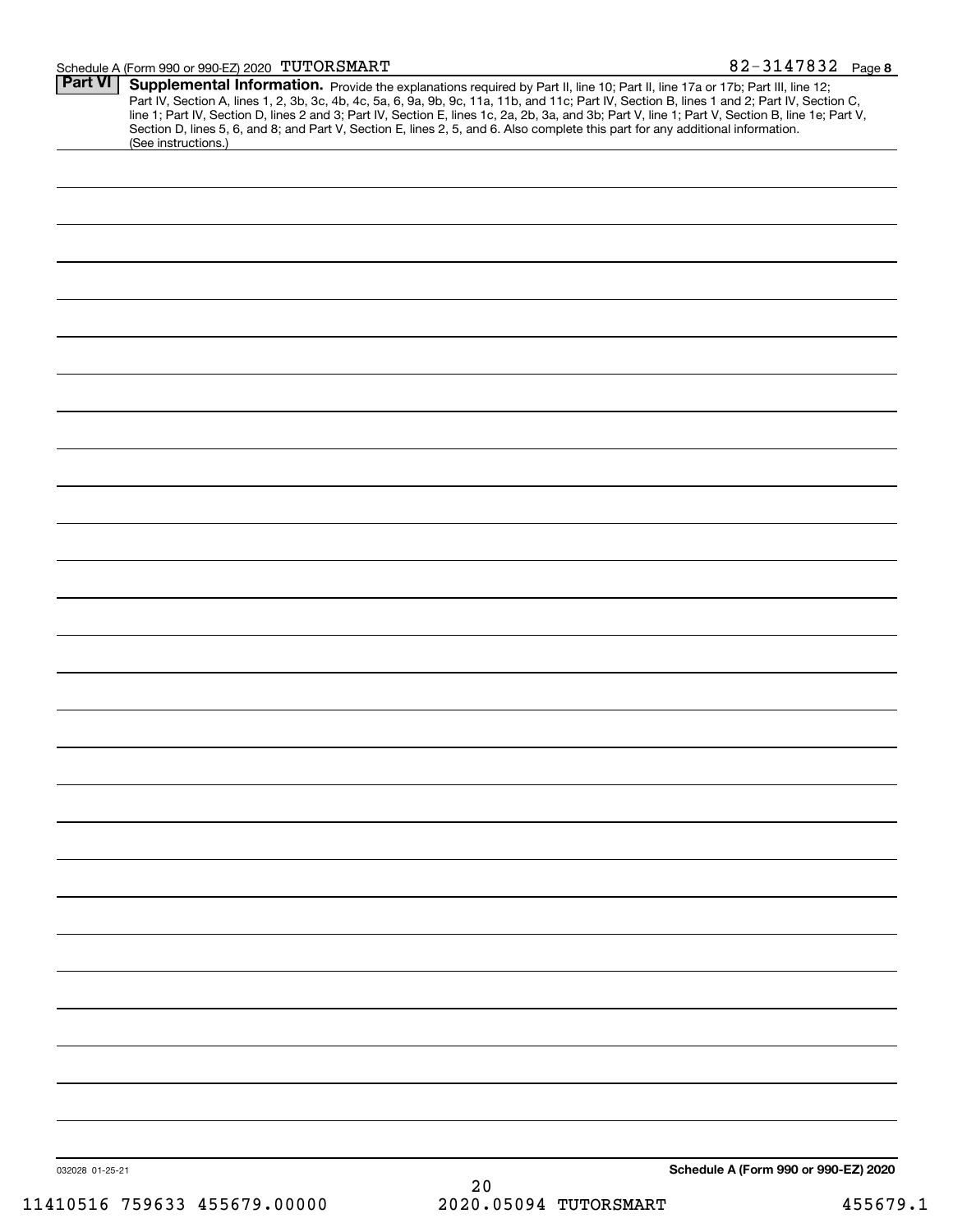Department of the Treasury Internal Revenue Service **(Form 990, 990-EZ, or 990-PF)**

Name of the organization

# **Schedule B Schedule of Contributors**

**| Attach to Form 990, Form 990-EZ, or Form 990-PF. | Go to www.irs.gov/Form990 for the latest information.** OMB No. 1545-0047

**2020**

**Employer identification number**

### TUTORSMART 82-3147832

| <b>Organization type (check one):</b> |                                                                             |  |  |  |
|---------------------------------------|-----------------------------------------------------------------------------|--|--|--|
| Filers of:                            | Section:                                                                    |  |  |  |
| Form 990 or 990-EZ                    | $\underline{X}$ 501(c)( 3) (enter number) organization                      |  |  |  |
|                                       | $4947(a)(1)$ nonexempt charitable trust not treated as a private foundation |  |  |  |
|                                       | 527 political organization                                                  |  |  |  |
| Form 990-PF                           | 501(c)(3) exempt private foundation                                         |  |  |  |
|                                       | 4947(a)(1) nonexempt charitable trust treated as a private foundation       |  |  |  |
|                                       | 501(c)(3) taxable private foundation                                        |  |  |  |

Check if your organization is covered by the **General Rule** or a **Special Rule. Note:**  Only a section 501(c)(7), (8), or (10) organization can check boxes for both the General Rule and a Special Rule. See instructions.

### **General Rule**

 $\boxed{\textbf{X}}$  For an organization filing Form 990, 990-EZ, or 990-PF that received, during the year, contributions totaling \$5,000 or more (in money or property) from any one contributor. Complete Parts I and II. See instructions for determining a contributor's total contributions.

#### **Special Rules**

 $\mathcal{L}^{\text{max}}$ 

| For an organization described in section 501(c)(3) filing Form 990 or 990-EZ that met the 33 1/3% support test of the regulations under               |
|-------------------------------------------------------------------------------------------------------------------------------------------------------|
| sections 509(a)(1) and 170(b)(1)(A)(vi), that checked Schedule A (Form 990 or 990-EZ), Part II, line 13, 16a, or 16b, and that received from          |
| any one contributor, during the year, total contributions of the greater of (1) \$5,000; or (2) 2% of the amount on (i) Form 990, Part VIII, line 1h; |
| or (ii) Form 990-EZ, line 1. Complete Parts I and II.                                                                                                 |

For an organization described in section 501(c)(7), (8), or (10) filing Form 990 or 990-EZ that received from any one contributor, during the year, total contributions of more than \$1,000 exclusively for religious, charitable, scientific, literary, or educational purposes, or for the prevention of cruelty to children or animals. Complete Parts I (entering "N/A" in column (b) instead of the contributor name and address), II, and III.  $\mathcal{L}^{\text{max}}$ 

purpose. Don't complete any of the parts unless the **General Rule** applies to this organization because it received *nonexclusively* year, contributions <sub>exclusively</sub> for religious, charitable, etc., purposes, but no such contributions totaled more than \$1,000. If this box is checked, enter here the total contributions that were received during the year for an  $\;$ exclusively religious, charitable, etc., For an organization described in section 501(c)(7), (8), or (10) filing Form 990 or 990-EZ that received from any one contributor, during the religious, charitable, etc., contributions totaling \$5,000 or more during the year  $\Box$ — $\Box$   $\Box$ 

**Caution:**  An organization that isn't covered by the General Rule and/or the Special Rules doesn't file Schedule B (Form 990, 990-EZ, or 990-PF),  **must** but it answer "No" on Part IV, line 2, of its Form 990; or check the box on line H of its Form 990-EZ or on its Form 990-PF, Part I, line 2, to certify that it doesn't meet the filing requirements of Schedule B (Form 990, 990-EZ, or 990-PF).

**For Paperwork Reduction Act Notice, see the instructions for Form 990, 990-EZ, or 990-PF. Schedule B (Form 990, 990-EZ, or 990-PF) (2020)** LHA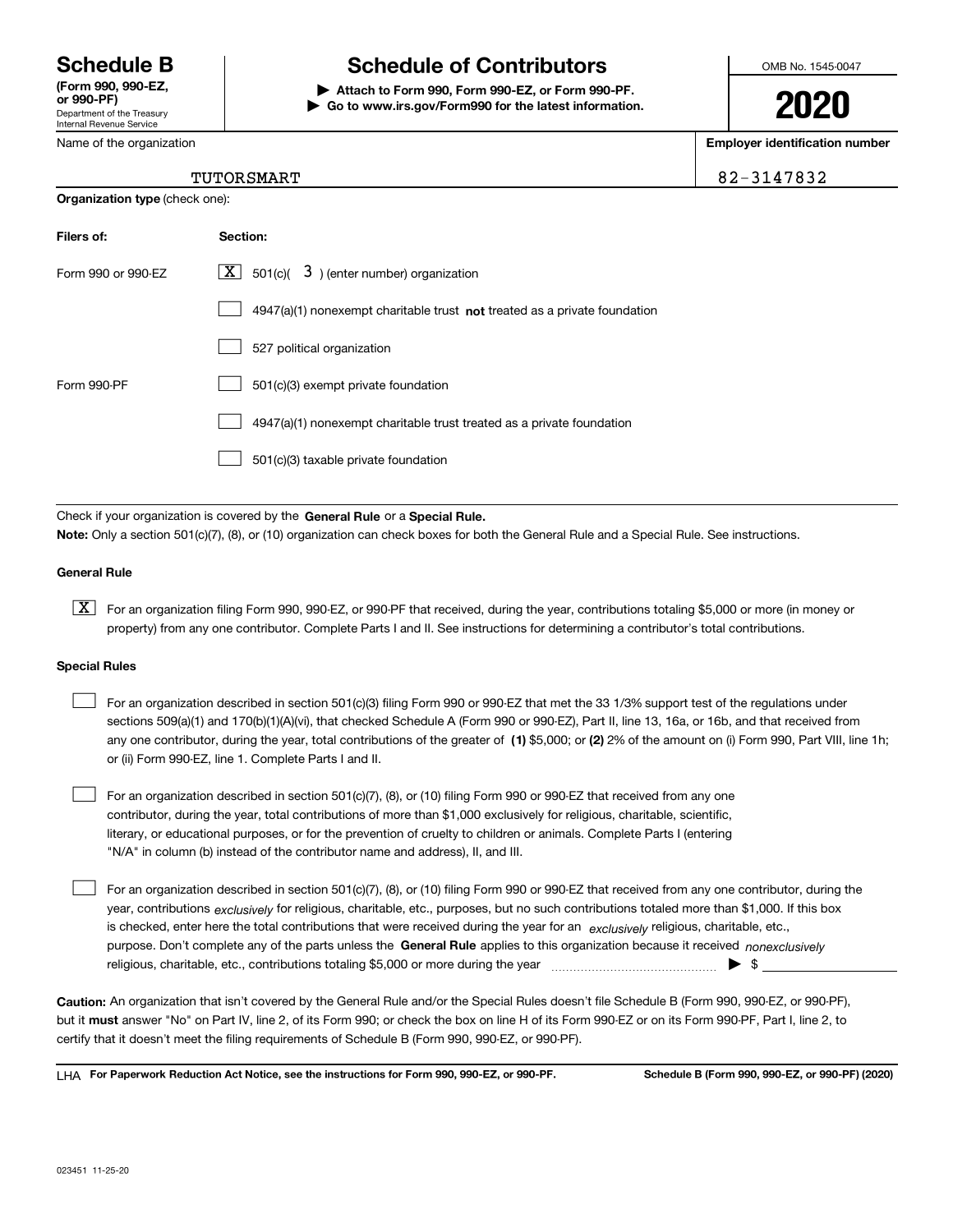|                         | Schedule B (Form 990, 990-EZ, or 990-PF) (2020)                                                    |                                   |  | Page 2                                                                                                  |
|-------------------------|----------------------------------------------------------------------------------------------------|-----------------------------------|--|---------------------------------------------------------------------------------------------------------|
| Name of organization    | <b>Employer identification number</b>                                                              |                                   |  |                                                                                                         |
| <b>TUTORSMART</b>       |                                                                                                    | 82-3147832                        |  |                                                                                                         |
| Part I                  |                                                                                                    |                                   |  |                                                                                                         |
| (a)<br>No.              | (b)<br>Name, address, and ZIP + 4                                                                  | (c)<br><b>Total contributions</b> |  | (d)<br>Type of contribution                                                                             |
| 1                       | STRANAHAN SUPPORTING ORGANIZATION<br>300 MADISON AVENUE<br>SUITE 1300<br>TOLEDO, OH 43604          | 20,000.<br>\$                     |  | $\mathbf{X}$<br>Person<br>Payroll<br>Noncash<br>(Complete Part II for<br>noncash contributions.)        |
| (a)<br>No.              | (b)<br>Name, address, and ZIP + 4                                                                  | (c)<br><b>Total contributions</b> |  | (d)<br>Type of contribution                                                                             |
| $\overline{\mathbf{c}}$ | STRANAHAN FOUNDATION<br>R. A.<br>4169 NORTH HOLLAND-SYLVANIA ROAD<br>SUITE 201<br>TOLEDO, OH 43623 | 15,000.<br>\$                     |  | $\mathbf{X}$<br>Person<br>Payroll<br>Noncash<br>(Complete Part II for<br>noncash contributions.)        |
| (a)<br>No.              | (b)<br>Name, address, and ZIP + 4                                                                  | (c)<br><b>Total contributions</b> |  | (d)<br>Type of contribution                                                                             |
| 3                       | SUPPORTING ORGANIZATION<br>OSWALD<br>300 MADISON AVENUE<br>SUITE 1300<br>TOLEDO, OH 43604          | 35,200.<br>\$                     |  | $\mathbf{X}$<br>Person<br>Payroll<br>Noncash<br>(Complete Part II for<br>noncash contributions.)        |
| (a)<br>No.              | (b)<br>Name, address, and ZIP + 4                                                                  | (c)<br><b>Total contributions</b> |  | (d)<br>Type of contribution                                                                             |
| 4                       | PROMEDICA FOUNDATION<br>444 N SUMMIT ST<br>TOLEDO, OH 43604                                        | 200,000.<br>\$                    |  | $\mathbf{X}$<br>Person<br><b>Payroll</b><br>Noncash<br>(Complete Part II for<br>noncash contributions.) |
| (a)<br>No.              | (b)<br>Name, address, and ZIP + 4                                                                  | (c)<br><b>Total contributions</b> |  | (d)<br>Type of contribution                                                                             |
| 5                       | <b>KEYBANK</b><br>SUITE 1500<br>300 MADISON AVENUE<br>TOLEDO, OH 43604                             | 5,000.<br>\$                      |  | $\boxed{\text{X}}$<br>Person<br>Payroll<br>Noncash<br>(Complete Part II for<br>noncash contributions.)  |
| (a)<br>No.              | (b)<br>Name, address, and ZIP + 4                                                                  | (c)<br><b>Total contributions</b> |  | (d)<br>Type of contribution                                                                             |
| 6                       | PNC FOUNDATION<br>300 5TH AVE                                                                      | 5,000.<br>\$                      |  | $\boxed{\text{X}}$<br>Person<br>Payroll<br>Noncash                                                      |

023452 11-25-20 **Schedule B (Form 990, 990-EZ, or 990-PF) (2020)**

(Complete Part II for noncash contributions.)

PITTSBURGH, PA 15222

22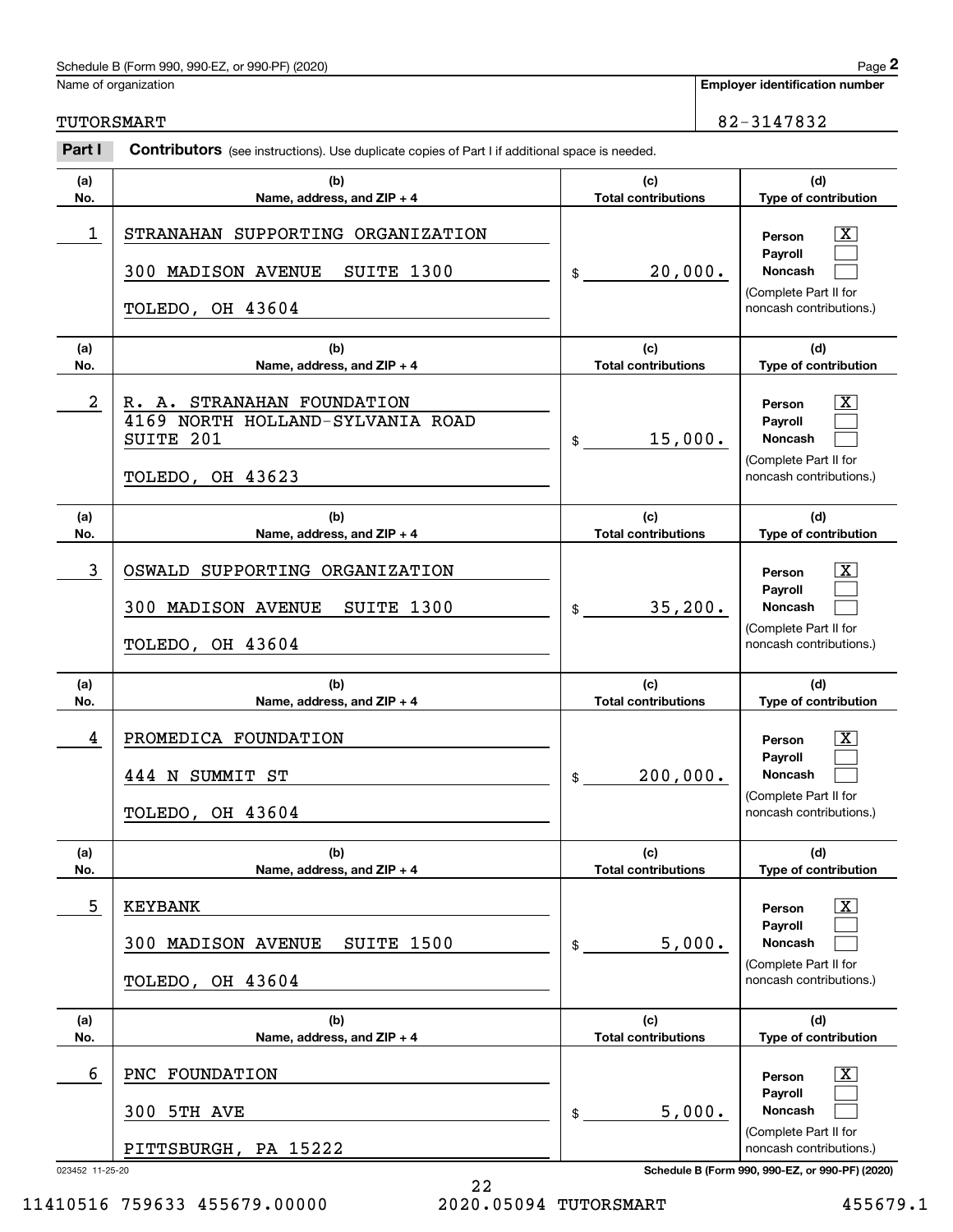#### Schedule B (Form 990, 990-EZ, or 990-PF) (2020) Page

|                 | Schedule B (Form 990, 990-EZ, or 990-PF) (2020)                                                            |                                   |  | Page 2                                                                                                                              |
|-----------------|------------------------------------------------------------------------------------------------------------|-----------------------------------|--|-------------------------------------------------------------------------------------------------------------------------------------|
|                 | Name of organization                                                                                       |                                   |  | <b>Employer identification number</b>                                                                                               |
| TUTORSMART      |                                                                                                            |                                   |  | 82-3147832                                                                                                                          |
| Part I          | <b>Contributors</b> (see instructions). Use duplicate copies of Part I if additional space is needed.      |                                   |  |                                                                                                                                     |
| (a)<br>No.      | (b)<br>Name, address, and ZIP + 4                                                                          | (c)<br><b>Total contributions</b> |  | (d)<br>Type of contribution                                                                                                         |
| 7               | CAROLYN AND HERBERT METZGER FOUNDATION<br>FOUR SEAGATE 9TH FLOOR<br>TOLEDO, OH 43604                       | 25,000.<br>\$                     |  | $\mathbf{X}$<br>Person<br>Payroll<br>Noncash<br>(Complete Part II for<br>noncash contributions.)                                    |
| (a)<br>No.      | (b)<br>Name, address, and ZIP + 4                                                                          | (c)<br><b>Total contributions</b> |  | (d)<br>Type of contribution                                                                                                         |
| 8               | ANONYMOUS - CONTACT EXECUTIVE DIRECTOR<br>FOR MORE INFORMATION<br>1609 N SUMMIT STREET<br>TOLEDO, OH 43604 | 10,000.<br>\$                     |  | $\mathbf{X}$<br>Person<br>Payroll<br>Noncash<br>(Complete Part II for<br>noncash contributions.)                                    |
| (a)<br>No.      | (b)<br>Name, address, and ZIP + 4                                                                          | (c)<br><b>Total contributions</b> |  | (d)<br>Type of contribution                                                                                                         |
| 9               | GIBBONS FAMILY FOUNDATION<br>SOMERVILLE RD STE 310<br>2077<br>ANNAPOLIS, MD 21401                          | 55, 169.<br>\$                    |  | $\mathbf{X}$<br>Person<br>Payroll<br>Noncash<br>(Complete Part II for<br>noncash contributions.)                                    |
| (a)<br>No.      | (b)<br>Name, address, and ZIP + 4                                                                          | (c)<br><b>Total contributions</b> |  | (d)<br>Type of contribution                                                                                                         |
| 10              | TOLEDO ROTARY CLUB FOUNDATION<br>235 14TH ST<br>TOLEDO, OH 43604                                           | 9,950.<br>\$                      |  | $\mathbf{X}$<br>Person<br>Payroll<br>Noncash<br>(Complete Part II for<br>noncash contributions.)                                    |
| (a)<br>No.      | (b)<br>Name, address, and ZIP + 4                                                                          | (c)<br><b>Total contributions</b> |  | (d)<br>Type of contribution                                                                                                         |
|                 |                                                                                                            | \$                                |  | Person<br>Payroll<br>Noncash<br>(Complete Part II for<br>noncash contributions.)                                                    |
| (a)<br>No.      | (b)<br>Name, address, and ZIP + 4                                                                          | (c)<br><b>Total contributions</b> |  | (d)<br>Type of contribution                                                                                                         |
| 023452 11-25-20 |                                                                                                            | \$                                |  | Person<br>Payroll<br>Noncash<br>(Complete Part II for<br>noncash contributions.)<br>Schedule B (Form 990, 990-EZ, or 990-PF) (2020) |

23 11410516 759633 455679.00000 2020.05094 TUTORSMART 455679.1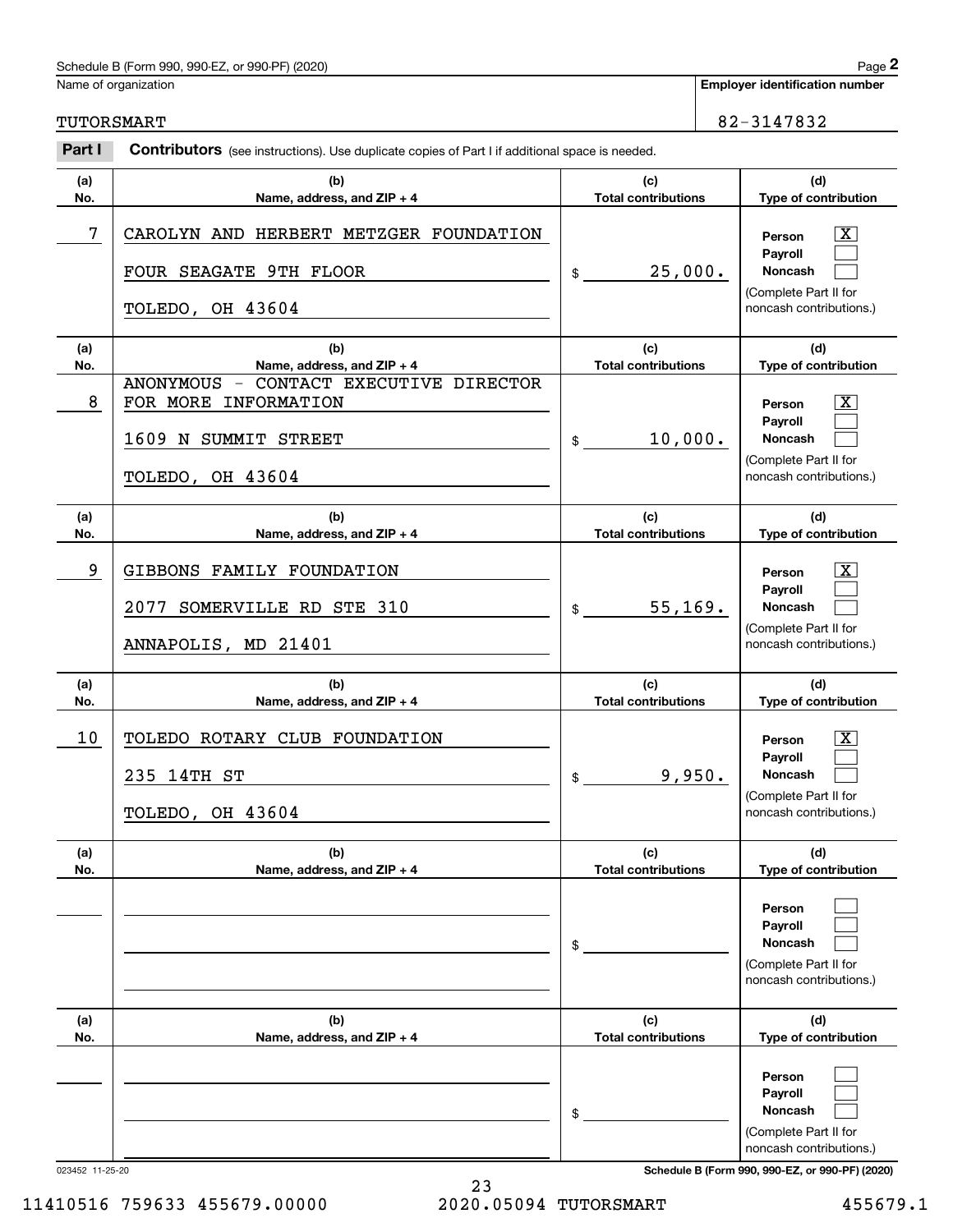| Schedule B (Form 990, 990-EZ,<br>or 990-PF) (2020) | Page |
|----------------------------------------------------|------|
|----------------------------------------------------|------|

Name of organization

**Employer identification number**

TUTORSMART 82-3147832

#### **(a)No.fromPart I (c) FMV (or estimate) (b) Description of noncash property given (d) Date received (a)No.fromPart I (c) FMV (or estimate) (b) Description of noncash property given (d) Date received (a)No.fromPart I (c) FMV (or estimate) (b) Description of noncash property given (d) Date received (a) No.fromPart I (c) FMV (or estimate) (b)Description of noncash property given (d)Date received (a) No.fromPart I (c) FMV (or estimate) (b) Description of noncash property given (d) Date received (a) No.fromPart I (c) FMV (or estimate) (b)Description of noncash property given (d)Date received** Noncash Property (see instructions). Use duplicate copies of Part II if additional space is needed. (See instructions.) \$(See instructions.) \$(See instructions.) \$(See instructions.) \$(See instructions.) \$(See instructions.) \$**2Page 3 Employer identification number**<br> **3Part II Noncash Property** (see instructions). Use duplicate copies of Part II if additional space is needed.<br> **Part II Noncash Property** (see instructions). Use duplicate cop

023453 11-25-20 **Schedule B (Form 990, 990-EZ, or 990-PF) (2020)**

11410516 759633 455679.00000 2020.05094 TUTORSMART 455679.1

24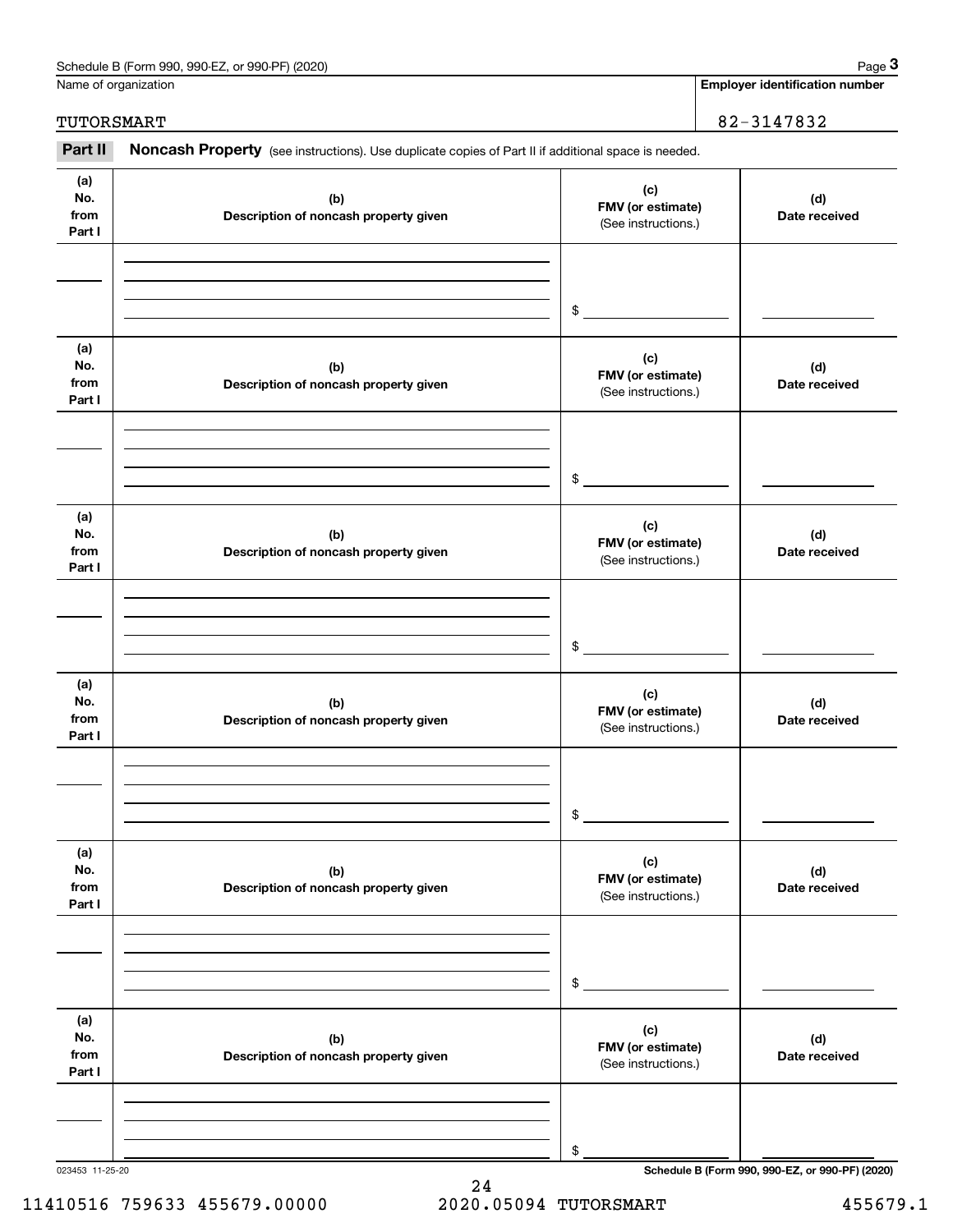|                           | Schedule B (Form 990, 990-EZ, or 990-PF) (2020)                                                                                                                                                                                                                              |                      |                                          |                                     | Page 4                                          |  |  |
|---------------------------|------------------------------------------------------------------------------------------------------------------------------------------------------------------------------------------------------------------------------------------------------------------------------|----------------------|------------------------------------------|-------------------------------------|-------------------------------------------------|--|--|
|                           | Name of organization                                                                                                                                                                                                                                                         |                      |                                          |                                     | <b>Employer identification number</b>           |  |  |
| TUTORSMART                |                                                                                                                                                                                                                                                                              |                      |                                          |                                     | 82-3147832                                      |  |  |
| Part III                  | Exclusively religious, charitable, etc., contributions to organizations described in section 501(c)(7), (8), or (10) that total more than \$1,000 for the year<br>from any one contributor. Complete columns (a) through (e) and the following line entry. For organizations |                      |                                          |                                     |                                                 |  |  |
|                           | completing Part III, enter the total of exclusively religious, charitable, etc., contributions of \$1,000 or less for the year. (Enter this info. once.) \\$                                                                                                                 |                      |                                          |                                     |                                                 |  |  |
|                           | Use duplicate copies of Part III if additional space is needed.                                                                                                                                                                                                              |                      |                                          |                                     |                                                 |  |  |
| (a) No.<br>from<br>Part I | (b) Purpose of gift                                                                                                                                                                                                                                                          | (c) Use of gift      |                                          | (d) Description of how gift is held |                                                 |  |  |
|                           |                                                                                                                                                                                                                                                                              |                      |                                          |                                     |                                                 |  |  |
|                           |                                                                                                                                                                                                                                                                              | (e) Transfer of gift |                                          |                                     |                                                 |  |  |
|                           | Transferee's name, address, and ZIP + 4                                                                                                                                                                                                                                      |                      | Relationship of transferor to transferee |                                     |                                                 |  |  |
|                           |                                                                                                                                                                                                                                                                              |                      |                                          |                                     |                                                 |  |  |
| (a) No.                   |                                                                                                                                                                                                                                                                              |                      |                                          |                                     |                                                 |  |  |
| from<br>Part I            | (b) Purpose of gift                                                                                                                                                                                                                                                          | (c) Use of gift      |                                          |                                     | (d) Description of how gift is held             |  |  |
|                           |                                                                                                                                                                                                                                                                              |                      |                                          |                                     |                                                 |  |  |
|                           |                                                                                                                                                                                                                                                                              | (e) Transfer of gift |                                          |                                     |                                                 |  |  |
|                           | Transferee's name, address, and ZIP + 4                                                                                                                                                                                                                                      |                      |                                          |                                     | Relationship of transferor to transferee        |  |  |
|                           |                                                                                                                                                                                                                                                                              |                      |                                          |                                     |                                                 |  |  |
| (a) No.                   |                                                                                                                                                                                                                                                                              |                      |                                          |                                     |                                                 |  |  |
| from<br>Part I            | (b) Purpose of gift                                                                                                                                                                                                                                                          | (c) Use of gift      |                                          |                                     | (d) Description of how gift is held             |  |  |
|                           |                                                                                                                                                                                                                                                                              |                      |                                          |                                     |                                                 |  |  |
|                           | (e) Transfer of gift                                                                                                                                                                                                                                                         |                      |                                          |                                     |                                                 |  |  |
|                           | Transferee's name, address, and ZIP + 4                                                                                                                                                                                                                                      |                      | Relationship of transferor to transferee |                                     |                                                 |  |  |
|                           |                                                                                                                                                                                                                                                                              |                      |                                          |                                     |                                                 |  |  |
|                           |                                                                                                                                                                                                                                                                              |                      |                                          |                                     |                                                 |  |  |
| (a) No.<br>from<br>Part I | (b) Purpose of gift                                                                                                                                                                                                                                                          | (c) Use of gift      |                                          |                                     | (d) Description of how gift is held             |  |  |
|                           |                                                                                                                                                                                                                                                                              |                      |                                          |                                     |                                                 |  |  |
|                           | (e) Transfer of gift                                                                                                                                                                                                                                                         |                      |                                          |                                     |                                                 |  |  |
|                           | Transferee's name, address, and ZIP + 4                                                                                                                                                                                                                                      |                      |                                          |                                     | Relationship of transferor to transferee        |  |  |
|                           |                                                                                                                                                                                                                                                                              |                      |                                          |                                     |                                                 |  |  |
|                           |                                                                                                                                                                                                                                                                              |                      |                                          |                                     |                                                 |  |  |
| 023454 11-25-20           |                                                                                                                                                                                                                                                                              |                      |                                          |                                     | Schedule B (Form 990, 990-EZ, or 990-PF) (2020) |  |  |

25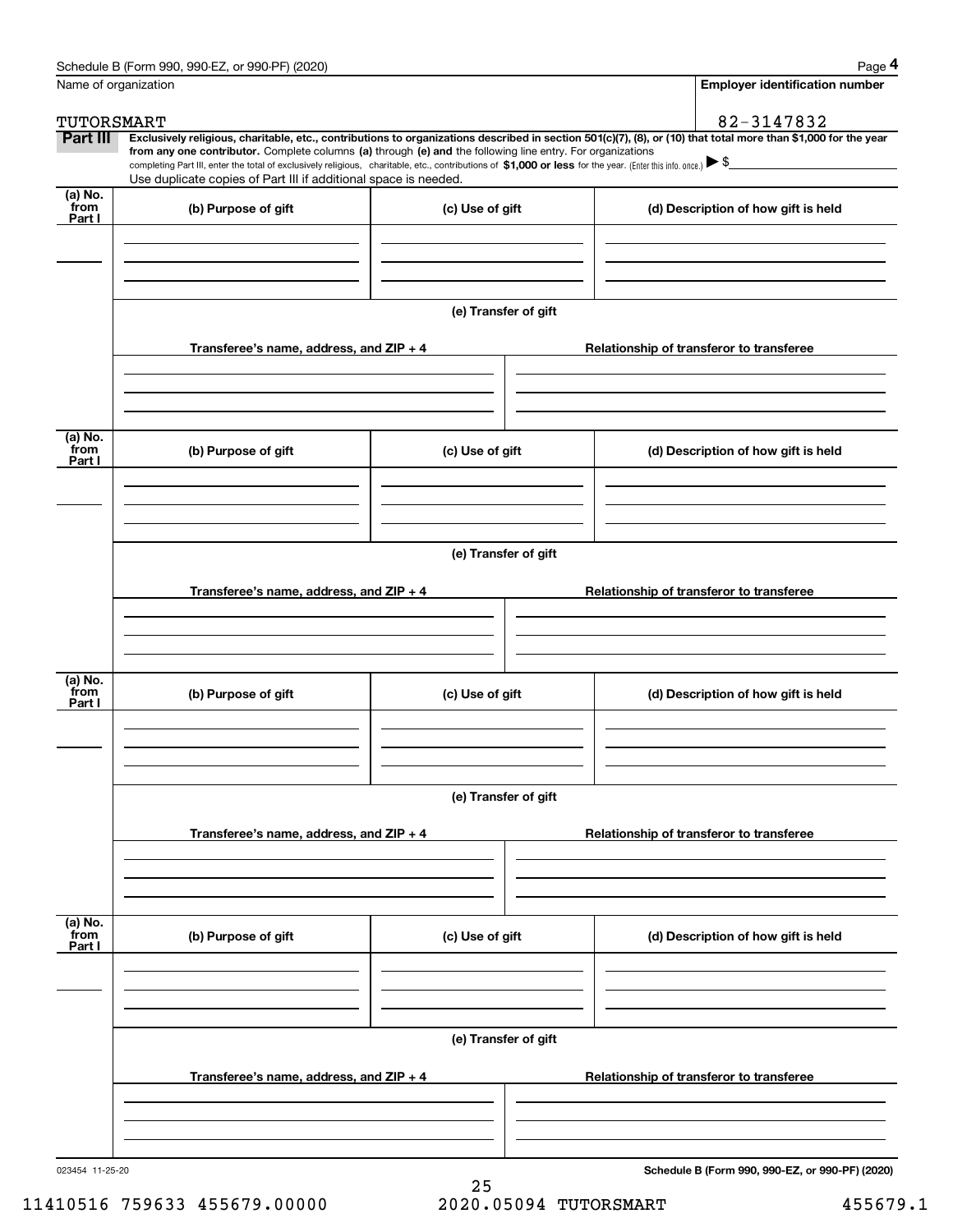**(Form 990 or 990-EZ)**

Department of the Treasury Internal Revenue Service Name of the organization

**Complete to provide information for responses to specific questions on SCHEDULE O Supplemental Information to Form 990 or 990-EZ**

**Form 990 or 990-EZ or to provide any additional information. | Attach to Form 990 or 990-EZ. | Go to www.irs.gov/Form990 for the latest information.**



TUTORSMART 82-3147832

FORM 990, PART I, LINE 1, DESCRIPTION OF ORGANIZATION MISSION:

QUANTITATIVE METRICS.

FORM 990, PART III, LINE 4A, PROGRAM SERVICE ACCOMPLISHMENTS:

CONNECTING STUDENTS AND ADULTS WHO ARE INTERESTED IN SERVING WITH THE

KIDS WHO NEED THEM THE MOST.

FORM 990, PART VI, SECTION B, LINE 11B:

THE ORGANIZATION COMPILES INFORMATION FOR THE COMPLETION OF THE FORM 990 TO

AN OUTSIDE ACCOUNTANT FOR PREPARATION AND REVIEW. ALL BOARD MEMBERS AND

OFFICERS ARE PROVIDED WITH A COPY OF FORM 990 FOR REVIEW.

FORM 990, PART VI, SECTION B, LINE 12C:

THE BOARD OF DIRECTORS REQUIRES THAT ALL DIRECTORS, OFFICERS, AND

MANAGEMENT EMPLOYEES BE FAMILIAR WITH THE TERMS OF THE POLICY AND DISCLOSE

ANY POSSIBLE RELATIONSHIPS THAT REASONABLY MIGHT GIVE RISE TO A CONFLICT

INVOLVING THE ORGANIZATION. DISCLOSURE IN THE ORGANIZATION SHOULD BE MADE

TO THE DIRECTORS AND MEMBERS OF COMMITTEES WITH GOVERNING BOARD DELEGATED

POWERS CONSIERING THE PROPOSED TRANSACTION OR ARRANGEMENT.

FORM 990, PART VI, SECTION B, LINE 15:

THE GOVERNING COMMITTEE REVIEWS MATERIALS OF ASSOCIATIONS AND LOCAL MARKET

COMPARABILITY DATA IN THE DETERMINATION OF COMPENSATION OF THE

ORGANIZATION'S EXECUTIVE DIRECTOR.

FORM 990, PART VI, SECTION C, LINE 18:

032211 11-20-20 LHA For Paperwork Reduction Act Notice, see the Instructions for Form 990 or 990-EZ. Schedule O (Form 990 or 990-EZ) 2020